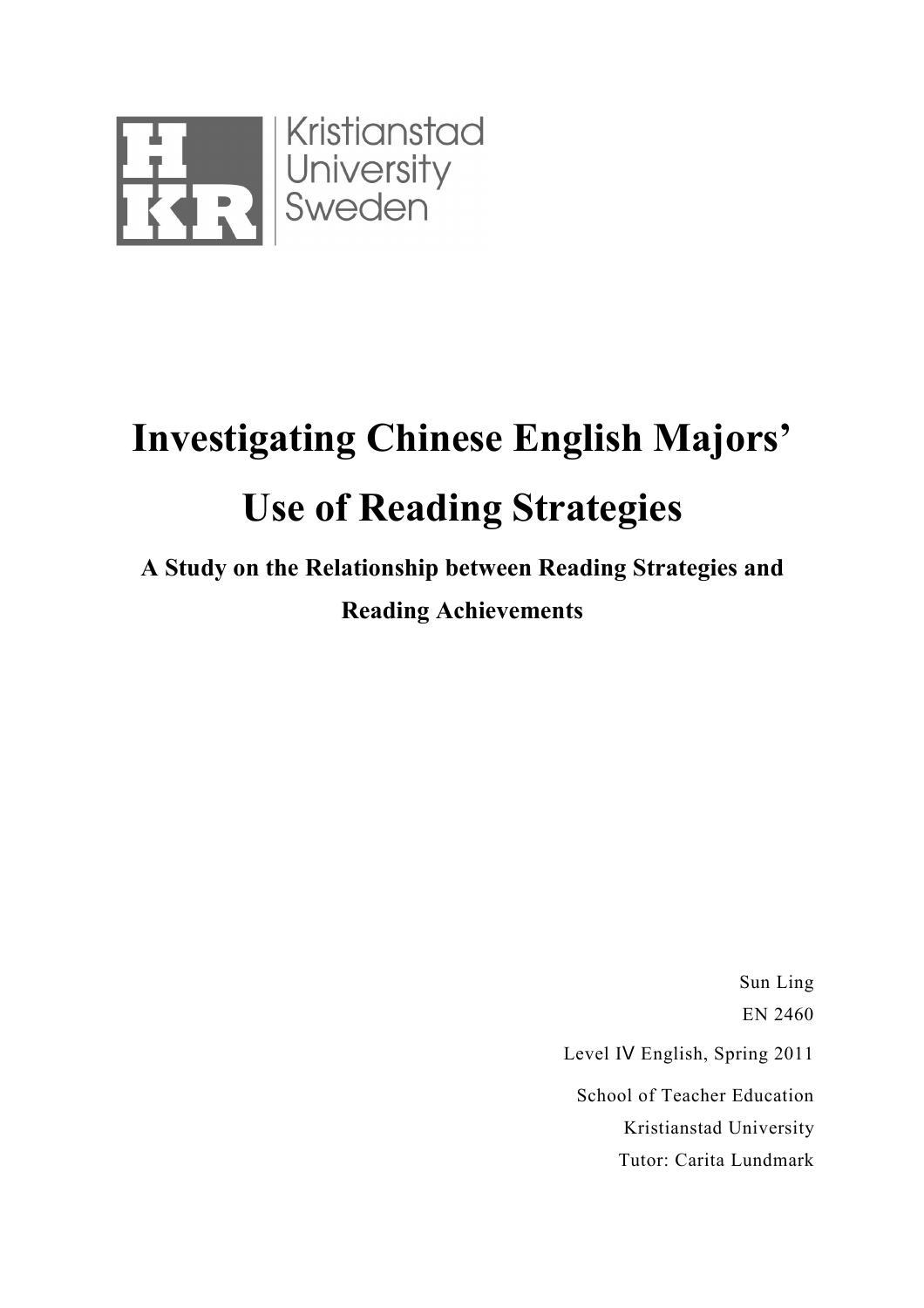## **Abstract**

For several decades, reading strategies have aroused many researchers' interest. Reading is a very important language skill for English learners; however, many English majors feel that their reading proficiency is far from satisfying though they have studied English for more than ten years. Therefore, the current situation of using reading strategies among Chinese sophomore English majors is studied in this paper. The research aims to study the relationship between the use of reading strategies and the students' reading achievements. The reading comprehension part of TEM 4 (2006) and two questionnaires are adopted in this study to collect data from the investigated students. The participants are 54 English major sophomores from a university in China. The major findings of this study are: English majors use reading strategies in medium level when doing reading comprehension tests. Both metacognitive and cognitive reading strategies significantly correlate with reading achievements and both of them play important roles in reading comprehension. There are differences in the application of reading strategies between high-proficiency readers and low-proficiency readers. Teachers do not pay high attention to instructing reading strategies in the classroom, so some pedagogical implications on the teaching of reading strategies are suggested.

**Key words:** metacognitive reading strategies; cognitive reading strategies; reading achievements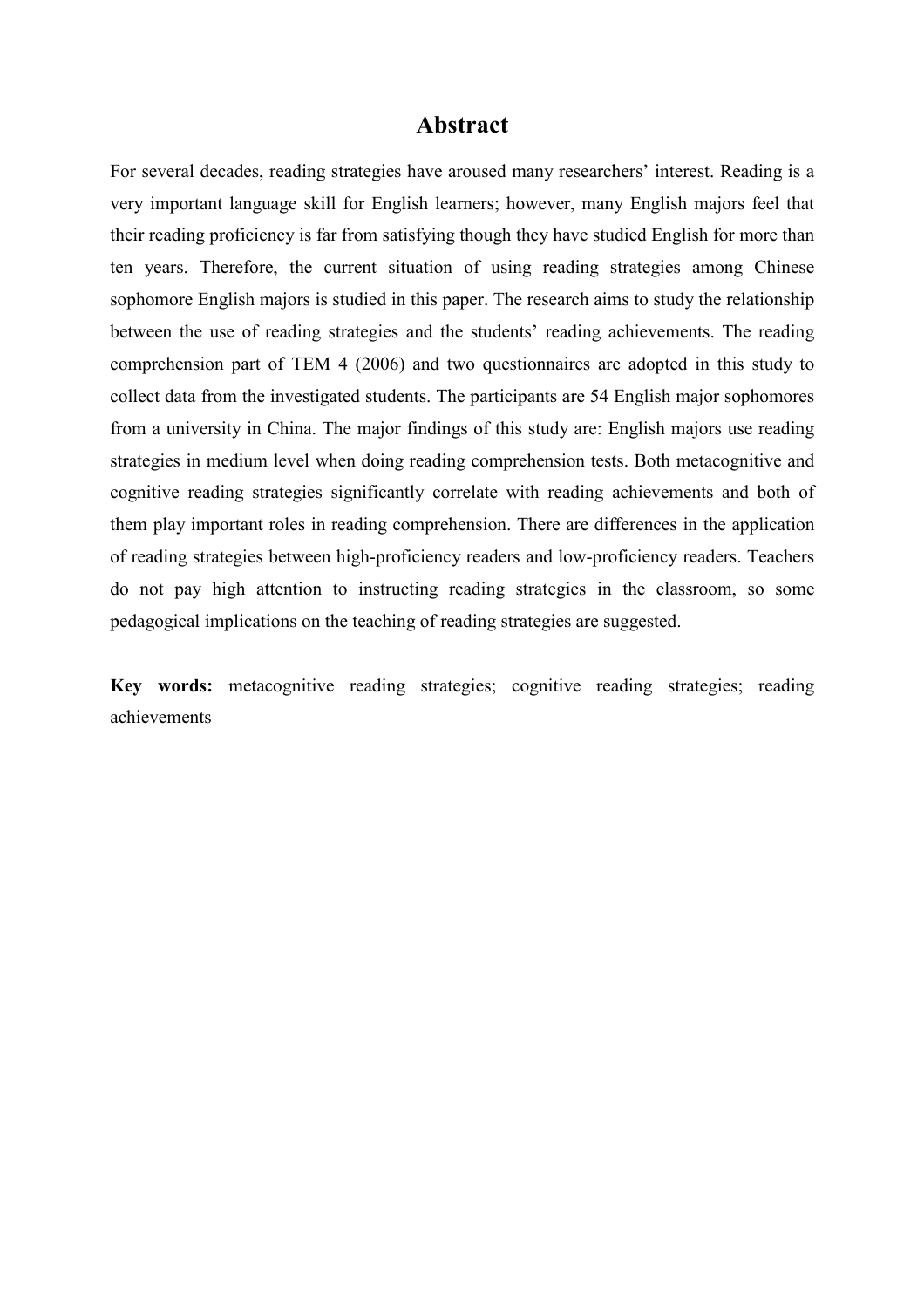| 3.2.2 Correlations between the use of reading strategies and the participants' reading achievements  27<br>3.2.3 Differences between high-proficiency and low-proficiency readers in reading strategy use  31 |    |
|---------------------------------------------------------------------------------------------------------------------------------------------------------------------------------------------------------------|----|
| 3.3.3 Teachers' understanding of the current situation of instructing reading strategies in the classroom38                                                                                                   |    |
|                                                                                                                                                                                                               | 38 |
|                                                                                                                                                                                                               | 39 |
|                                                                                                                                                                                                               |    |
|                                                                                                                                                                                                               |    |

## **Table of Contents**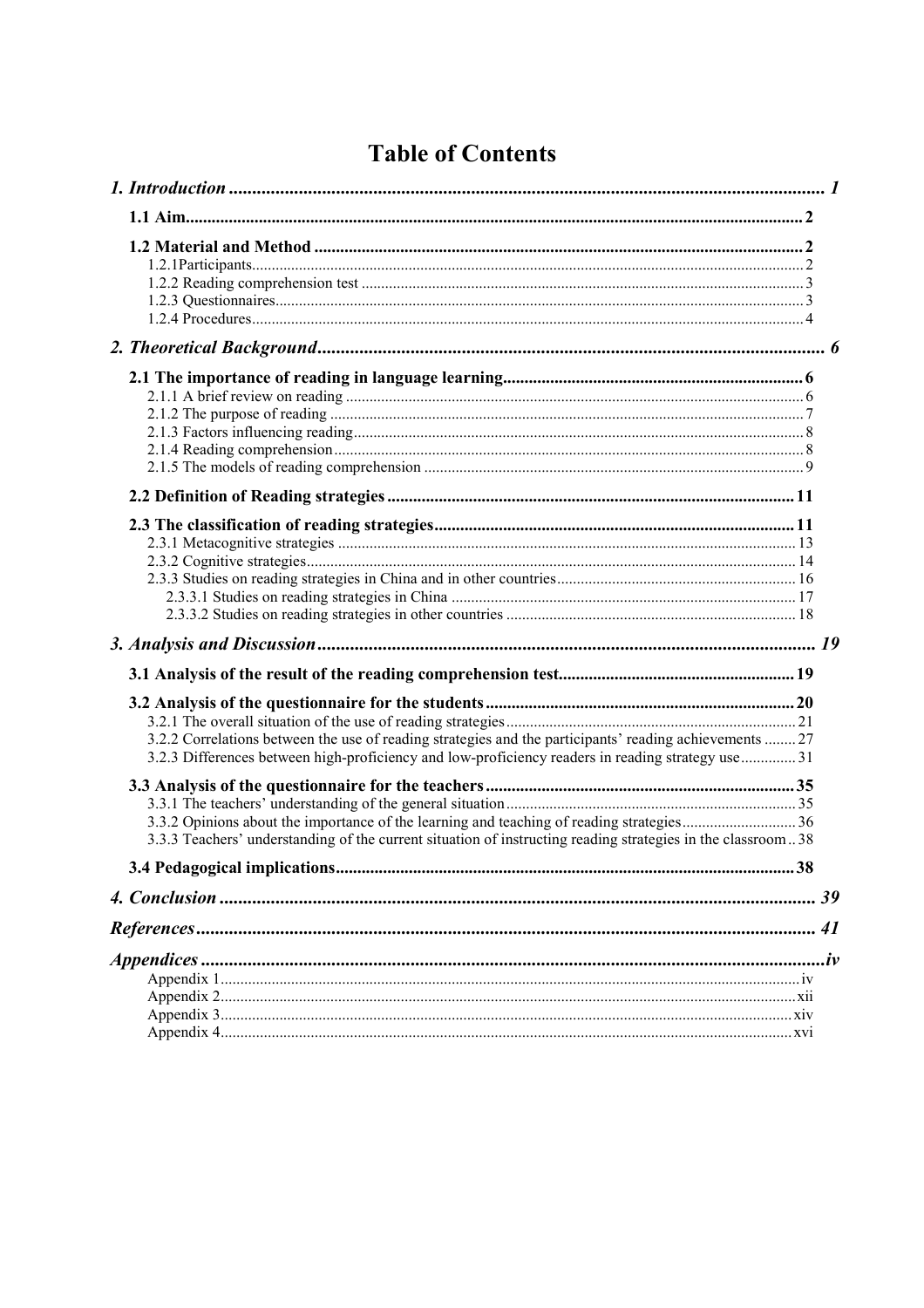## <span id="page-3-0"></span>**1. Introduction**

Reading, as one of the four basic skills in language learning and teaching, is very important not only as a language skill but also as language input for other skills to develop. Actually, many learners feel that they cannot effectively comprehend what they read. One major reason accounting for this phenomenon is that learners have not mastered and applied effective reading strategies.

Reading strategies refer to "the mental operations involved when readers purposefully approach a text and make sense of what they read" (Barnett, 1988: 66). According to Baker and Brown (1984), reading strategies contain cognitive and metacognitive strategies in reading. Cognitive strategies are conscious ways in dealing with learning, such as resourcing, deduction, grouping, note-taking, translation and elaboration. Metacognitive strategies are used to monitor or regulate cognitive strategies, which include checking the outcome of any attempt to solve a problem, planning one's next move, monitoring the effectiveness of any attempted action, revising, and evaluating one's strategies for learning. Researchers began to study reading strategies in the middle of the 1970s and paid much attention to understand what proficient, skilled readers typically do while reading. Researchers especially focus on identifying the strategies used by high-proficiency readers. Garmer (1985) says that this kind of research has been useful to instruct non-proficient first as well as second language learners to increase their awareness of using reading strategies and then improve their reading comprehension proficiency.

As for Chinese English majors, reading proficiency is very important to them. However, a large number of sophomores still feel that their reading proficiency is not satisfying after many years of English study at school. Therefore, this essay mainly focuses on investigating the use of reading strategies by second-year English majors and attempts to find out which reading strategies are beneficial to English learners' reading comprehension proficiency. The study hopes to help the students develop effective reading strategies and to improve their reading proficiency. It is also expected to help instructors develop appropriate methodologies in teaching English reading.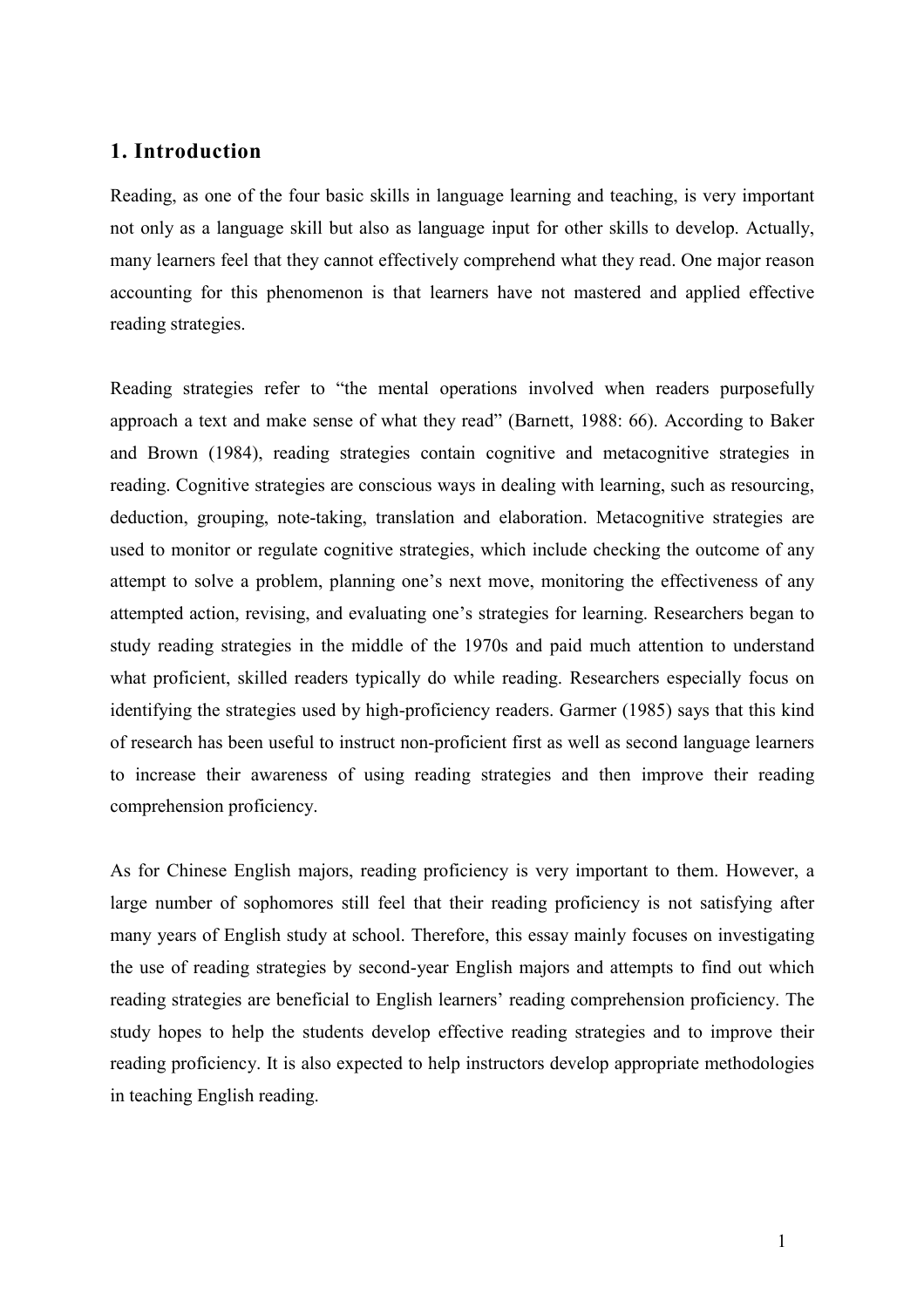## <span id="page-4-0"></span>*1.1 Aim*

The present study attempts to study the current situation of using reading strategies among Chinese English major sophomores. To be more specific, this study aims to investigate the frequency of different kinds of reading strategies adopted by sophomore English majors and to study the correlation between the adoption of reading strategies and the students' reading achievements. This study will also examine the differences in reading strategy use between high-proficiency readers and low-proficiency readers.

## *1.2 Material and Method*

In this study, two separate questionnaires, one for students and one for teachers, as well as the reading comprehension test selected from TEM 4 (2006) will be included.

#### **1.2.1Participants**

The participants in this study are 54 English major sophomores from a university located in the south-east of China. They are from two classes. There are 45 females and 9 males in total. These students have taken similar English courses at the university. All of them are native speakers of Chinese and have learned English for more than ten years since primary school. In general, according to the author's personal experience, it can be assumed that these participants have acquired some reading strategies. Their age ranges from 20 to 23. They are about to take the TEM 4 (2011) test on June, 2011 and have not been involved in the TEM 4 (2006) reading comprehension test. Among these participants, twelve who score above 14 in the reading test are classified as the high reading achievement group and another thirteen students who score below 9 are regarded as the low reading achievement group.

In addition, six English teachers from the same university who are teaching comprehensive English courses for English majors will also be investigated. All of them have taught comprehensive English courses for more than seven years. They are invited to participate in doing the questionnaire for teachers and the purpose is to see whether English teachers in college have the awareness of teaching reading strategies to their students and what their attitudes or opinions are toward reading strategies. The following table is the background information of the six teachers.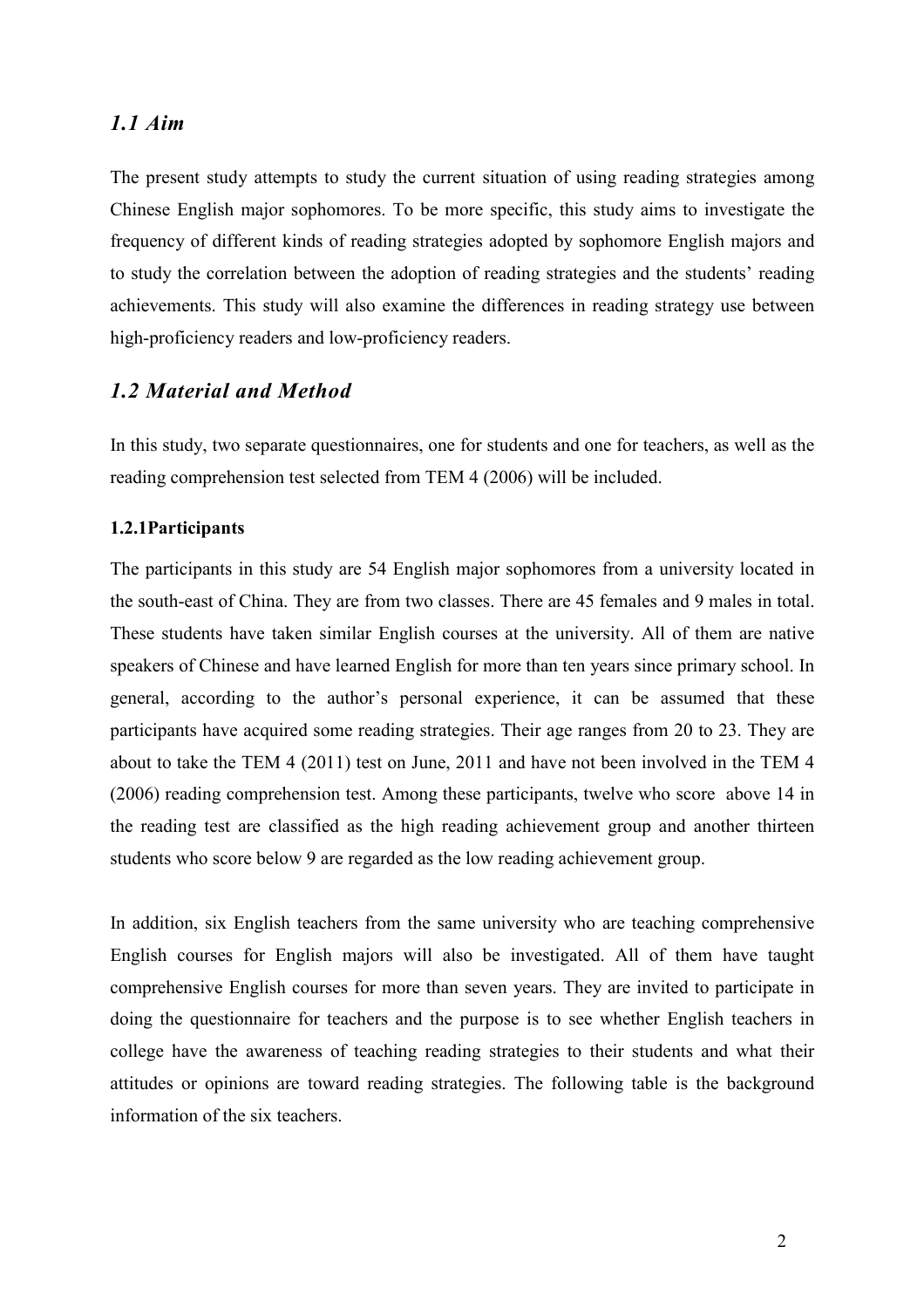| Teachers       | Gender | Teaching experience |
|----------------|--------|---------------------|
|                | Female | 12                  |
| $\overline{2}$ | Female |                     |
| 3              | Male   | 8                   |
| 4              | Female | 13                  |
|                | Male   | 10                  |
| 6              | Female | 13                  |

<span id="page-5-0"></span>Table 1 : Background information of the six teachers

## **1.2.2 Reading comprehension test**

In order to measure sophomore English majors' reading proficiency, a reading test is administered to the participants. The reading comprehension test used in the present study is chosen from model tests of TEM 4 (2006). Two reasons account for this choice. First, TEM 4 (Test for English Majors—Band 4) is a national test designed for undergraduates of English majors which is authoritative and of a high reliability and predictability. Second, the 2006 version of TEM 4 is designed in line with the new TEM 4 test syllabus. Therefore, the score of the test can well reflect the students' English proficiency.

The test takers are required to read four passages followed by questions or unfinished statements, each with four suggested answers marked A, B, C and D and then choose the best answer. All these reading tasks should be finished within 25 minutes. There are altogether twenty questions in the form of multiple choices and the total marks are 20. The participants will be classified into the high-proficiency level (Level H), the intermediate level (Level I) and the low-proficiency level (Level L) according to the scores they get in this test. The subjects whose scores are above 14 are categorized as high-proficiency readers and those who get the score between 10 and 13 are intermediate-proficiency readers. Those subjects who score below 9 are considered low-proficiency readers.

## **1.2.3 Questionnaires**

In this study, there are altogether two separate qustionnaires involved. According to Parrot (1993), the questionnaire is an important tool which is often used to gather primary data about the general and common preferences of the learner, as well as to elicit the response of learners to specific factors in their learning process. The first qustionnaire (see Appendix 2) is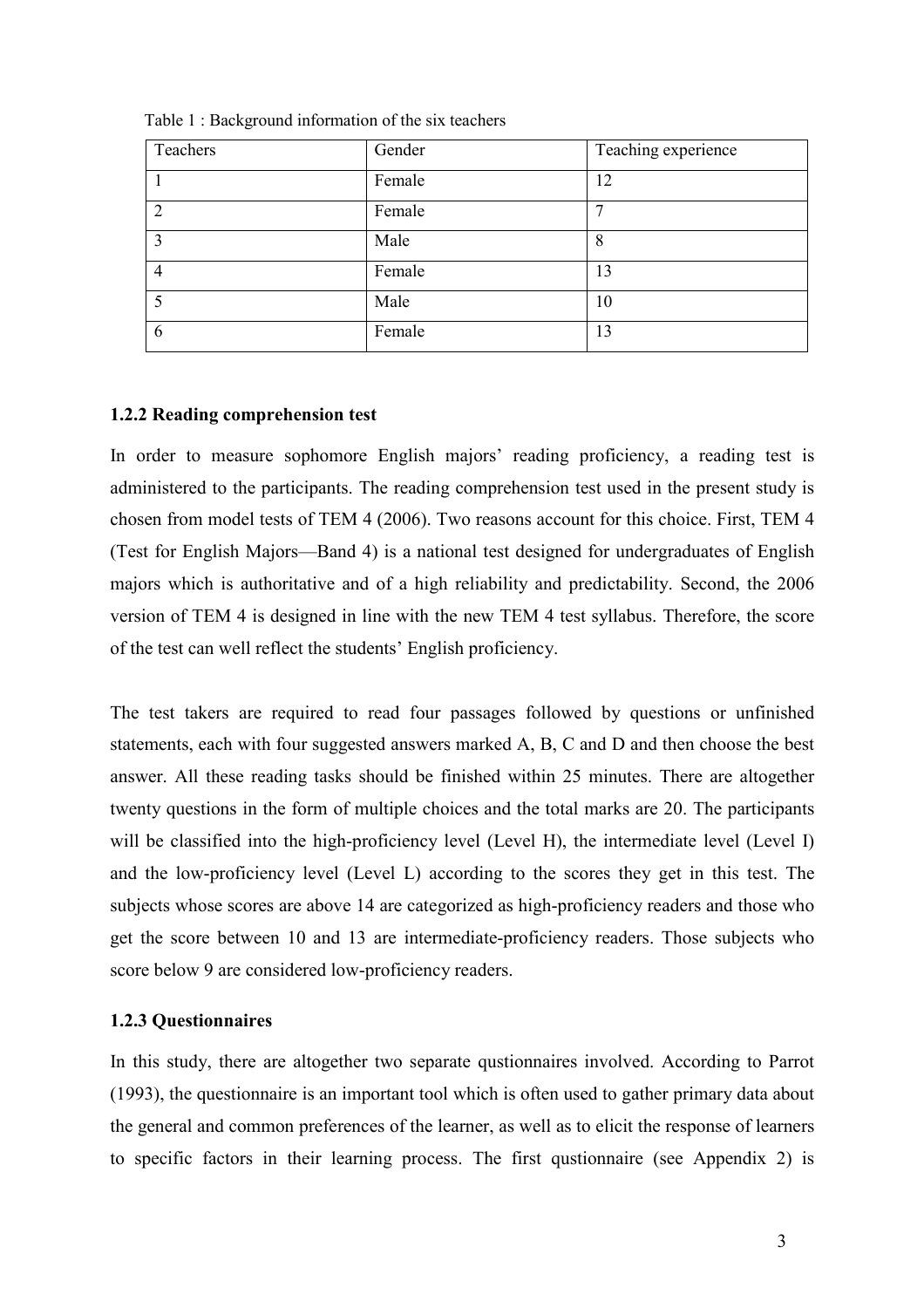<span id="page-6-0"></span>prepared for the students in order to investigate their adoption of metacognitive and cognitive reading strategies when doing their reading comprehension tests. The questionnaire on reading strategies used in this thesis is extracted from Phakiti's (2003) and some adjustments are made by the author. There are two reasons for the adjustments. First, several statements proposed by Phakiti are similar to each other, so they are left out in this paper. Second, some statements are added in the present study with reference to O'Malley and Chamot's classification (1990) of learning strategies as well as the reading strategies put forward by Anderson (2003). In order to make the participants understand the questionnaire clearly and thoroughly, the questionnaire is written in Chinese. The English version of the questionnaire for the students can be found in Appendix 3. The questionnaire designed for students consists of two parts. Part A concerns personal details including the student number, gender, age and class. Part B is conerned with the students' self-assessment of using reading strategies, which contains 40 statements related to metacognitive and cognitive reading strategies. In the questionnaire, the 1-5 Likert Scale is used, so five choices are offered for each statement. Participants are asked to choose the option that best represents their opinions.

The other qustionnaire (see Appendix 4) is prepared for the teachers in order to investigate whether they teach the knowledge of reading strategies to students and what their attitudes are toward the reading strategies. This questionnaire contains nine questions. For each question, four choices are offered. The teachers need to choose the option that best corresponds to their opinion.

#### **1.2.4 Procedures**

The procedures of investigation are conducted systematically. It is carried out in the following steps. First, the reading comprehension part of TEM 4 (2006) and the questionnaires are sent to the researcher's previous comprehensive English teacher via e-mail and she is asked to help arrange the participants to take the test. The subjects are required to finish the reading comprehension test within 25 minutes. After the test, the teacher distributes questionnaires to the students and asks them to finish the answers in class within 15 minutes. The participants are told that there is no right or wrong answer for the questions in the survey and their answers have nothing to do with their course grades so that they can finish the questionnire in a relaxing atmosphere. However, they must complete the questionnaire independently without discussing with their fellow classmates. The teacher score all the tests. With the help of the teacher, all the students' scores of the reading comprehension part of TEM 4 (2006) will come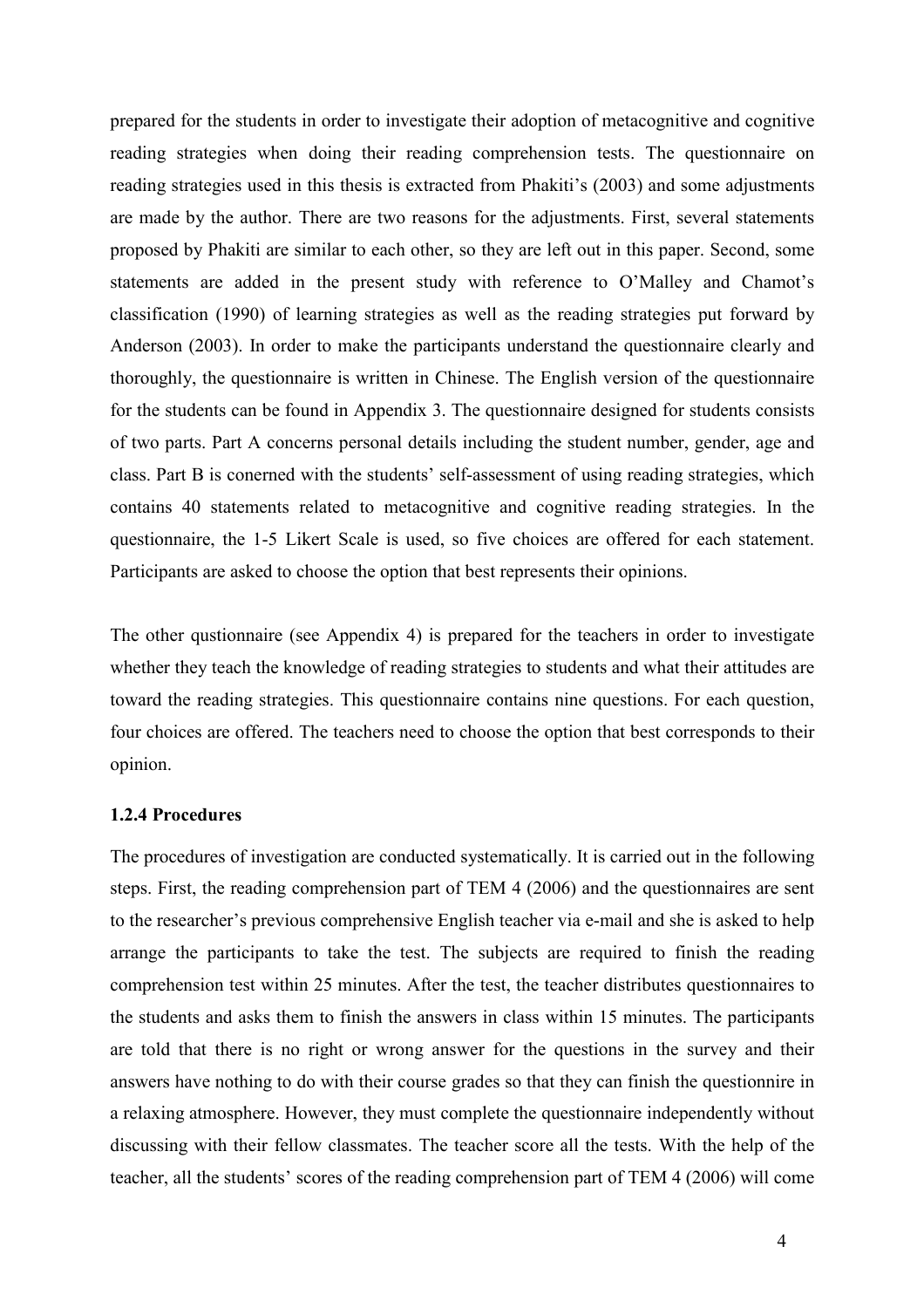out. The questionnaire for the teachers is carried out by the six teachers during working hours. The scores of the test and the questionnaires are sent back to the researcher via e-mail. Third, the researcher analyzes these data, including dividing the participants into three groups on the basis of their scores and dealing with the collected questionnaires.

The data of the questionnaire for the students is analyzed by the SPSS 17.0 (the Statistical Package for Social Science) which is a comprehensive statistical analysis and management system. By using this system, descriptive statistics, including the mean and standard deviation of 40 individual reading strategy items are calculated. In addition, the statistical correlations between the use of reading stragtegies and the participants' reading achievements are also obtained through the SPSS. In this paper, frequency refers to the extent to which different reading strategies are employed by the participants. The analysis of the frequency of strategies used by the subjects in this study is based on the scale delineated by Oxford (1990) which is shown in the table 2.

| Mean score  | Frequency scale | Evaluation                    |  |
|-------------|-----------------|-------------------------------|--|
| $1.0 - 1.4$ | Low             | Never or almost never used    |  |
| $1.5 - 2.4$ |                 | Generally not used            |  |
| $2.5 - 3.4$ | Medium          | Sometimes used                |  |
| $3.5 - 4.4$ | High            | Usually used                  |  |
| $4.5 - 5.0$ |                 | or almost<br>always<br>Always |  |
|             |                 | used                          |  |

Table 2: Frequency scale delineated by Oxford (1990)

According to Oxford (1990), the average value (mean score) reveals the frequency of strategy use. Scores between 1.0 and 1.4 indicate "never or almost never used". Scores between 1.5 and 2.4 indicate "generally not used". Scores between 2.5 and 3.4 indicate "sometimes used". Scores between 3.5 and 4.4 are "usually used" and scores between 4.5-5.0 are "always or almost always used".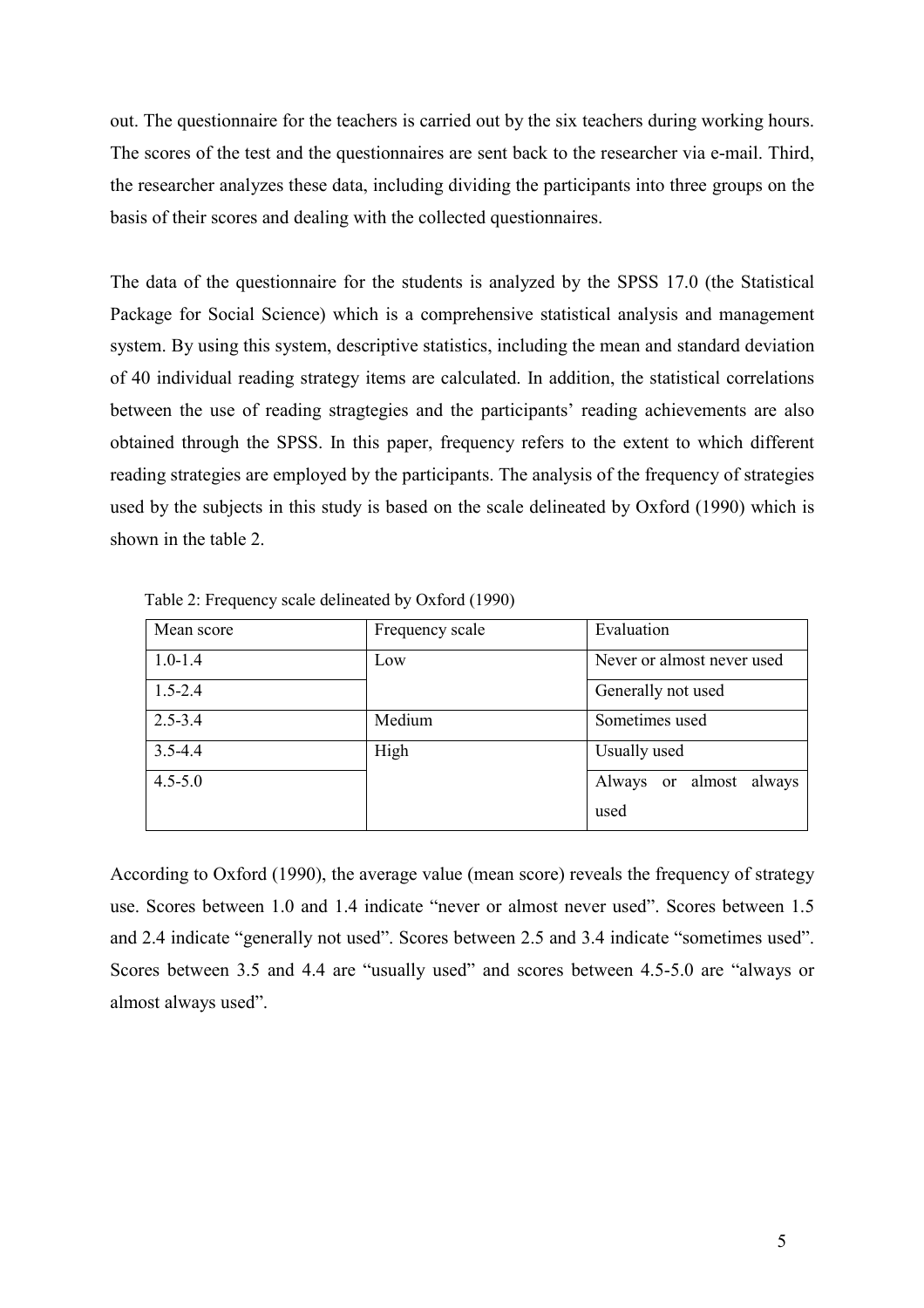## <span id="page-8-0"></span>**2. Theoretical Background**

This section provides background information for the present study. To begin with, the focus will be on the importance of reading in language learning. Then, the definition of reading and reading comprehension will be presented. After reviewing some basic concepts of reading, this section continues to discuss what the reading strategies are and the classifications of reading strategies. Finally, previous researches on reading strategies will be examined.

## *2.1 The importance of reading in language learning*

Reading is an important skill which is the foundation for the improvement of other skills, such as speaking and writing. As we know, reading and listening belong to receptive skill, whereas writing and speaking belong to productive skill. According to Krashen (Lightbown & Spada, 2006), in order for language acquisition to take place, the acquirer should first receive comprehensible input through listening and reading before using it.

In the development of second language reading research, researchers have acknowledged the importance of reading skills for language learners. Grabe (1991) claims that the crucial significance of reading skills in academic contexts has resulted in considerable researches on reading in a second language. For second language learners, reading is the main way for them to acquire information, to understand other nations' cultures and to know the world of English-speaking countries. Reading plays a very important role in second language learning and teaching. Carrell (1998) says that for many students, reading is by far the most important of the four skills in a second language, particularly in English as a second or foreign language.

## **2.1.1 A brief review on reading**

What is reading? Different scholars understand the term "reading" in different ways. According to Fan (2010), research on what reading is has experienced two different periods. The first period began in the 1950s. Both Bloomfield and Fries who are the structural linguists, regard reading as an activity that identifies the language signs and the first priority for the learners when they read is to learn how to spell and pronounce these language symbols. Structural linguists' opinions on reading only touched upon the surface of reading instead of upon the nature of it.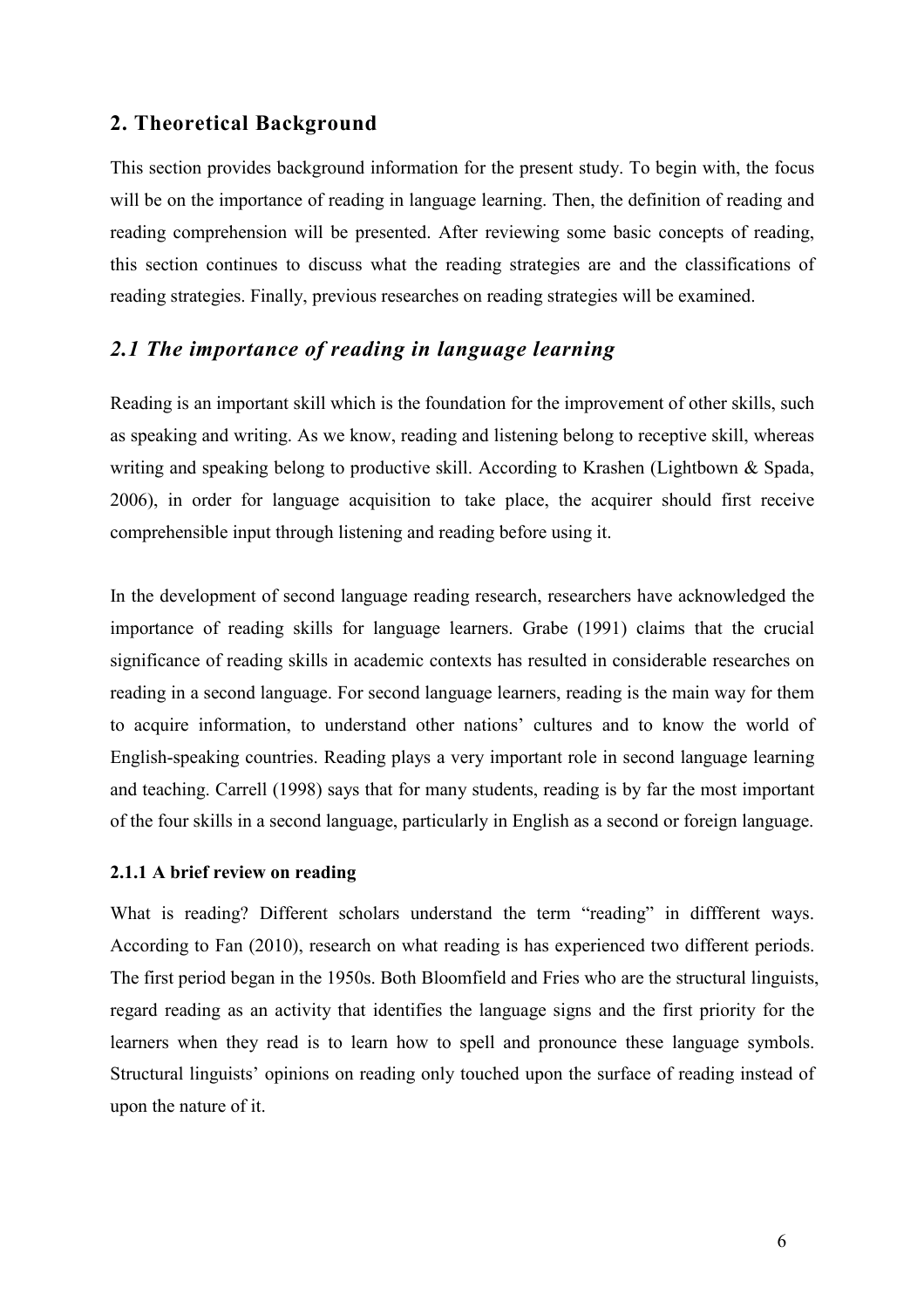<span id="page-9-0"></span>With the development of the reading research, the second period began in the 1960s when psycholinguistics dominated this research field. Psychologists propose that reading is the interaction between language structure and human thinking. Goodman (1988) says that reading is a receptive language process as well as a psychological process, which begins with decoding the linguistic surface of information and ends with readers' own construction of the information. Baker and Brown (1984) argue that reading involves metacognition as well as cognition. Skilled readers do not just decode the reading materials by using cognitive and metacognitive reading stategies while reading. Actually, they are aware of their strategies and have the ability to regulate this hidden process. Silberstein (1994:12) says that "reading is a complex information processing skill in which the readers interact with the text in order to create or recreate meaningful discourse." In this sense, the reader can be viewed as an active, problem-solving individual who adopts a number of skills and strategies to facilitate comprehension.

On the basis of reviewing the historical research on reading, it can be seen that there are two types of reading. The first type of reading is speaking or reciting a written text aloud. This can be done with or without an understanding of the contents. The other type of reading is looking at a written text in order to understand its contents and this type of reading is called reading comprehension which is often done silently. In this paper, reading refers to reading with meaning, that is, reading comprehension. The types and models of reading comprehension are also discussed in the following sub-section.

## **2.1.2 The purpose of reading**

According to Grabe and Stoller (2005), there are two major purposes of reading. First, the purpose of reading is to search for key information and for general comprehension. Second, the purpose of reading is to learn from texts.

Grabe and Stoller (2005) say that reading for searching key information is considered as a common reading ability, though some researchers regard it as a relatively independent cognitive process. Readers often scan the text quickly for a specific piece of information and it is used very frequently in doing reading tasks. Reading for general comprehension is a common part of many reading tasks and is also a useful skill.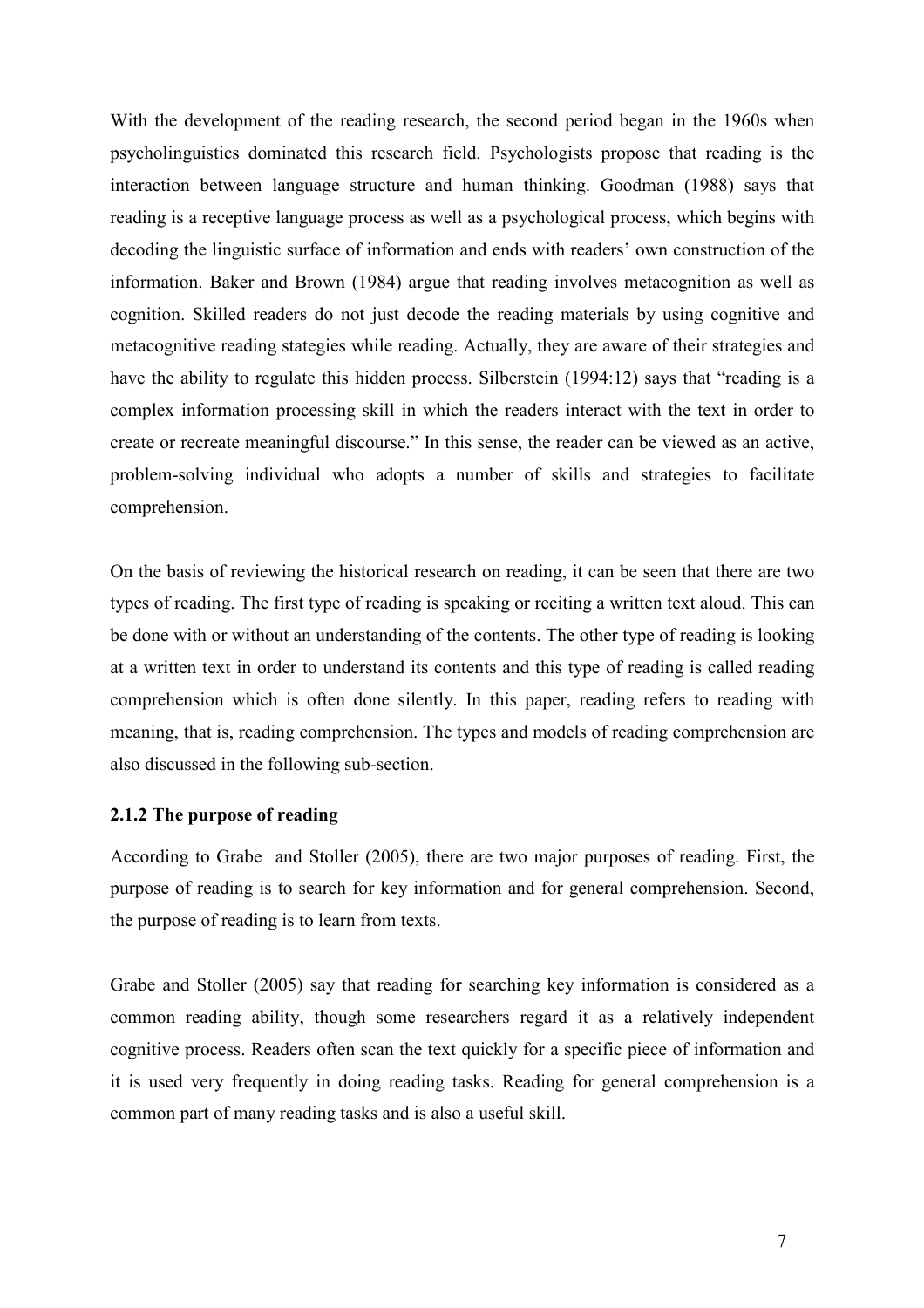<span id="page-10-0"></span>Grabe and Stoller (2005) also claim that reading to learn from texts often occurs in academic or professional contexts in which the reader needs to learn a large amount of information from texts. Grabe and Stoller (2005: 13) point out that "reading to learn requires abilities to remember main ideas as well as a number of details that elaborate the main and supporting ideas in the text; recognize and build rhetorical frames that organize the information in the text; link the text to readers' knowledge base." Reading to learn requires strong inference demands and its reading rate is slower than general reading comprehension.

As for the TEM 4 reading comprehension test, the purpose of reading is to to find out key information or get the main ideas of passages within limited time. Sometimes, test-takers are also required to make inferences according to the given text. Therefore, it is inevitable for students to resort to different reading strategies in order to finish the complex TEM 4 reading test successfully.

## **2.1.3 Factors influencing reading**

In order to learn how to read more efficiently, it is essential to know not only what reading is, but also the factors that influence reading. Scarcella and Oxford (cited in Aebersold & Field, 1997) propose four dimensions of competences that affect reading, namely, grammatical competence, sociolinguistic competence, discourse competence and strategic competence. Grammatical competence refers to the readers' grammar knowledge which has an impact on getting meaning. Sociolinguistic competence is the readers' ability to use language appropriately in various social contexts. Discourse competence refers to the knowledge of acceptable patterns in written and spoken language which can help interpret the texts. Strategic competence refers to the readers' ability to use a variety of language strategies while reading.

According to factors influencing reading, it can be indicated that strategic competence plays a significant role in reading comprehension, and strategies used in reading process is the central topic of this paper.

## **2.1.4 Reading comprehension**

Johnson (1983) proposes that reading comprehension is a complex activity which involves conscious and unconscious use of various strategies (e.g. problem-solving strategies) to construct a model of the meaning which the text is assumed to have intended. Reading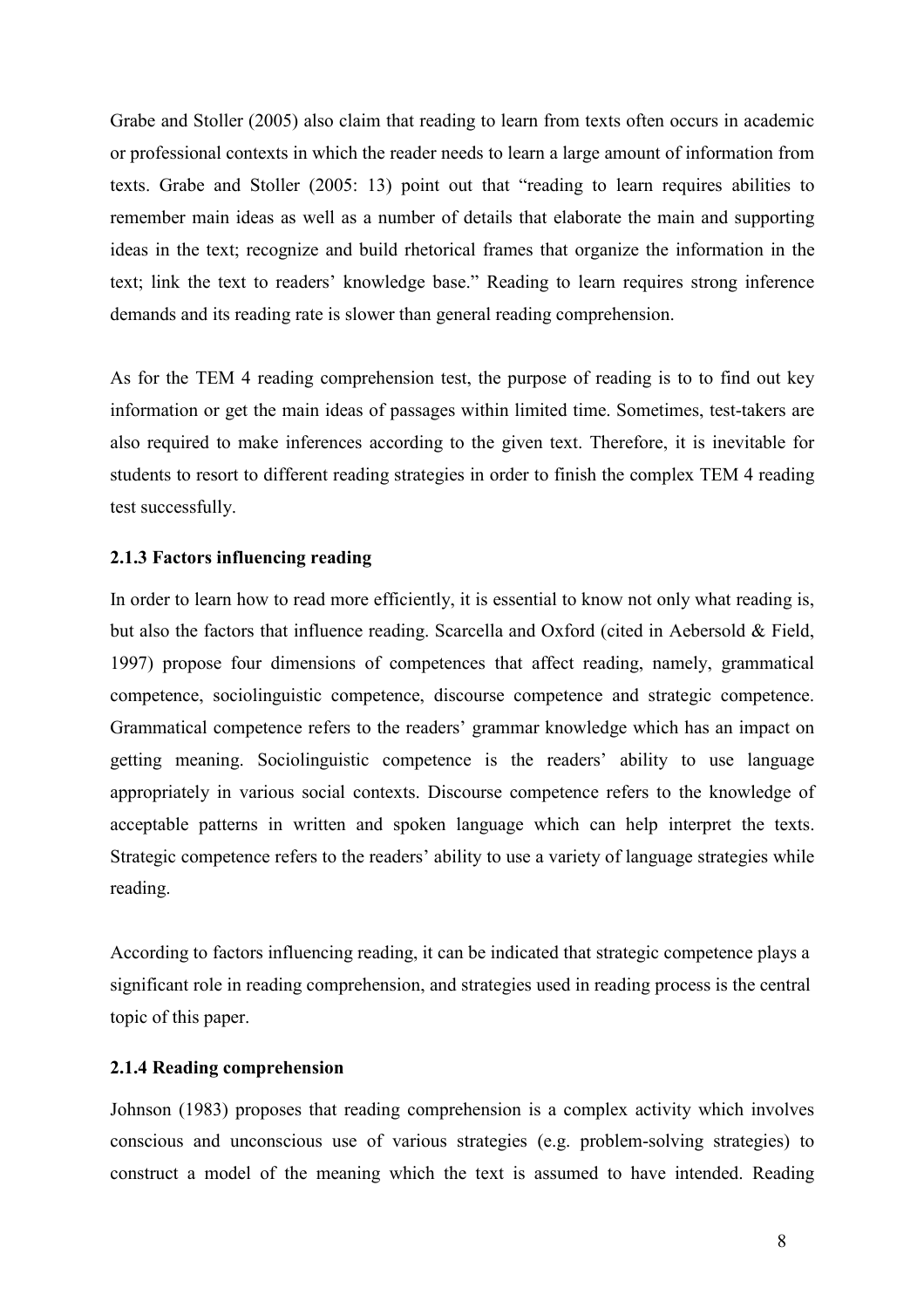<span id="page-11-0"></span>comprehension is an active process that readers infer the writer's intention by using their own prior knowledge, various cognitive and metacognitive processes as well as the clues that are revealed between the lines. Johnson (1983) also suggests that assessment of performance on reading comprehension test is based on the nature of the task, characteristics of the text, and the context and the person's prior knowledge and reading abilities.

In 1972, Barrett developed a taxonomy of reading comprehension according to the readers' purposes in reading (cited in Alcantara, 2003: 92).

(1) Literal comprehension: reading in order to understand, remember or recall information explicitly appeared in a passage.

(2) Inferential comprehension: reading in order to find information that is not explicitly contained in a passage and to use the reader's experience to infer information.

(3) Critical orevaluative comprehension: reading in order to get information in a passage which is based on the reader's personal knowledge as well as values.

(4) Appreciative comprehension: reading in order to obtain an emotional or other kind of valued response from a passage.

As for the reading comprehension part of TEM 4 (2006), literal comprehension and inferential comprehension are two common types of reading comprehenion that are tested.

#### **2.1.5 The models of reading comprehension**

With the increasing understanding of what reading is, many experts have paid much attention to the researches on the reading process. Three general models of reading processes are proposed by researchers. These three models are bottom-up, top-down and interactive models, which are constructed to describe the whole reading process.

The bottom-up model is related to behaviorism. The main characteristic of this model is focusing on the function of the text itself. Gough (1972) describes how a reader processes a text from the first moment of looking at the printed words until the time when meaning is obtained from the words. The bottom-up approach is known as a lower- level reading process which has some shortcomings. First, it is text-based. According to Gough (1972), readers will read letter by letter, from left to right. They identify letters first and make these words meaningful on the lexical level. At last, meanings of words are stored in the short-term memory. Second, it separates the text into isolated parts, which prevents the reader from getting a complete meaning and it is impossible for the reader to interact with the writer.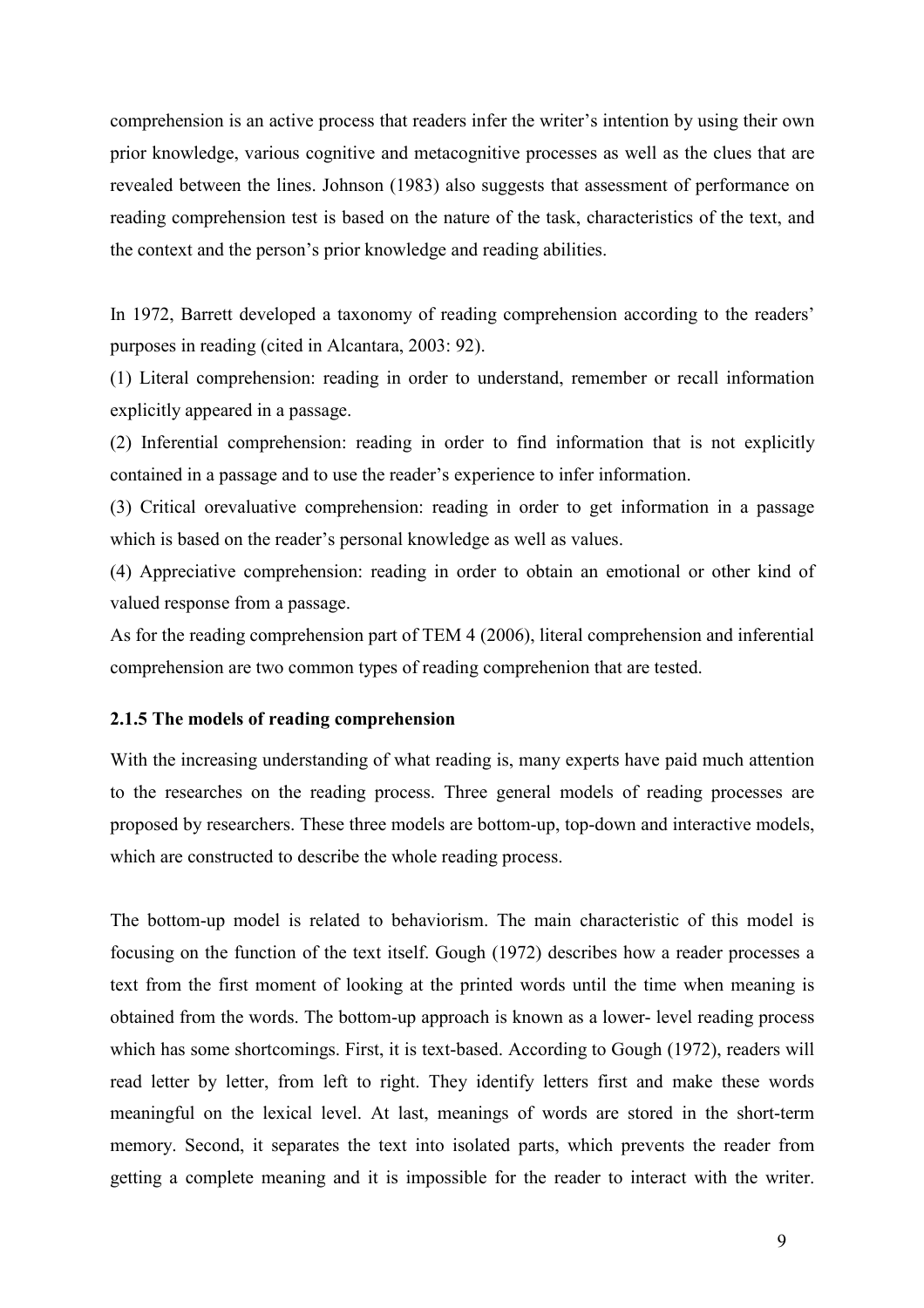Bottom-up models analyze reading as a process in which small chunks of text are analyzed and then added to the next chunks until they become meaningful. With all these deficiencies, the bottom-up (text-driven) model of comprehension is replaced by the top-down model in 1967.

The top-down model is known as the psycholinguistic model. Goodman (1967) says that reading is a psycholinguistic guessing game. The top-down approach is described as the process in which readers make predictions about the text according to their prior background knowledge or experience, and then read the text for confirmation of these predictions. The top-down reading model, which is also called the concept-driven reading model, stresses the importance of the readers' background knowledge in reading comprehension. Goodman (1967: 60) argues that "readers use their knowledge of syntax and semantics to reduce their dependence on the print and phonics of the text." The readers make use of their reading strategies as well as reading skills to infer what the writer means and what information is intended. The readers do not process a text by identifying and interpreting every letter and word in the text. Instead, they predict the meaning by taking advantage of their prior knowledge. Obviously, this model emphasizes the reconstruction of meaning rather than decoding the single words or word phrases of the text. However, the top-down model of reading has its limitations too. Carrell and Eskey (1988) propose that the application of topdown model to L2 reading has resulted in some problems. L2 readers lack background knowledge, so it is impossible for L2 readers to do reading comprehension without paying much attention to the words and sentences in the text. In addition, if readers pay less attention to letters or words in the text, comprehension will become a guessing game which preventing predictions from being confirmed. In light of the perceived shortcomings of both bottom-up and top-down models, a more effective model is proposed which combines these two models into one. It is called the interactive model.

The interactive model stresses that the meaning of a text is acquired by an interaction between the knowledge stored in the readers' mind and the the written language information. The model tells us that readers are not passive information receivers, but they are active information searchers and information reconstructors. Rumelhart (1977) argues that reading is a perceptual and cognitive process. All of the various sources of knowledge, including knowledge about the language patterns, syntax, vocabulary, semantics as well as context, come together to interpret what has been read. L2 readers are encouraged not only to use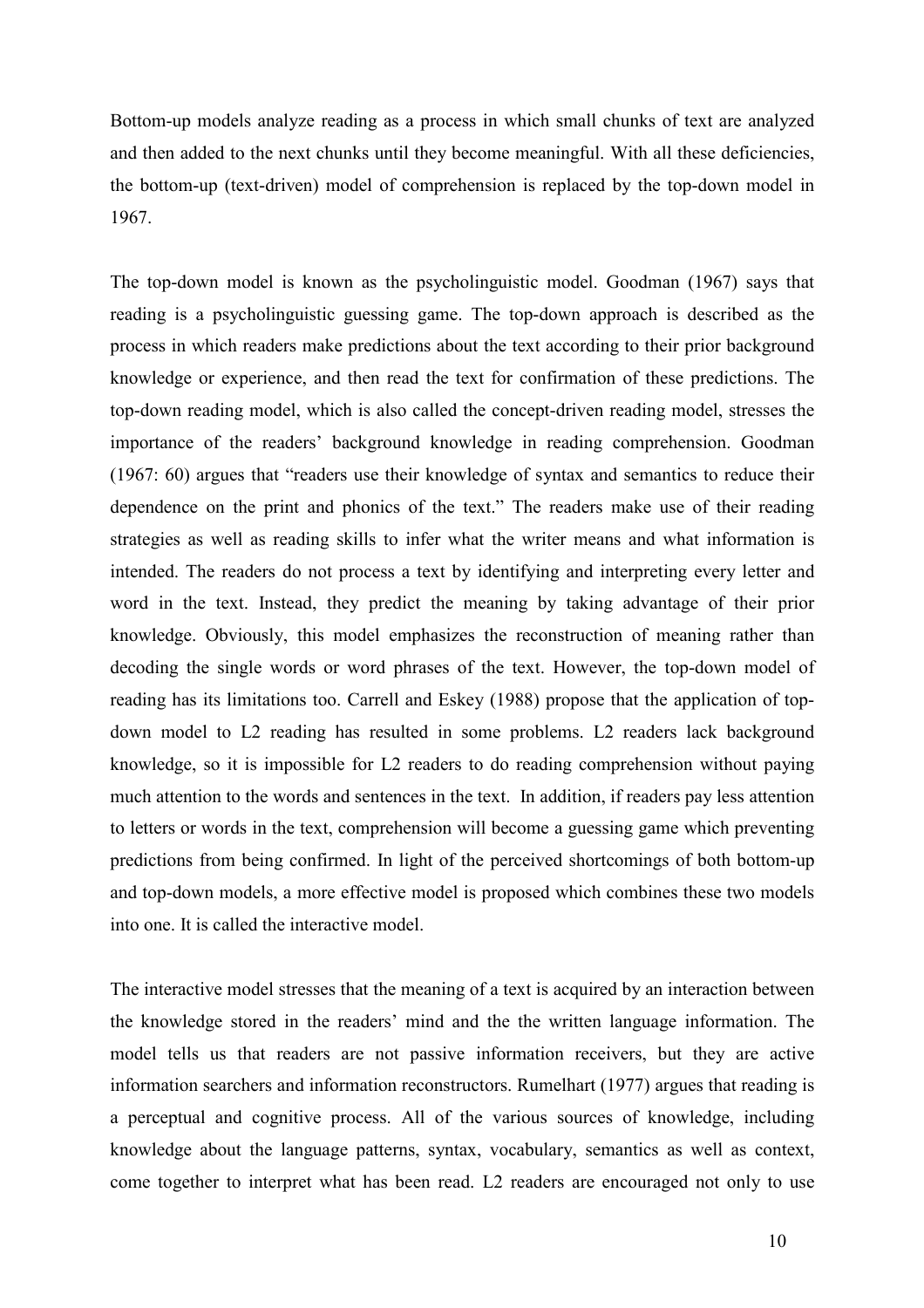<span id="page-13-0"></span>lexical, syntactic, semantic and common knowledge, but also to use both careful reading skills and reading strategies to finish different reading tasks or to fulfill different reading purposes. Therefore, the interactive reading model quickly becomes central to second language reading theory and is widely put into practice in the field of English reading teaching.

The above three reading models help us have a further understanding of the nature of reading and also provide us with a theoretical basis and guidance for learning and teaching reading.

## *2.2 Definition of Reading strategies*

Different researchers show different opinions on the definitions of reading strategies. Barnett (1988) argues that reading strategies refer to the tools that are used by the readers for solving problems and acquiring text information. Cohen (1990) defines reading strategies as the psychological process and these strategies are used by the reader consciously when he is doing a reading task. Anderson (1991: 460) claims that the reading strategies are "cautions and cognitive measures adopted by the reader for acquiring, storing and amending new information". Although different researchers define reading strategies in different ways, they have the common agreement that reading strategies are conscious actions that the readers take to achieve specific reading goals. Reading strategies are part of the language learning strategies which are essential factors of effective reading. All the strategies used by the readers, directly or indirectly, in the process of doing reading tasks not only solve the specific comprehension difficulties, but are also helpful in improving the reading comprehension ability. According to Carrell (1998), reading strategies include the following strategies: scanning the text to get the main idea of the text; skimming the text quickly to obtain specific infomation; skipping over new words; using context to guess words; predicting the text content, and so on. In this paper, reading strategies used by the students are classified into metacognitive and cognitive reading strategies.

## *2.3 The classification of reading strategies*

In this sub-section, different classifications of language learning strategies will be summarized first and then O'Malley and Chamot's (1990) classification will be focused on. The reading strategies which will be studied in this paper are based on O'Malley and Chamot's learning strategies.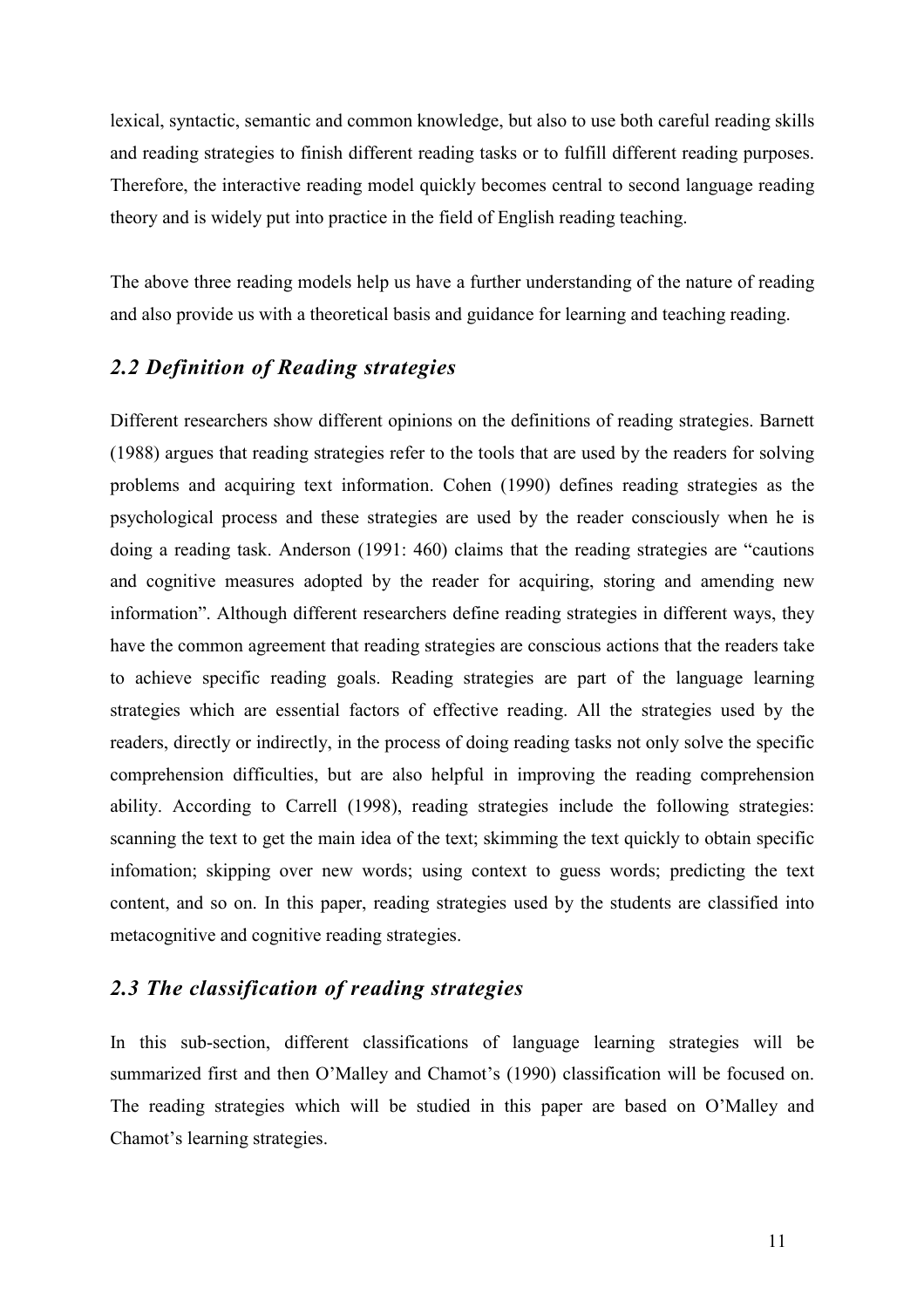Second Language Acquisition researchers have spent much time studying language learning strategies. Cohen (1990), O'Malley and Chamot (1990) and Oxford (1990) have provided different classifications of learning strategies. Oxford (1990) defines learning strategies as behaviors or actions which are consciously taken by learners to make language learning more successful and self-directed. O'Malley and Chamot (1990:1) say that "language learning strategies are the special thoughts or behaviors that individuals use to help them comprehend, learn or retain new information." The present study is based on O'Malley and Chamot's classification of learning strategies, because their classification is more clear and easier to understand by comparison with that of Oxford's. In addition, O'Malley and Chamot's (1990) classification is much related to this study in that they divide the learning strategies into three sub-categories, whereas Oxford divides them into six subcategories. In this paper, only metacognitive and cognitive strategies used by sophomore English majors will be examined, so six subcategories will not to be used as a reference.

O'Malley and Chamot (1990) think that learning strategies are mental and social-affective processes, so they divide the learning strategies into three main branches, namely, metacognitive, cognitive and social-affective strategies. They ground the classification of learning strategies on Anderson's information processing theory. Oxford (1990) proposes that the language learning strategies can be divided into direct and indirect groups. Among them, memory strategies, cognitive strategies and compensation strategies are classified into direct strategies, whereas metacognitive strategies, affective strategies and social strategies belong to indirect strategies.

Cohen's classification of language learning strategies is slightly different from the two researchers mentioned above. In consideration of the purposes of using strategies, Cohen (1990) classifies second language learner strategies into two types: language learning strategies and language use strategies. Language learning strategies are strategies used to learn a language, which include identifying the materials that need to be learned; distinguishing some materials form others; grouping materials for easier learning; having repeated contact with the materials and committing to memorize materials when they cannot be acquired naturally. Language use strategies refer to strategies that are adopted by learners in order to use a language. They contain retrieval strategies, rehearsal strategies, compensation strategies and communication strategies.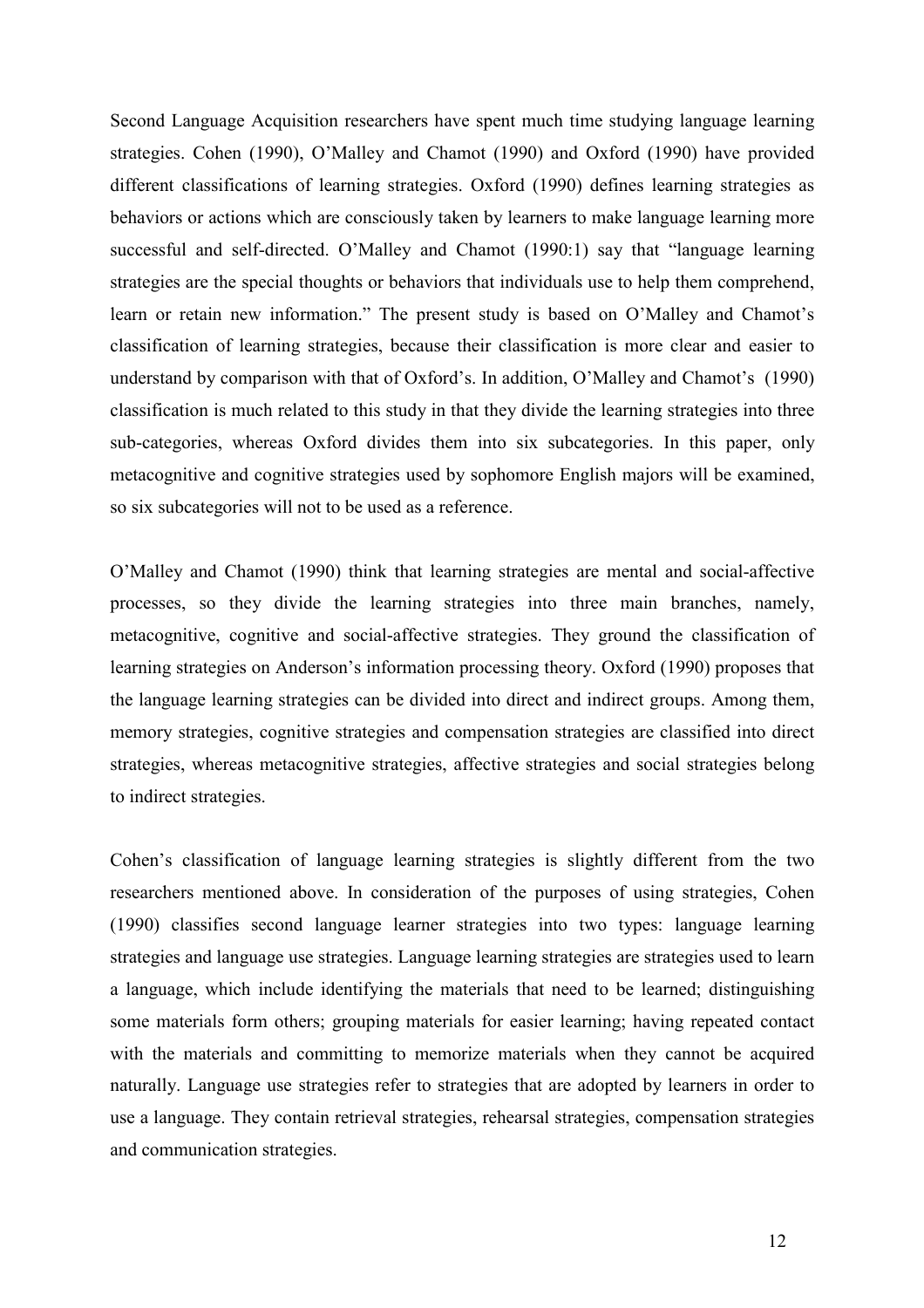<span id="page-15-0"></span>As mentioned above, in this paper, O'Malley and Chamot's classification of learning strategies is adopted. Metacognitive strategies and cognitive strategies used by the sophomore English majors in the process of doing reading tasks will be investigated, while the other learning strategies---social/affective strategies will be neglected, since they are not as closely related to reading comprehension as cognitive and metacognitive strategies.

#### **2.3.1 Metacognitive strategies**

The notion of metacognitive strategies originated from metacognition which first appeared in Flavel's research on the preschool children's cognition in the early 1970s. Flavell (1978: 58) defines metacognition as "knowledge that takes as its object or regulates any aspect of any cognitive behavior". In other words, the function of metacognition is to monitor or regulate cognitive strategies. Baker and Brown (1984: 353) say that metacognitive strategies encompass "checking the outcome of any attempts to solve a problem, planning one's next move, monitoring the effectiveness of any attempted action, testing, revising and evaluating one's strategies for learning". O'Malley and Chamot (1990) point out that metacognitive strategies are higher order executive skills which involve knowledge about cognitive processes, regulation of cognition, self-management, planning for learning, monitoring and self-evaluating after the learning activities have been completed. Oxford (1990: 136) considers metacognitive strategies as "actions which go beyond purely cognitive devices, and which provide a way for learners to coordinate their own learning process". He says that metacognitive strategies are essential for successful language learning. Strategies, such as organizing, setting goals, considering the purpose and planning for a language task, help learners arrange as well as plan for their language learning in an efficient way. According to the definitions of metacognitive strategies above, it can be concluded that metacognitive strategies involve planning for learning, thinking about the learning process, monitoring of comprehension and self-evaluating after the learning activities are finished. It is also known that they are higher-order executive skills which may make planning, monitoring or evaluating become an important part of a learning activity.

As for classification of metacognitive strategies, it began in the 1970s. O'Malley and Chamot (1990) classify metacognitive strategies into three categories on the basis of their functions in general language learning. The sub-categories of metacognitive strategies are listed in the following Table. Table 3 is not directly taken from O'Malley and Chamot (1990), but it is made on the basis of what they said in their books. Therefore, it is modified by the researcher.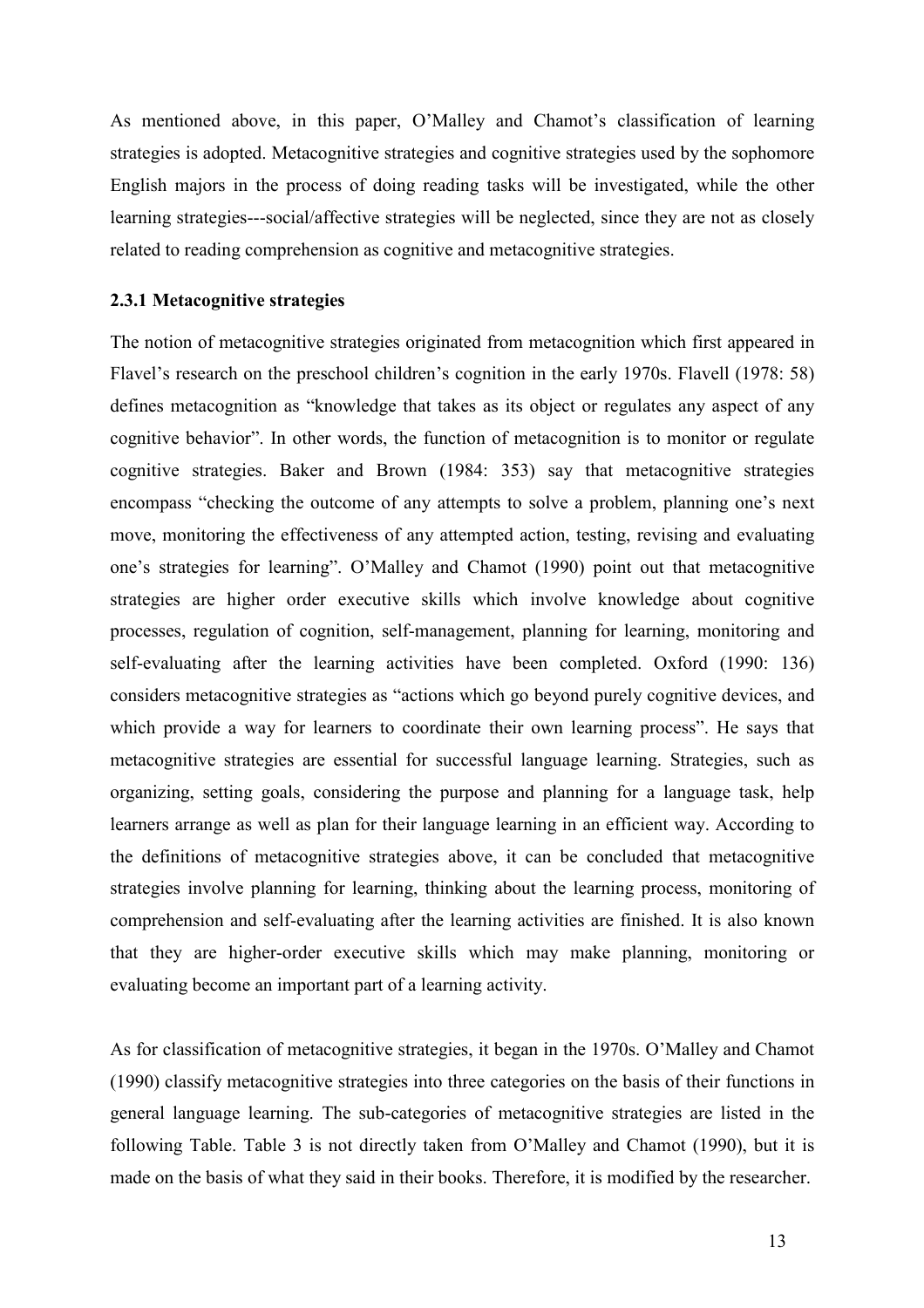| Strategies    | Categories      | <b>Strategies</b>                                              |  |  |
|---------------|-----------------|----------------------------------------------------------------|--|--|
| Metacognitive | Planning        | 1. Advance organization: deciding what the objective of a      |  |  |
| strategies    |                 | specific reading task is and making a plan on how to finish    |  |  |
|               |                 | it.                                                            |  |  |
|               |                 | 2. Directed attention: Paying attention to the main points in  |  |  |
|               |                 | a reading task to get a general understanding and ignoring     |  |  |
|               |                 | irrelevant information.                                        |  |  |
|               |                 | 3. Selective attention: Paying attention to particular details |  |  |
|               |                 | which related to the reading comprehension tasks.              |  |  |
|               |                 | 4. Self-management: Understanding necessary conditions         |  |  |
|               |                 | for reading and managing their own motivation for tasks as     |  |  |
|               |                 | well as adjusting reading rate.                                |  |  |
|               | Monitoring      | 1. Comprehension monitoring: Monitoring understanding of       |  |  |
|               |                 | the reading materials and checking or verifying one's          |  |  |
|               |                 | understanding.                                                 |  |  |
|               |                 | 2. Task monitoring: monitoring completion of the tasks.        |  |  |
|               | Self-evaluation | 1. Performance evaluation: judging how well they have          |  |  |
|               |                 | done on the reading task.                                      |  |  |
|               |                 | 2. Problem identification: deciding on what problems they      |  |  |
|               |                 | still have with the reading task.                              |  |  |

<span id="page-16-0"></span>Table 3: O'Malley and Chamot's classification of metacognitive strategies

Table 3 above shows that the metacognitive strategies include advance preparation; adjusting reading speed according to different reading purposes and reading tasks; using different reading strategies; having a clear aim of the information that has to be obtained; evaluating the reading process actively.

## **2.3.2 Cognitive strategies**

O'Malley and Chamot (1990) say that the cognitive strategies are closely linked to specific learning tasks and they are used in the learning process, including repetition, translation, grouping, resourcing, note-taking, deduction, elaboration, imagination and inferencing. They (1990: 44) define cognitive strategies as "operating directly on incoming information, manipulating it in ways that enhance learning." The cognitive strategies that are involved in reading activities include relating new words to a word in memory or writing down the main idea; outlining key points or making a brief summary of the text in order to comprehend the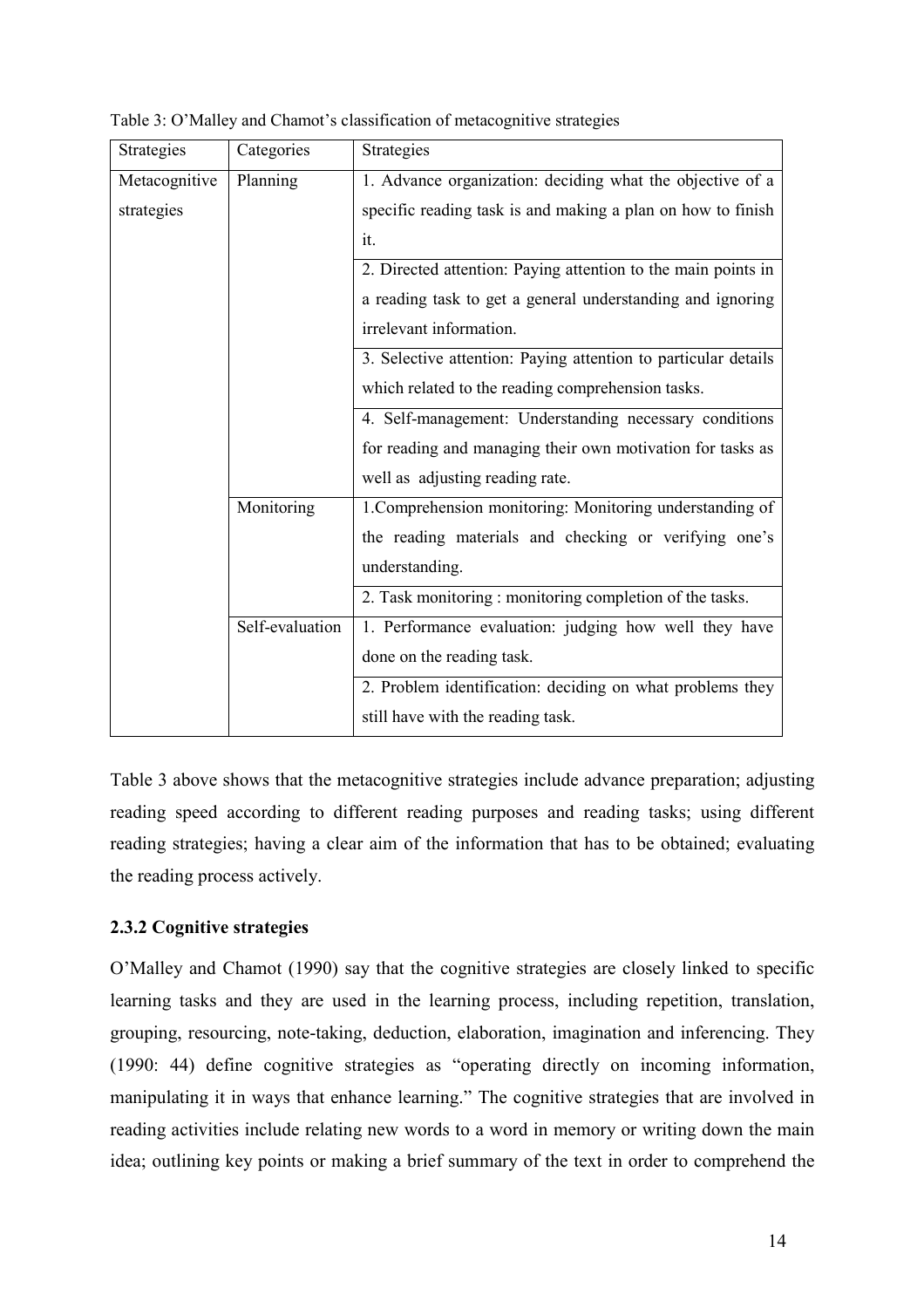text better. O'Malley and Chamot (1990: 40) propose that "cognitive strategies include 15 items: repetition, directed physical response, translation, grouping, note-taking, deduction, recombination, imagery, auditory representation, key words, contextualization, elaboration, transfer and inference." The cognitive strategies proposed by O'Malley and Chamot are listed in Table 4.

| Strategies           | Categories        | <b>Strategies</b>                              |  |
|----------------------|-------------------|------------------------------------------------|--|
| Cognitive strategies | Resourcing        | Using target language reference materials.     |  |
|                      |                   | (e.g.dictionaries, encyclopedias, textbooks)   |  |
|                      | Deduction         | Consciously applying rules to understand or    |  |
|                      |                   | produce the second language or working out     |  |
|                      |                   | the parts they fail to understand.             |  |
|                      | Translation       | Using the first language as<br>a base for      |  |
|                      |                   | understanding and producing the second         |  |
|                      |                   | language.                                      |  |
|                      | Grouping          | Reordering or reclassifying and perhaps        |  |
|                      |                   | labeling the material to be learned based on   |  |
|                      |                   | common attributes or meaning.                  |  |
|                      | Recombination     | Constructing a meaningful sentence or larger   |  |
|                      |                   | language sequence by combining known           |  |
|                      |                   | elements in a new way.                         |  |
|                      | Contextualization | Working out what they have missed in           |  |
|                      |                   | understanding by looking at it in a meaningful |  |
|                      |                   | language sequence.                             |  |
|                      | Elaboration       | Applying background knowledge to new           |  |
|                      |                   | concepts or making personal associations.      |  |
|                      | Note-taking       | Writing down key words or concepts.            |  |
|                      | Inferencing       | Using available information to guess meanings  |  |
|                      |                   | of new items.                                  |  |
|                      | Summarising       | Making a summary of new information.           |  |

Table 4: O'Malley and Chamot's classification of cognitive strategies

According to table 4 above, it can be concluded that cognitive strategies involved in reading are inferencing through the context, scanning, skimming, grouping, translation, imagination, reviewing and note-taking, deduction and elaboration.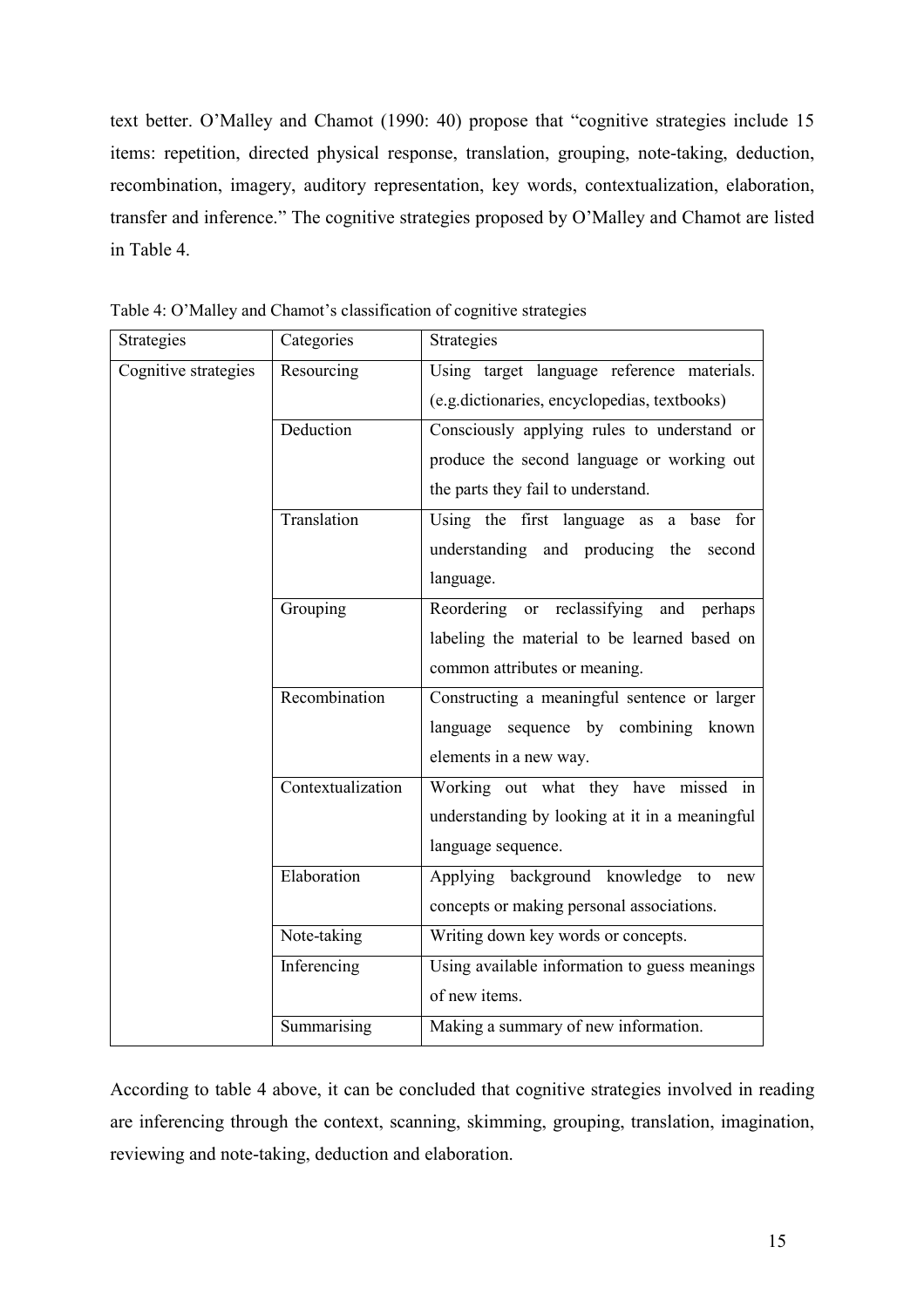<span id="page-18-0"></span>Another scholar, Anderson (2003), proposes ten items relating to cognitive reading strategies. The details of these ten items are as follows:

- (1) Predicting the content of an upcoming passage or section of the text;
- (2) Relying on grammar to help understand unfamiliar constructions and understanding the main idea to help comprehend the entire reading;
- (3) Expanding vocabulary and grammar to increase reading speed;
- (4) Guessing the meaning of unfamiliar words or phrases by using prior knowledge about English;
- (5) Analyzing theme, style and connections to improve comprehension;
- (6) Distinguishing between opinions and facts in reading;
- (7) Breaking down larger phrases into smaller parts to help understand difficult passages;
- (8) Linking L1 knowledge with words in English;
- (9) Creating a map or drawing of related ideas to understand the relationship between words and ideas;

(10)Writing a short summary of what you read to help get the main ideas.

Compared with O'Malley and Chamot's cognitive strategies in the learning process, Anderson's cognitive reading strategies are more specific and detailed, because these strategies are focused on the reading part. Thus, his ten items of cognitive reading strategies are used as reference when designing the questionnaire for the students.

#### **2.3.3 Studies on reading strategies in China and in other countries**

Reading strategies are considered as a particularly important part in English learning. Studies on reading strategies became the focus of second language reading in the late 1970s to the early 1980s and these studies on reading strategies still have been conducted by researchers in recent years. Researchers show interest in studying reading strategies, mainly because using strategies is related to effective reading. The English syllabus of Chinese universities demands teachers to train students by using correct and effective reading strategies so as to make students become good readers.

As we know, reading comprehension makes up a large proportion of every English proficiency test, thus it is essential to make sure that students can finish reading comprehension tasks purposefully and effectively. In order to achieve this goal, students need to develop useful reading strategies and master some reading skills to comprehend the given texts in an effective way and then finish different kinds of tasks successfully. Without doubt,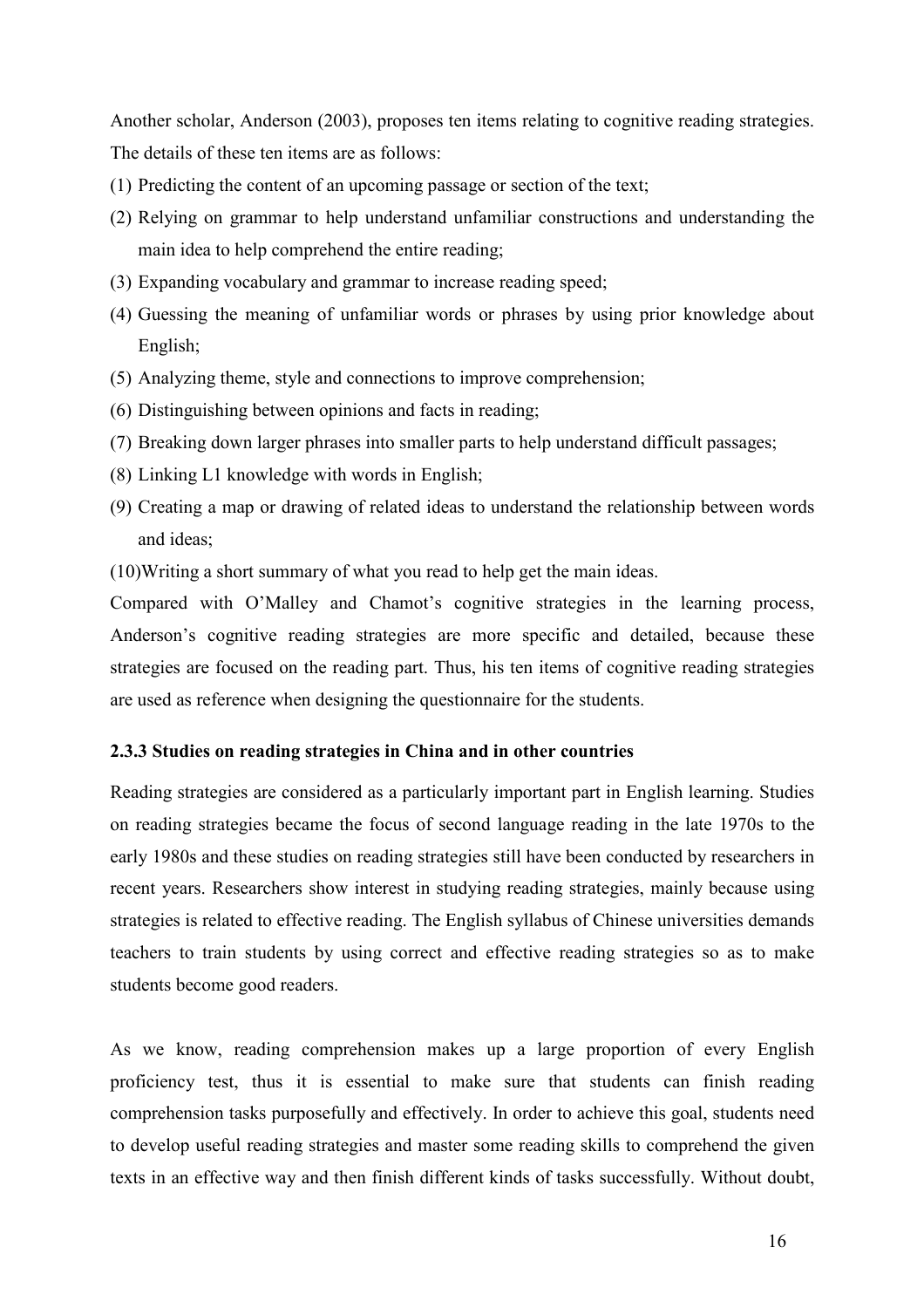<span id="page-19-0"></span>reading comprehension is a complex process that involves many strategies. These strategies are keys to get relevant information or to interpret meanings that are implied in the words or sentences. Therefore, the study of reading strategies has been undertaken by psycholinguists and cognitive linguists both in China and in other countries. The major reason to divide studies on reading strategies in China and in other countries is that the investigation of this study is carried out among Chinese university students who learn English as a foreign language, so the review on the studies conducted in China is made in detail. The results of the previous studies are used to support or have a comparsion with the result of the present study.

#### *2.3.3.1 Studies on reading strategies in China*

In China, all universities and colleges hope to train English majors with high-proficiency Engish ability. The fact is that not all the English majors are good readers. This situation is well reflected in large-scale examinations, such as TEM 4 and TEM 8, since a large number of English majors get low marks in the reading comprehension part. As a matter of fact, many English majors have difficulties in doing reading comprehension tasks successfully and they cannot even understand what they have read effectively.

Since the 1980s, Chinese researchers have studied the situation of the use of learning strategies in reading among Chinese learners. The Chinese scholars Lv and Tu (1998) examined the use of reading strategies by non-English majors and they concluded that metacognitive strategies, like self-evaluating and planning strategies, were less used by the students in their English reading. Liu (2001) conducted a study on the relationship between reading strategies and reading comprehension achievement. She designed a questionnaire to English major students in a university in China. The research shows that reading strategies adopted by the students were closely related to their reading achievement. High-scoring students used cognitve, metacognitive strategies more frequently than low-scoring students when doing reading comprehension tasks. Yang and Zhang's (2002) study reveal that there is a positive correlation of Chinese college students' metacognitive knowledge with their English reading achievement. Meng (2004) found that using and training reading strategies can improve the students' English reading ability. Liu's study (2002) reflects that Chinese students differed greatly in the use of the reading strategies, since successful language learners were much better at using metacognitive strategies than the unsuccessful ones. Xu's (2007) investigation on the college students' metacognitive awareness of reading strategies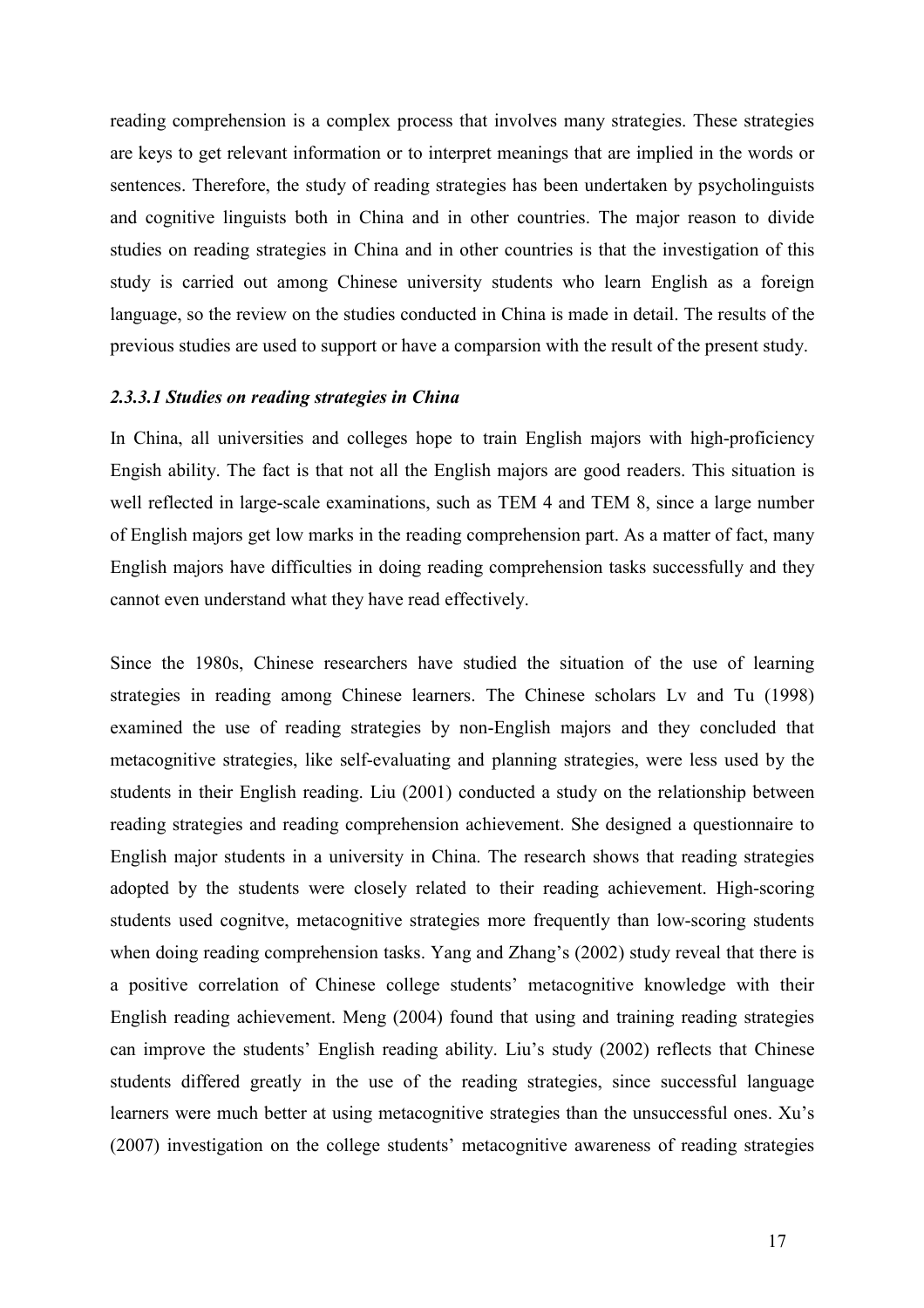<span id="page-20-0"></span>shows that the participants had awareness of using different types of metacogitive strategies to facilitate reading comprehension and to meet the purposes of different kinds of reading texts.

## *2.3.3.2 Studies on reading strategies in other countries*

Baker and Brown (1984) investigated the relationship between metacognitive ability and effective reading proficiency. The findings indicate that high achievers are higher metacognitive and more self-directed than low achievers. O'Malley and Chamot (1990) propose eight metacognitive strategies that are the most frequently used by students with a higher reading ability. These metacognitive strategies include planning, directed attention, selective attention, self-monitoring, self-management, delayed production, self-enhancement and self-evaluation. Carell (1989) investigated the relationship between the metacognitive awareness of second language readers and comprehension in both their first and second language reading through metacognitive strategy training. The result demonstrates that better readers were also better strategy users. Gourgey (1999) found that the metacognitive strategies that differentiate proficient readers from non-proficient readers were as follows: clarifying the statements of the text; understanding the relationship between main contents; activating the relevant background knowledge; identifying the important aspects of a message; self-questioning; self-monitoring. Ryan (1981) compared students who use metacognitive strategies with those who do not use them. He found that successful readers use more strategies effectively than unsuccessful readers and said that successful readers often adjust their reading rate for ambiguous words or confusing parts within a text and may repeat inconsistent sentences several times to compare what they know with what is written in the text.

Salataci and Akyel (2002) claim that cognitive reading strategies help the readers in constructing meaning from the text. Phakiti (2003) argues that cognitive reading strategies are directly related to the target language as well as the world knowledge of the learners, which allows them to construct meaning from a text and to perform the given task. Anderson (2003) revealed that weaker students are quite different from stronger students in reading abilities. He found that better readers use more cognitive reading strategies.

Zare-ee (2007) made a study on the relationship cognitive and meta-cognitve strategy use and EFL reading achievement. The findings of this study indicate that the correlation between reading achievement and the use of meta-cognitve strategies is significant, while the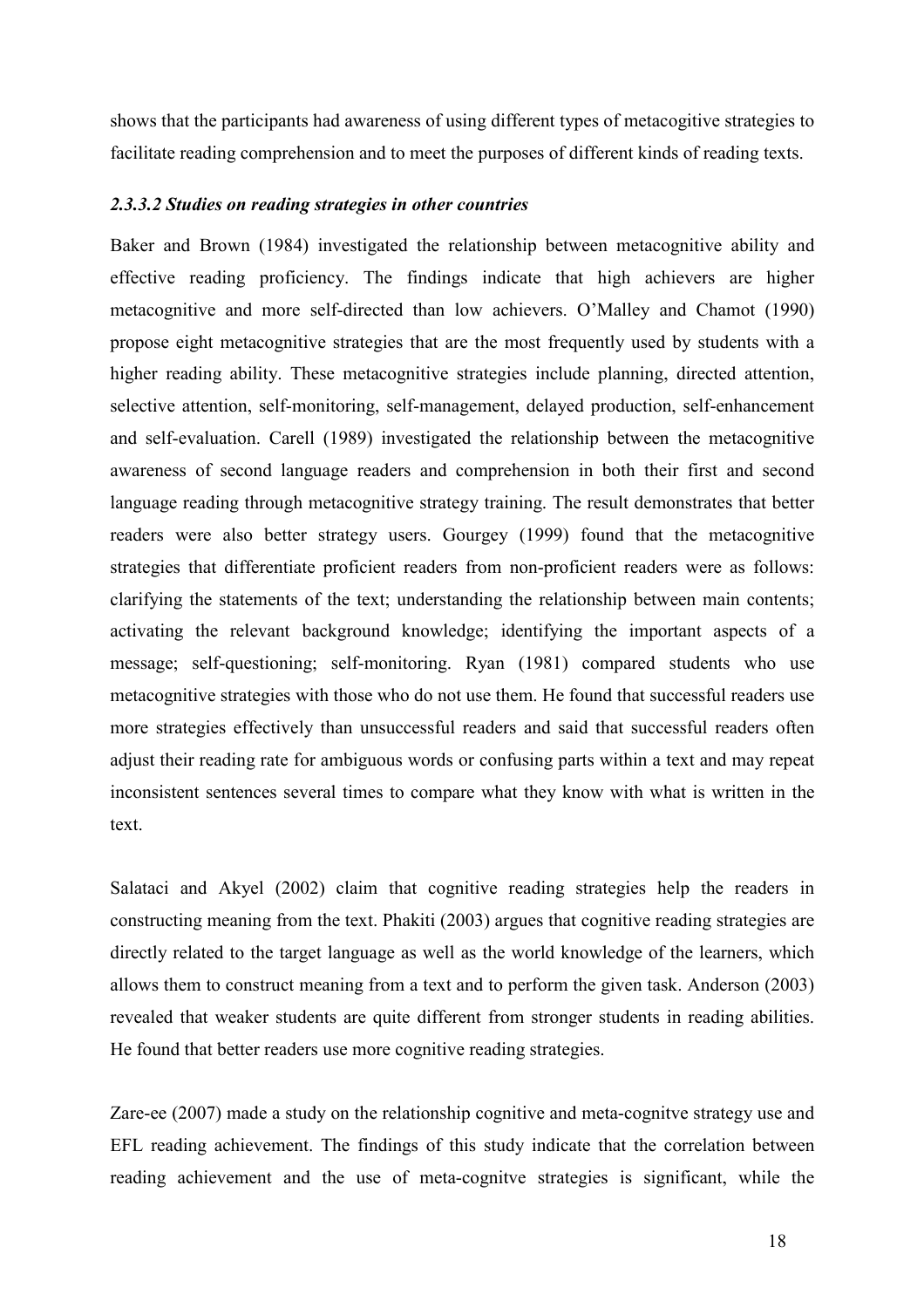<span id="page-21-0"></span>correlation between reading achievement and the use of cognitive strategies is insignificant. This study also reveals that students with higher level reading proficiency use metacognitive strategies more often than the less successful readers. Phakiti (2003) carried out an investigation on the relationship of test-takers' use of cognitive and metacognitive strategies in English as a Foreign Language reading test performance. The results suggest that the use of cognitive and metacognitive strategies had a positive impact on the learners' reading test performance. Successful test-takers are found that they use metacognitive strategy with higher frequency than the unsuccessful learners.

The review of studies on reading strategies above indicate that researchers pay much attention to the relationship between metacognitive reading strategies and second language reading. Many researches show that the use of metacognitive strategies by the learners are closely related to their reading achievements. High-proficiency readers use more metacognitive strategies than those low-proficiency readers. However, very few studies have been done on the relationship between Chinese English majors' using of both cognitive and metacognitive strategies and their reading proficiency. This is the reason why the present study is conducted.

## **3. Analysis and Discussion**

In this section, the data collected from the reading comprehension test and two questionnaires are analyzed. This section consists of four major parts. In the first part, the results of the reading comprehension test are presented. In the second part, the frequency of metacognitive and cognitive reading strategies used by Chinese English major sophomores is shown. The correlation between reading strategy use and the participants' reading achievements as well as the differences of using reading strategies between high-proficiency readers and lowproficiency readers will be discussed. In the third part, teachers' responses toward reading strategies will be discussed. In the last part, some pedagogical implications will be suggested.

## *3.1 Analysis of the result of the reading comprehension test*

A total of 54 students participated in taking the reading comprehension part of TEM 4 (2006) test. They were divided into three groups on the basis of their scores. The students whose scores were above 14 marks were regarded as high-proficiency readers and those students whose scores were between 10 and 13 were categorized as intermediate-proficiency readers.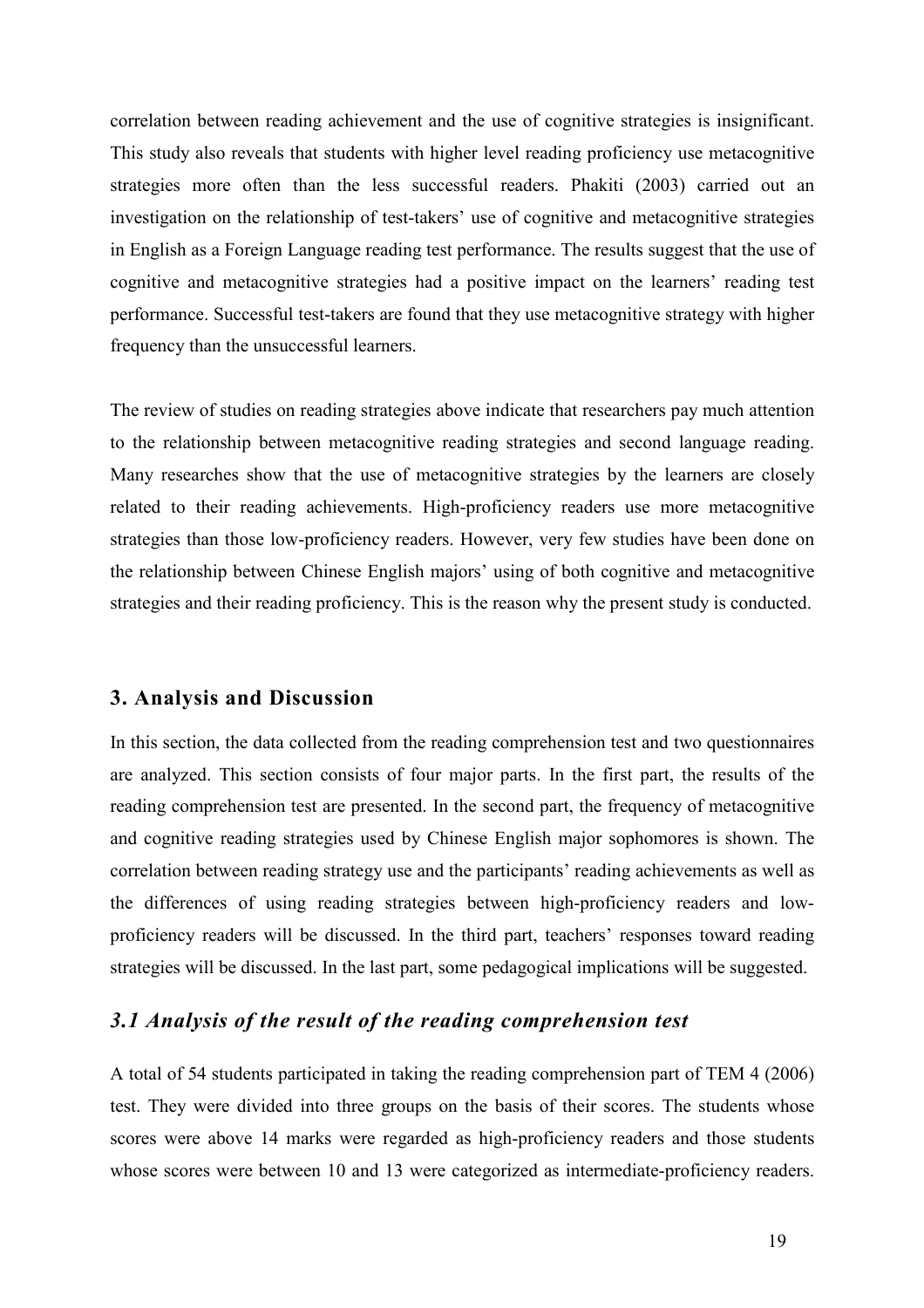<span id="page-22-0"></span>The participants who scored below 9 were viewed as low-proficiency readers. Table 5 gives the basic background information on the participants and Table 6 presents the classification of the partcipants according to their scores.

| Class        | Female | Male | <b>Total Number</b> |
|--------------|--------|------|---------------------|
|              |        |      | 26                  |
|              |        |      | 28                  |
| Total number | 45     |      | 54                  |

Table 5: Distribution of the participants

| Scores       | Class          | Number | <b>Total Number</b> | Percentage |
|--------------|----------------|--------|---------------------|------------|
| Above 14     | 3              |        | 12                  | 22%        |
|              | $\overline{4}$ | 5      |                     |            |
| $10-13$      | 3              | 13     | 29                  | 54%        |
|              | $\overline{4}$ | 16     |                     |            |
| Below 9      | 3              | 6      | 13                  | 24%        |
|              | $\overline{4}$ |        |                     |            |
| Total number |                |        | 54                  | 100%       |

Table 6: The result of the reading comprehension test

According to table 5, there are 26 students from class 3. Among them, 22 are female students and the other four are male students. As for class 4, 23 participants are female ones and 5 participants are male ones. The number of students from class 4 is 28 in total. Table 6 reflects that the total number of the students whose scores are above 14 is twelve, which means that 22 percent of the participants can be categorized as high-level readers. There are twenty-nine students whose scores are between 10 and 13 and it means that 54 percent of the students are intermediate-level readers. The other thirteen participants' scores are below 9 marks which accounts for 24 percent of the total participants, so they are labeled as low-level readers.

## *3.2 Analysis of the questionnaire for the students*

The questionnaire for the students includes 40 items. Among them, 24 items can be classified as metacognitive reading strategies and the other 16 items are cognitive reading strategies. The 24 items of metacognitive reading strategies are further divided into six subcategories: advanced organization, selective attention, directed attention, self-management, monitoring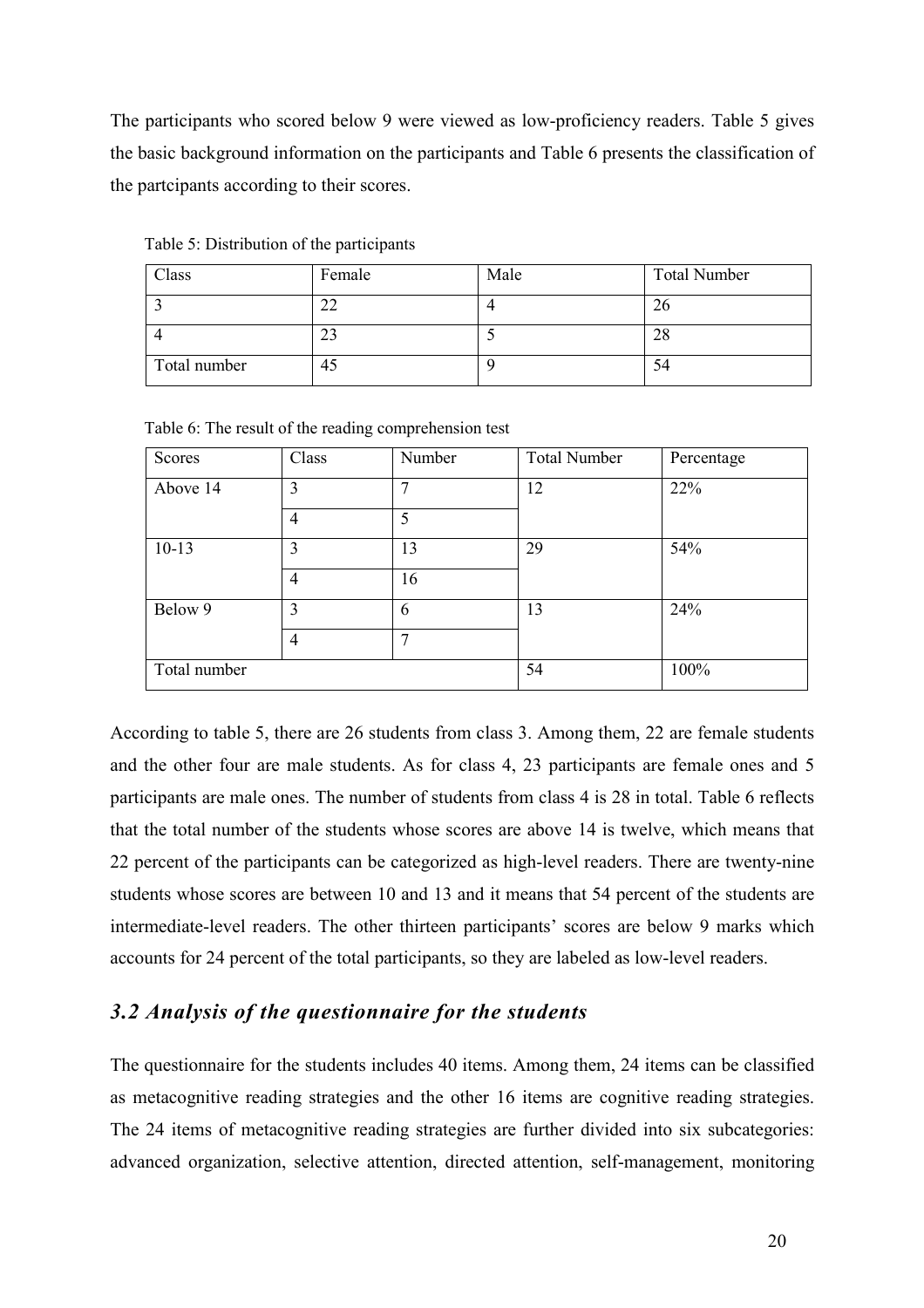<span id="page-23-0"></span>and self-evaluation. Similarly, the 16 items of cognitive strategies are also grouped into 10 subcategories, namely, skimming, prediction, analyzing, inferring, translation, summarizing, elaboration, repetition, guessing and note-taking. The detailed information is shown in table 7.

| Strategies    | Subcategories                   | Number of items | Items in questionnaire     |
|---------------|---------------------------------|-----------------|----------------------------|
| Metacognitive | Advanced organization           | $\overline{4}$  | 1, 2, 3, 4                 |
| strategies    | Selective attention             | $\overline{4}$  | 6, 8, 16, 22               |
|               | Directed attention              | 1               | $\overline{7}$             |
|               | Self-management                 | $\overline{2}$  | 21, 32                     |
|               | Monitoring                      | $\overline{7}$  | 20, 23, 24, 25, 26, 30, 34 |
|               | Self-evaluation                 | 6               | 35, 36, 37, 38, 39, 40     |
| Cognitive     | Skimming                        | 1               | 5                          |
| strategies    | Prediction                      | 1               | 9                          |
|               | Anzlyzing                       | 3               | 10, 18, 33                 |
|               | Inferring                       | 3               | 11, 29, 31                 |
|               | Translation                     | 1               | 12                         |
|               | Summarizing                     | 1               | 13                         |
|               | Elaboration                     | $\overline{2}$  | 14, 27                     |
|               | Repetition                      | $\mathbf{1}$    | 15                         |
|               | Guessing                        | $\overline{2}$  | 17, 19                     |
|               | $\overline{\text{Note-taking}}$ | $\mathbf{1}$    | 28                         |

Table 7: A taxonomy of the cognitive and metacognitive strategies in the questionnaire

## **3.2.1 The overall situation of the use of reading strategies**

One of the aims of this study is to investigate the frequency of reading strategies used by sophomore English majors in their English reading. According to the 54 participants' questionnaire answers, the frequency of metacognitive and cognitive reading srategies use and the frequency of their subcategories are presented in the following four tables.

| Strategies               |     | M    | Frequency scale |
|--------------------------|-----|------|-----------------|
| Metacognitive strategies | -54 | 2.82 | Medium          |
| Cognitive strategies     | 54  | 2.81 | Medium          |

Table 8: Descriptive statistics about two major classes of reading stategies

N=number of participants; M=mean;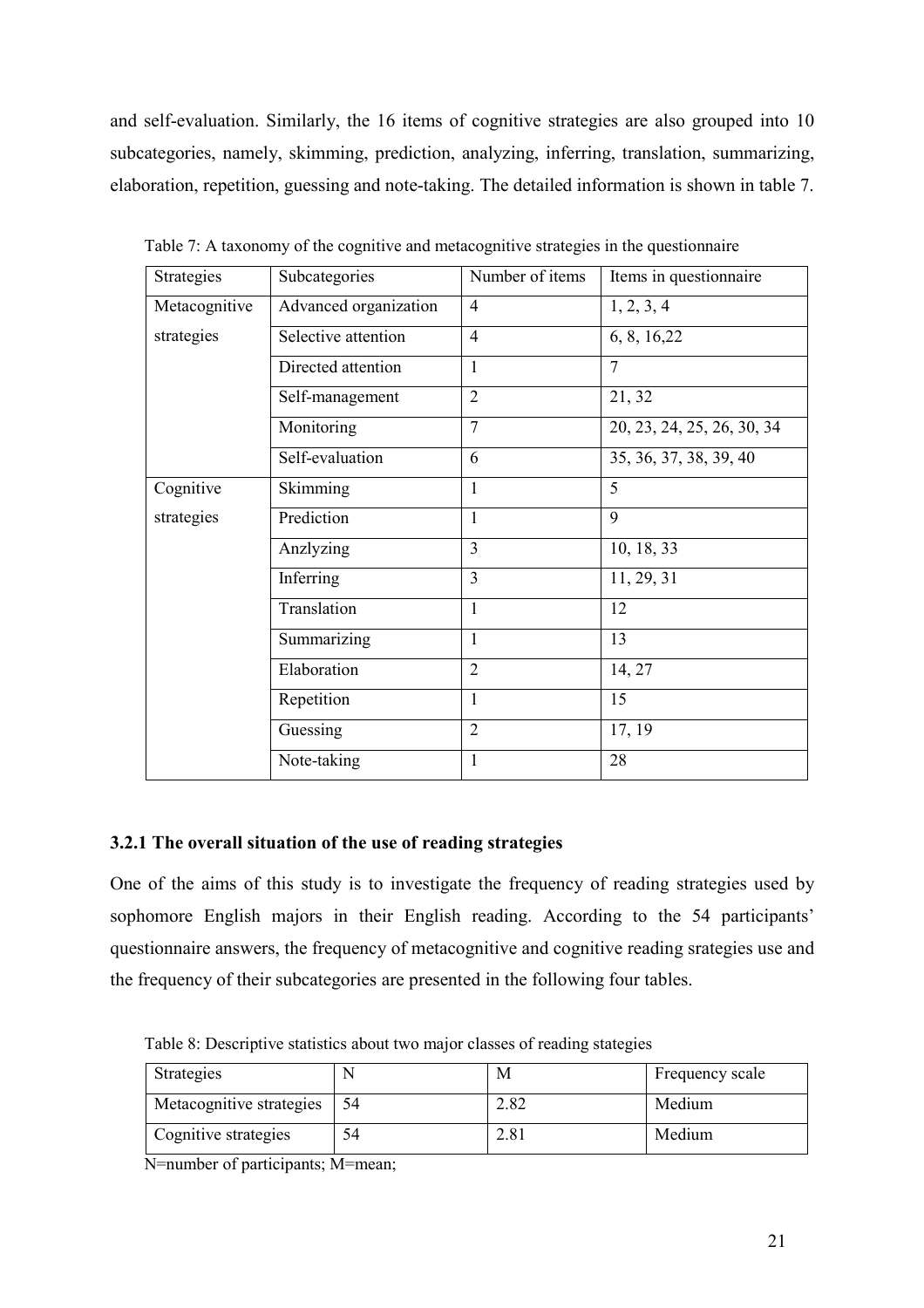According to Oxford's (1990) frequency scale, variable scores between 3.5 and 5.0 are regarded as high in frequency, and scores between 2.5 and 3.4 are viewed as medium. Those variables that score between 1.0 and 2.4 are considered as low. From table 8, it can be found that the mean score of metacognitive reading strategies is 2.82 and the mean score of cognitive reading strategies is 2.81. The average of both these two major kinds of reading strategies are between 2.5 and 3.4, so their frequency in use belongs to medium. According to Oxford (1990), it further indicates that the participants sometimes use both metacognitive and cognitive reading strategies. The above table also reveals that metacognitive strategies used by the participants ( $M=2.82$ ) is slightly more frequent than cognitive strategy use ( $M=2.81$ ). In order to investigate the differences in using different subcategories of the metacognitive and cognitive reading strategies by the participants, the following table about the frequency of using the sixteen subcategories of reading stategies is displayed.

| Strategies    | Subcategories         | M    | Frequency scale |
|---------------|-----------------------|------|-----------------|
| Metacognitive | Advanced organization | 2.59 | Medium          |
| strategies    | Selective attention   | 3.19 | Medium          |
|               | Directed attention    | 2.29 | Low             |
|               | Self-management       | 3.23 | Medium          |
|               | Monitoring            | 3.06 | Medium          |
|               | Self-evaluation       | 2.56 | Medium          |
| Cognitive     | Skimming              | 3.83 | High            |
| strategies    | Prediction            | 2.59 | Medium          |
|               | Anzlyzing             | 2.92 | Medium          |
|               | Inferring             | 2.96 | Medium          |
|               | Translation           | 2.18 | Low             |
|               | Summarizing           | 2.91 | Medium          |
|               | Elaboration           | 3.04 | Medium          |
|               | Repetition            | 3.24 | Medium          |
|               | Guessing              | 3.50 | High            |
|               | Note-taking           | 1.39 | Low             |
|               |                       |      |                 |

Table 9: Descriptive statistics about 16 subcategories of reading stategies

M=mean;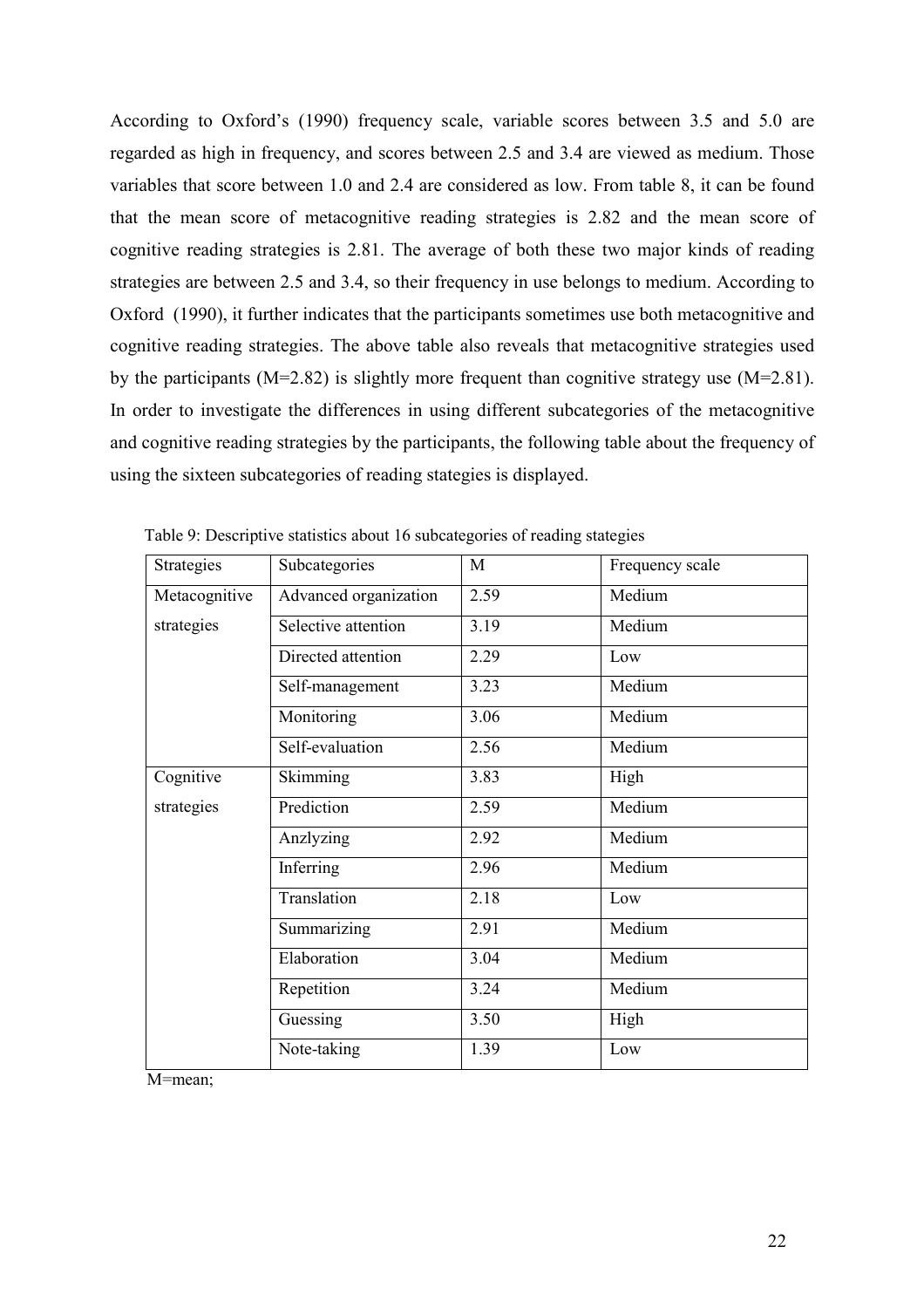Table 9 shows that the skimming  $(M=3.83)$  and guessing  $(M=3.50)$  strategies are used in high frequency and they belong to cognitive reading strategies. The means of those two strategies are between 3.5 and 4.4, which means that they are usually used by the students. On the contrary, directed attention (M=2.29), translation (M=2.18) and note-taking (M=1.39) strategies are used in low frequency. The means of directed attention and translation are between 1.5 and 2.4, which means that they are generally not used by the students. The notetaking strategy is ranked as the lowest, with a mean of 1.39 which is below 1.4, so it is never or almost never used by the students. The above table reflects that a majority of reading strategies is in medium use with a mean of between 2.5 and 3.4, so they are sometimes used by the participants. According to the statistics above, there are some slight differences between different reading strategies. The sequence of these 16 reading strategies is as follows: skimming (M=3.83), guessing (M=3.50), repetition (M=3.24), self-management (M=3.23), selective attention (M=3.19), monitoring (M=3.06), elaboration (M=3.04), inferring (M=2.96), analyzing (M=2.92), summarzing (M=2.91), prediction (M=2.59), advanced organization  $(M=2.59)$ , self-evaluation  $(M=2.56)$ , directed attention  $(M=2.29)$ , translation  $(M=2.18)$  and note-taking (M=1.39). Among all the 16 groups of reading strategies, 13 of them are above 2.5, which shows that the students can employ various strategies to accomplish their reading tasks. Table 10 and table 11 in the following are descriptive statistics about the forty items of reading strategies in the questionnaire. Table 10 shows the mean of each item of metacognitve strategies, with 24 items in total. Table 11 displays the mean of each item of cognitve strategies with 16 items in total.

|       | in<br>Item number | of<br>Number | Mean | <b>SD</b> |
|-------|-------------------|--------------|------|-----------|
|       | questionnaire     | participants |      |           |
| Mcs 1 | Q <sub>1</sub>    | 54           | 2.31 | .95       |
| Mcs 2 | Q2                | 54           | 2.98 | .90       |
| Mcs 3 | Q <sub>3</sub>    | 54           | 2.70 | .79       |
| Mcs 4 | Q <sub>4</sub>    | 54           | 2.38 | .99       |
| Mcs 5 | Q <sub>6</sub>    | 54           | 3.20 | .97       |
| Mcs 6 | Q <sub>8</sub>    | 54           | 3.02 | .72       |
| Mcs 7 | Q16               | 54           | 4.41 | .49       |
| Mcs 8 | Q22               | 54           | 2.15 | .79       |
| Mcs 9 | Q7                | 54           | 2.29 | .81       |

Table 10: Descriptive statistics of each item of metacognitive strategies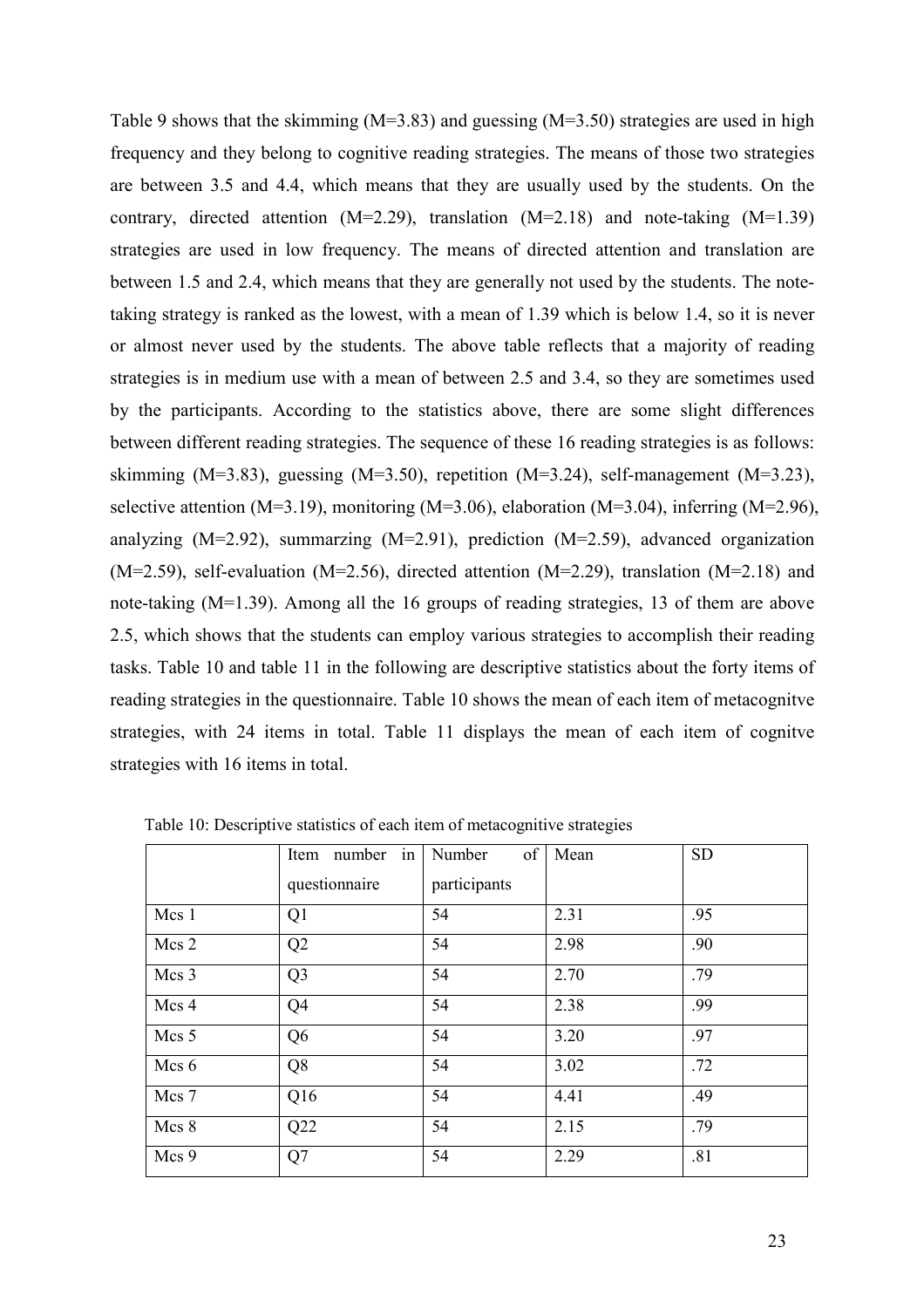| Mcs 10 | Q21             | 54 | 3.37 | .68  |
|--------|-----------------|----|------|------|
| Mcs 11 | Q32             | 54 | 3.09 | .73  |
| Mcs 12 | Q20             | 54 | 3.00 | .87  |
| Mcs 13 | Q23             | 54 | 3.26 | .81  |
| Mcs 14 | Q24             | 54 | 2.20 | .71  |
| Mcs 15 | Q25             | 54 | 3.85 | .63  |
| Mcs 16 | Q26             | 54 | 2.93 | .80  |
| Mcs 17 | Q30             | 54 | 3.26 | .73  |
| Mcs 18 | Q <sub>34</sub> | 54 | 2.94 | .74  |
| Mcs 19 | Q35             | 54 | 2.37 | .85  |
| Mcs 20 | Q36             | 54 | 2.50 | .99  |
| Mcs 21 | Q37             | 54 | 2.37 | .83  |
| Mcs 22 | Q38             | 54 | 2.94 | .71  |
| Mcs 23 | Q39             | 54 | 2.81 | .85  |
| Mcs 24 | Q40             | 54 | 2.39 | 1.09 |

SD=standard deviation; Mcs=metaconitive strategy; Q=question

In table 10, Mcs refers to metacognitive strategy, and the numbers 1-24 represent the 24 statements in the questionnaire for the students related to metacognitive strategies. From the table, it can be seen that the frequency of two strategies is high with means above 3.5. They are strategies Mcs 7 and Mcs 15. The results show that Mcs 7 (M=4.41, SD=0.49) is the most frequently used strategy of all the 24 statements of metacognitive strategies and its frequency scale is high, so it is usually used by the students. However, the SD of Mcs 7 is the lowest one, which indicates that the degree scores chosen by the students toward this statement are very close to the mean, and the use of this strategy does not vary greatly among the individuals. The statement of Mcs 7 is "I underline or circle key words or key sentences while reading". It reflects that most subjects realize the importance of marking out the useful information during reading and pay much attention to it, which might be helpful to them in understanding the reading material. Mcs 15 is also in high frequency use with the mean of 3.85. The statement of Mcs 15 is "I keep track of my own progress to complete the questions on time". It shows that most participants frequently monitor their completion of the reading tasks. The SD of Mcs 15 is 0.63, which is higher than Mcs 7, so it indicates that the use of Mcs 15 varies more among the individuals than the adoption of Mcs 7. Meanwhile, Mcs 8 ( $M=2.15$ , SD=0.79) is the least frequently used strategy of all the 24 statements and its frequency scale is low. According to Oxford (1990), Mcs 8 belongs to "generally not used". The statement of Mcs 8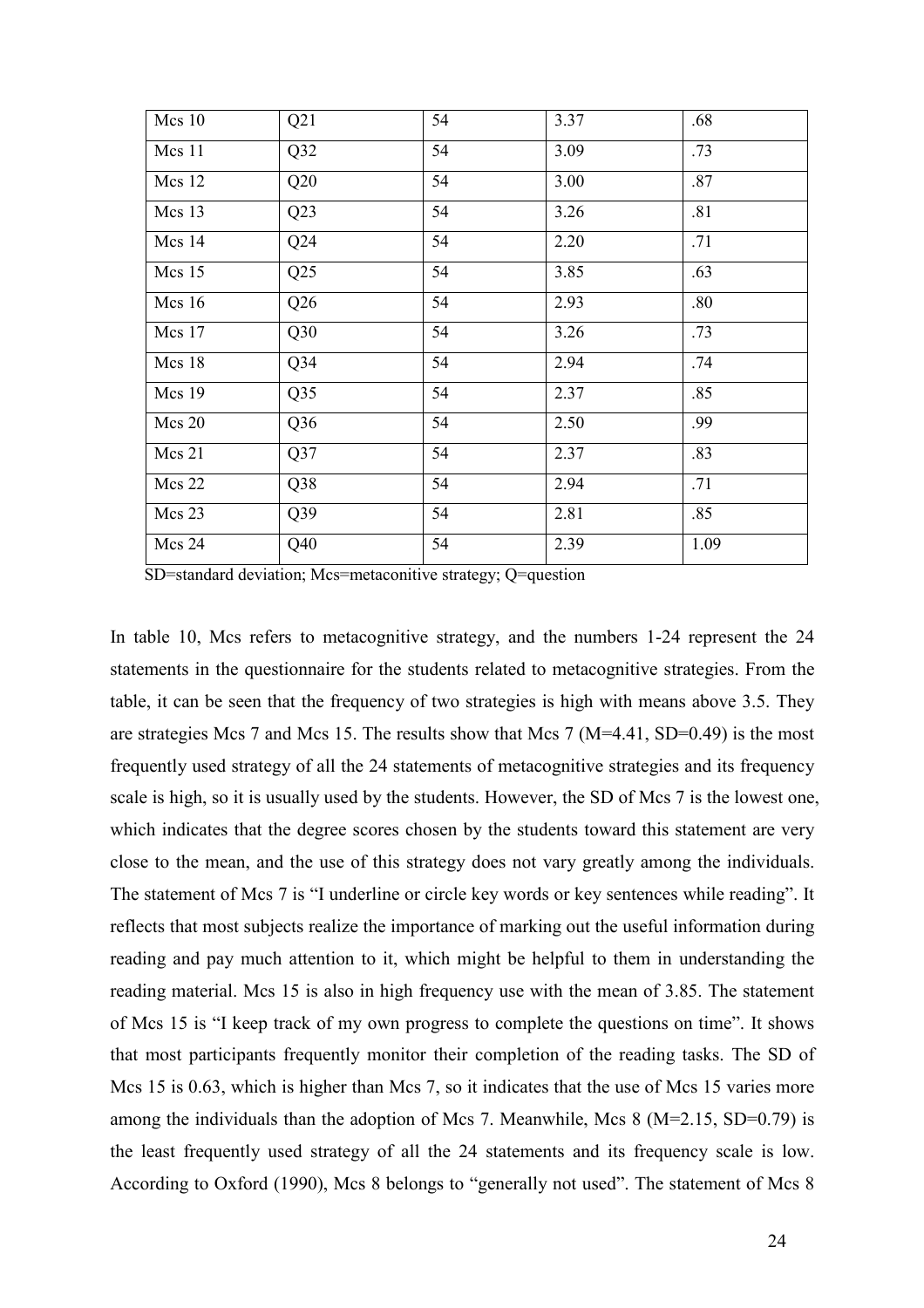is "I mark the topic sentences of every paragraph". It reveals that most participants have no habit of highlighting the topic sentences of each paragraph. There are 16 strategies with their means between 2.5 and 3.4 which belong to the level of medium use, so they are sometimes used by the students. The means of Mcs 1, 4, 8, 9, 14, 19, 21 and 24 are below 2.5, which indicates that these strategies are not favored by the students. There is no strategy in the above table with a mean of between 1.0 and 1.4 which would mean that it is never or almost never used.

The table 11 shows the mean of 16 strategies use under cognitive strategy. In this table, CS refers to cognitive strategy and number 1-16 represent the number of statements in the questionnaire for the students which are related to cognitive strategies, and they are used to survey the situation of the subjects' adoption of cognitive strategies in reading.

|                              | Item number in Number of Mean |                 |      | <b>SD</b> |
|------------------------------|-------------------------------|-----------------|------|-----------|
|                              | questionnaire                 | participants    |      |           |
| Cs <sub>1</sub>              | $Q\overline{5}$               | 54              | 3.83 | .72       |
| Cs <sub>2</sub>              | $\overline{Q9}$               | 54              | 2.59 | .86       |
| Cs <sub>3</sub>              | Q10                           | 54              | 2.39 | .81       |
| $\mathop{\rm Cs}\nolimits 4$ | Q18                           | 54              | 3.16 | .92       |
| Cs <sub>5</sub>              | Q33                           | 54              | 3.22 | .82       |
| Cs <sub>6</sub>              | Q11                           | 54              | 2.41 | .80       |
| Cs <sub>7</sub>              | $\overline{Q29}$              | $\overline{54}$ | 2.96 | .91       |
| Cs 8                         | Q31                           | 54              | 3.50 | .72       |
| Cs <sub>9</sub>              | Q12                           | 54              | 2.18 | .89       |
| $Cs$ 10                      | $\overline{Q13}$              | $\overline{54}$ | 2.91 | .73       |
| $Cs$ 11                      | Q14                           | 54              | 2.80 | .71       |
| <b>Cs 12</b>                 | Q27                           | 54              | 3.28 | .86       |
| Cs 13                        | $\overline{Q15}$              | 54              | 3.24 | .58       |
| <b>Cs 14</b>                 | Q17                           | 54              | 3.17 | .93       |
| $Cs$ 15                      | $\overline{Q19}$              | 54              | 3.81 | .62       |
| $Cs$ 16                      | $\overline{Q28}$              | 54              | 1.39 | .49       |

Table 11: Descriptive statistics of each item of cognitive strategy

SD=standard deviation; Q=question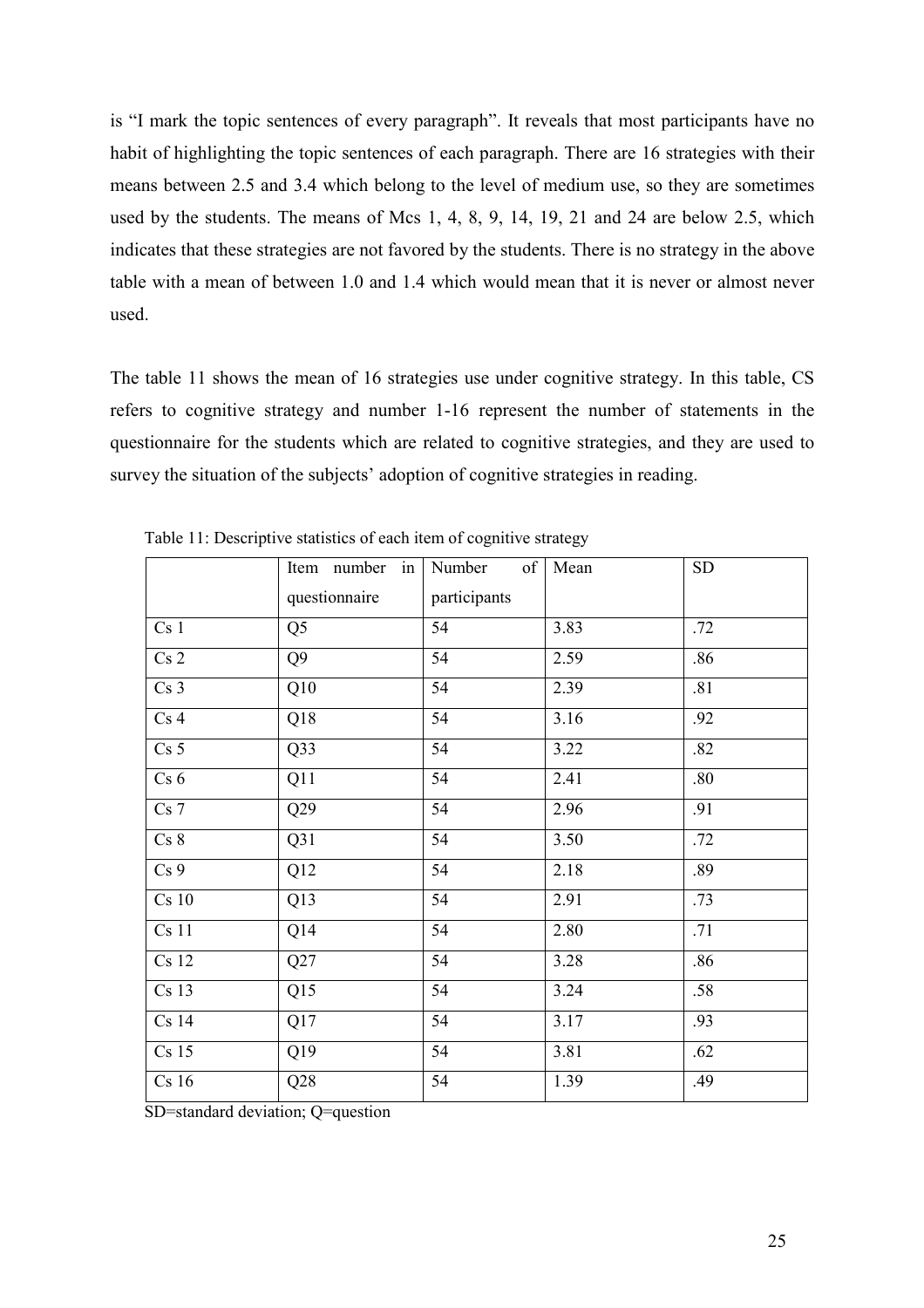From table 11, it can be seen that Cs 1 ( $M=3.83$ ) is the most frequently used strategy among all the 16 statements of cognitive strategies. According to Oxford (1990), the frequency scale of CS1 is high and it is "usually use" to most participants. The statement of CS1 is "I skim the text quickly to have a general understanding of the given text". It shows that most subjects know the importance of skimming the given text quickly to have some general idea before reading closely. Likewise, both the means of Cs 8 (M=3.50) and Cs 15 (M=3.81) are above 3.5, which indicates that those two cognitive strategies are used in high frequency and they are usually used by the students. The statements of those two strategies are "I use the available clues or information to guess the new information" and "I guess the meaning of unknown words according to their roots or affix" respectively. On the contrary, the least frequently used strategy is CS 16 (M=1.39) and it refers to the statement "I take notes when reading to help memorize useful information". This result shows that most subjects do not take notes while doing reading comprehension tests. There are 12 strategies with means between 2.5 and 3.4 which belong to the level of medium use, so it means that a large majority of cognitive strategies are used by most participants when they are doing reading comprehension tests.

To sum up, the frequency of the metacognitive and cognitive reading strategies used by the subjects is moderate. Metacognitive strategies, such as advanced organization, self-evaluation and directed attention are less used by the students than other subcategories of reading strategies. According to O'Malley and Chamot (1990), advanced organization and directed attention strategies are categorized as planning and therefore, one finding of this study is that the students lack the ability to plan for reading. This investigation about the application frequency of reading strategies is similar to the study on the adoption of reading strategies by college students which was conducted by the Chinese scholars Lv and Tu (1998). They concluded that metacognitive strategies like self-evaluating and planning strategies were less adopted by the students in their English reading. Metacognitive strategies are higher level strategies which are not easily mastered by the students.

The frequency of using metacognitive strategies is almost equal to the use of cognitive strategies, which means that both these major classes of reading strategies are sometimes used by the students. The strategy of note-taking is generally not used. Strategies of directed attention and translation are also used in low frequency. Skimming and guessing which belong to cognitive reading strategies are used in high frequency. The frequency scale of six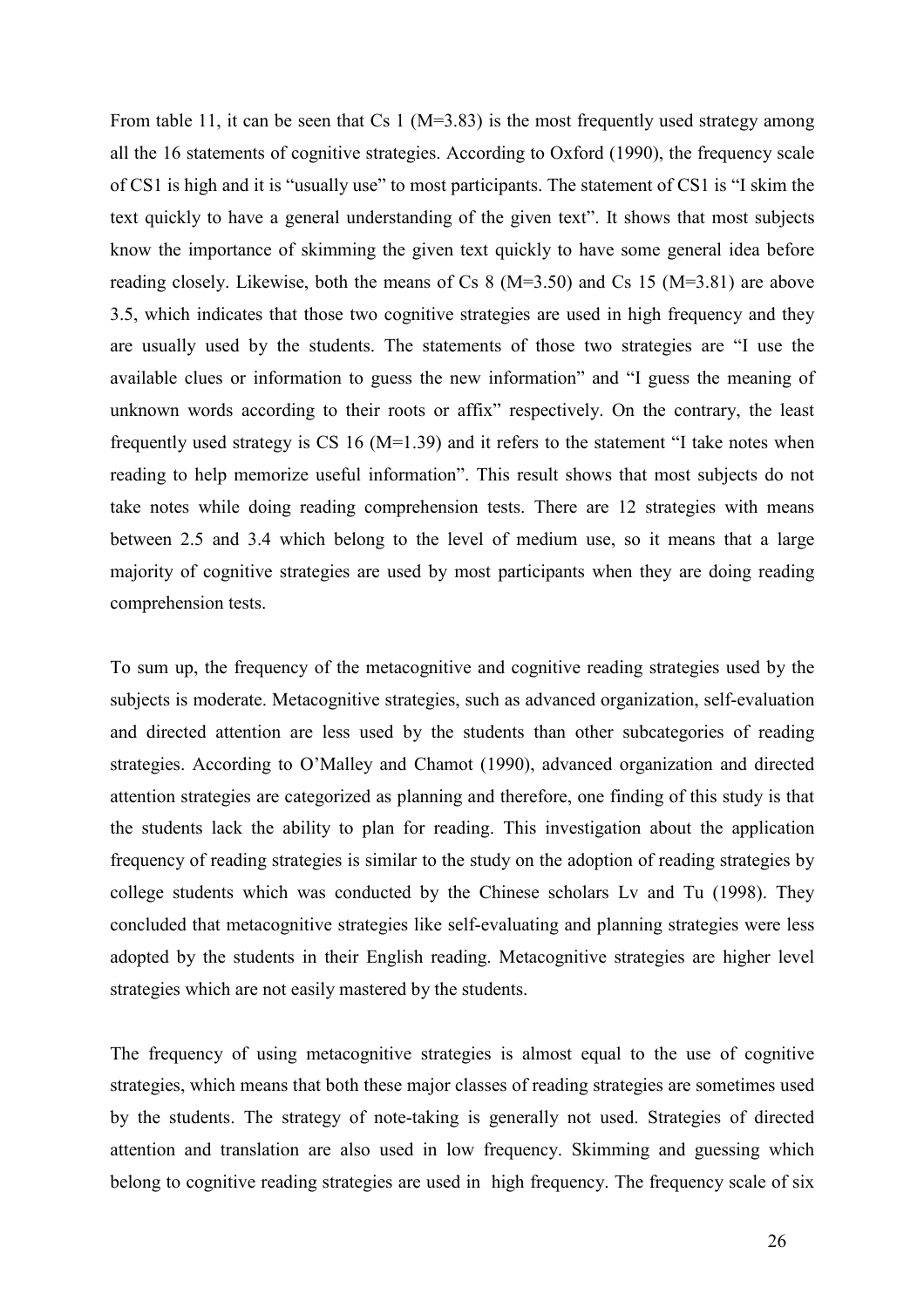<span id="page-29-0"></span>subcategories of metacognitive strategies are all medium except directed attention which belongs to low frequency. The other five categories of metacognitive strategies are advanced organization, selective attention, self-management, monitoring and self-evaluation. As for cognitive strategies, six subcategories are classified as medium, namely, prediction, analyzing, inferring, summarizing, elaboration and repetition. It shows that the students adopt various kinds of cognitive reading strategies when doing reading comprehension tests. Furthermore, the result of the frequency of using reading strategies by sophomore English majors show that the students have paid some attention to the use of reading strategies.

## **3.2.2 Correlations between the use of reading strategies and the participants' reading achievements**

In order to find the relationship between the use of reading strategies and reading achievements, Pearson's analysis of correlation coefficient is used in this study (Wen & Wang, 2001). There are three kinds of relation, namely positive correlation, negative correlation and zero correlation. Positive correlation refers to the case when two variables vary in the same direction. Negative correlation means two variables vary in the opposite direction. Zero correlation means that two variables have no relation at all. Correlation coefficient is significant if sig. (2-tailed) (p) reaches the significant level of .05 or .01. In the case of the .05 level of significance, the confidence level is 95%. The .01 level of significance is equivalent to the 99% confidence level. If the probability (p) is greater than .05, the correlation coefficient obtained is regarded as insignificant. As for the Pearson correlation (r), the closer it is to 1, the more significant is the correlation between the two variables. If the Pearson correlation is closer to 0, it means that the two variables are insignificantly correlated.

To examine the correlation between the use of reading strategies and the students' reading achievements is another major aim of this study. Four tables in the following are made to illustruate this research question. The scores of the students' reading comprehension tests are ranked from highest to lowest in the SPSS and the responses students make to all the statements in the questionnaire are correspondently put into the SPSS.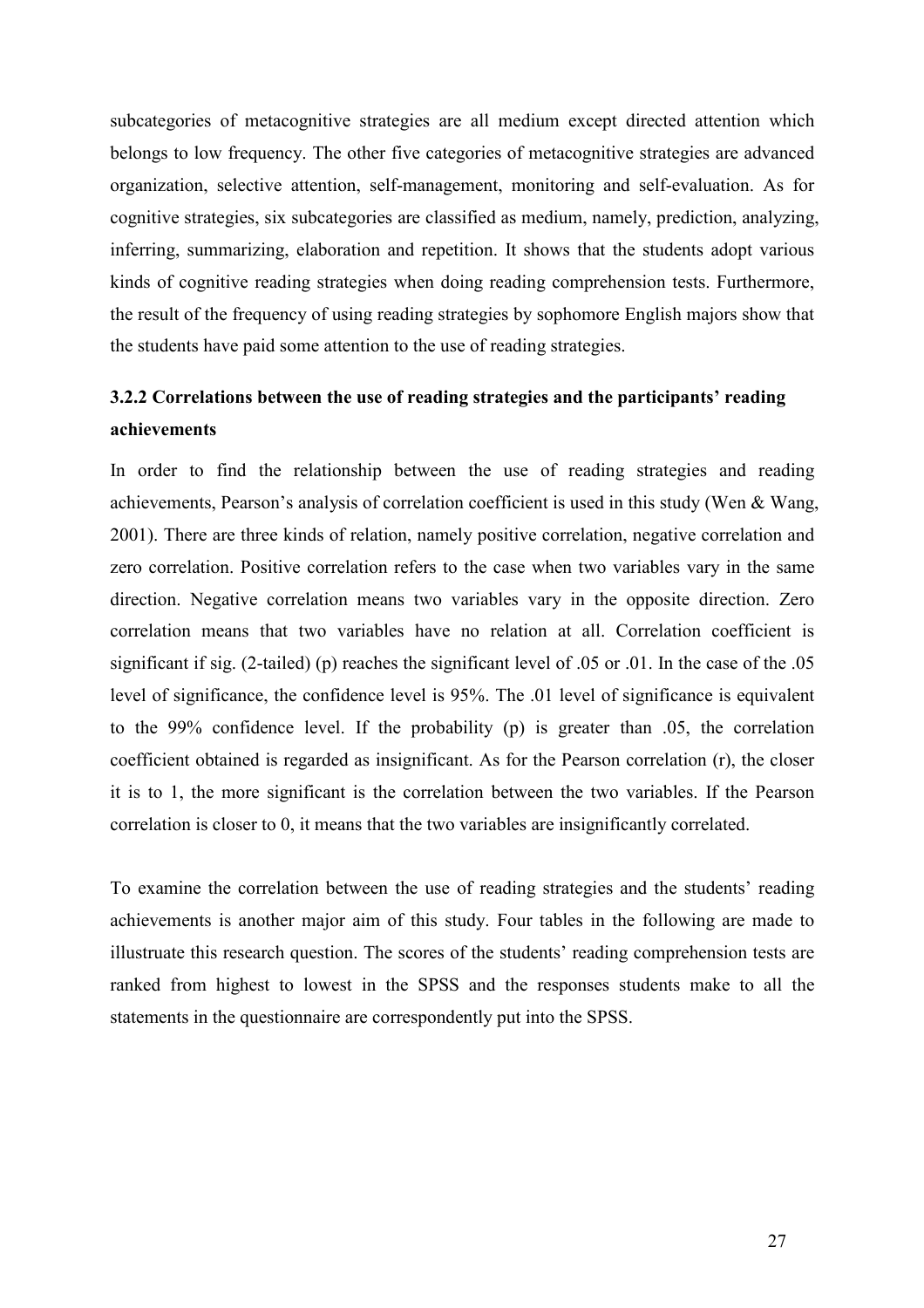|                                        |                     | <b>TEM</b><br>(2006)<br>4 | Reading strategies |
|----------------------------------------|---------------------|---------------------------|--------------------|
|                                        |                     | achievement               |                    |
| <b>TEM</b><br>(2006)<br>$\overline{4}$ | Pearson Correlation |                           | $.711**$           |
| achievement                            | Sig. (2-tailed)     |                           | .000               |
|                                        | N                   | 54                        | 54                 |
| Reading strategies                     | Pearson Correlation | $.711**$                  |                    |
|                                        | Sig. (2-tailed)     | .000                      |                    |
|                                        | N                   | 54                        | 54                 |

Table 12: Correlation between overall reading strategies and the participants' scores

\*\* Correlation is significant at the 0.01 level (2-tailed).

According to the statistics above, the Sig. (2-tailed) is .000 ( $p<0.01$ ) which is significant at the level of 0.01. The result of the Pearson correlation between the overall reading strategies use and the subjects' scores is .711 which means that there are positive correlations between the use of reading strategies and the subjects' English reading achievements. Moreover, .711 is much closer to 1, which reflects that the correlation between reading strategy use and reading achievements is very significant. This result further indicates that reading strategies play a very important role in the students' English reading comprehension tests.

|                           |                     | TEM 4 (2006) | Metacognitive |
|---------------------------|---------------------|--------------|---------------|
|                           |                     | achievement  | strategies    |
| <b>TEM</b><br>(2006)<br>4 | Pearson Correlation |              | $.667**$      |
| achievement               | Sig. (2-tailed)     |              | .000          |
|                           | N                   | 54           | 54            |
| Metacognitive strategies  | Pearson Correlation | $.667**$     |               |
|                           | Sig. (2-tailed)     | .000         |               |
|                           | N                   | 54           | 54            |

Table 13: Correlation between metacognitive strategies and the participants' scores

\*\* Correlation is significant at the 0.01 level (2-tailed).

Table 13 shows that the correlation between metacognitive strategies and reading achievements is .667; its probability (.000) is lower than .01, which means that metacognitive reading strategies and reading achievements are significantly positively correlated. It further indicates that the participants who adopt metacognitive reading strategies more frequently achieve higher reading achievements.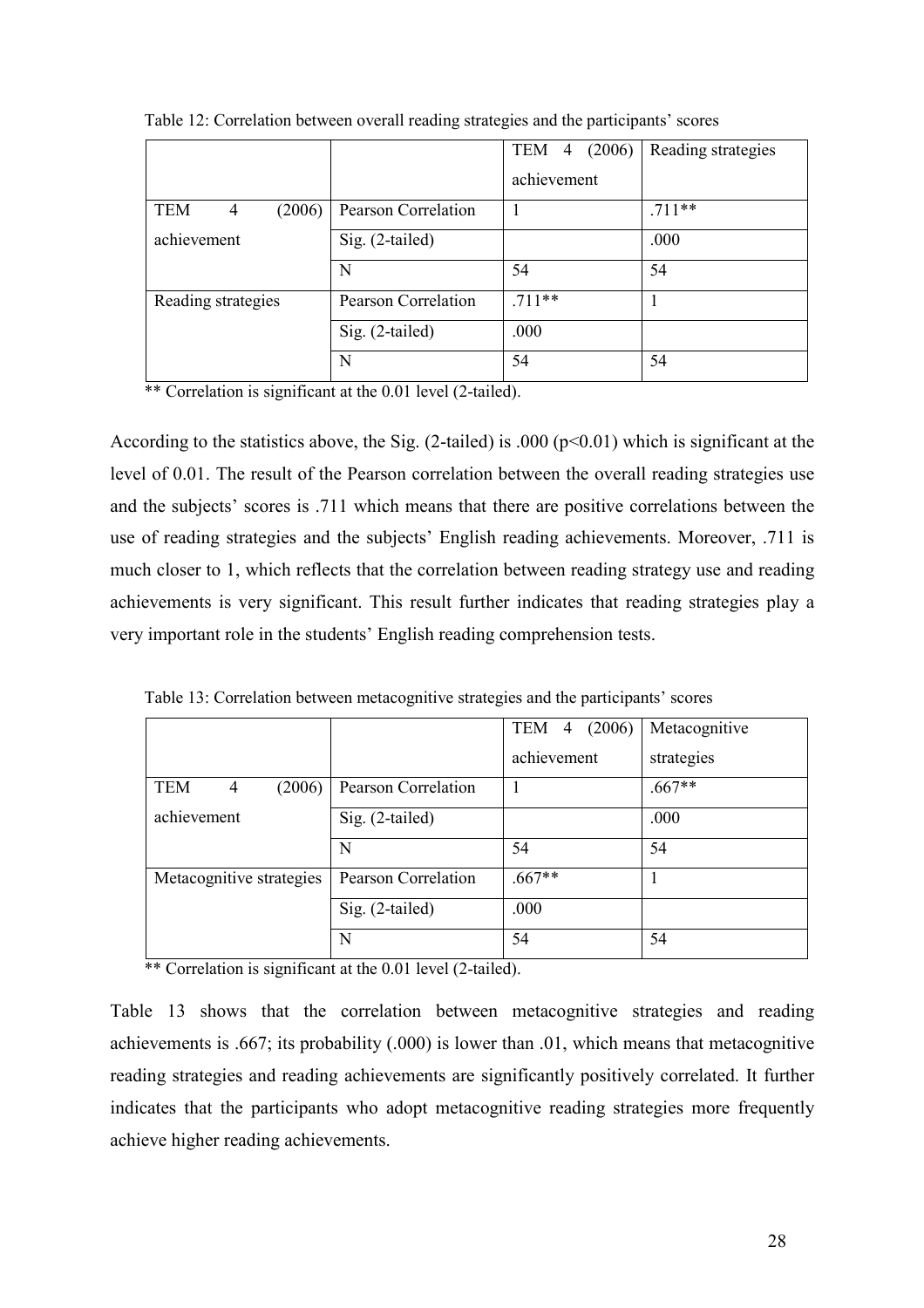|                                        |                            | (2006)<br>TEM<br>$\overline{4}$ | Cognitive strategies |
|----------------------------------------|----------------------------|---------------------------------|----------------------|
|                                        |                            | achievement                     |                      |
| <b>TEM</b><br>(2006)<br>$\overline{4}$ | Pearson Correlation        | 1                               | $.705**$             |
| achievement                            | Sig. (2-tailed)            |                                 | .000                 |
|                                        | N                          | 54                              | 54                   |
| Cognitive strategies                   | <b>Pearson Correlation</b> | $.705**$                        |                      |
|                                        | Sig. (2-tailed)            | .000                            |                      |
|                                        | N                          | 54                              | 54                   |

Table 14: Correlation between cognitive strategies and the participants' scores

\*\* Correlation is significant at the 0.01 level (2-tailed).

Table 14 above shows that the correlation between reading achievements and cognitive strategies is .705, its probability (p=0.000< .01). Therefore, the correlation between reading achievements and cognitive strategies is strongly positive, which indicates that the students who have better English reading performance apply cognitive strategies more frequently.

|                   | acincvenichts         |             |                 |        |
|-------------------|-----------------------|-------------|-----------------|--------|
| <b>Strategies</b> | subcategories         | Pearson     | $Sig(2-tailed)$ | Number |
|                   |                       | correlation |                 |        |
|                   |                       |             |                 |        |
| Metacognitive     | Advanced organization | .454**      | .001            | 54     |
| strategies        | Selective attention   | .585**      | .000            | 54     |
|                   | Directed attention    | .226        | .100            | 54     |
|                   | Self-management       | .580**      | .000            | 54     |
|                   | Monitoring            | .492**      | .000            | 54     |
|                   | Self-evaluation       | .590**      | .000            | 54     |
| Cognitive         | Skimming              | .161        | .244            | 54     |
| strategies        | Prediction            | $.578**$    | .000            | 54     |
|                   | Anzlyzing             | .578**      | .000            | 54     |
|                   | Inferring             | $.694**$    | .000            | 54     |
|                   | Translation           | $-.443**$   | .001            | 54     |
|                   | Summarizing           | $.490**$    | .000            | 54     |
|                   | Elaboration           | $.360**$    | .007            | 54     |
|                   | Repetition            | .231        | .093            | 54     |
|                   | Guessing              | $.626**$    | .000            | 54     |
|                   | Note-taking           | $-412**$    | .002            | 54     |

Table 15: Correlation between 16 subcategories of reading strategies and the participants' reading achievements

\*\* Correlation is significant at the 0.01 level (2-tailed).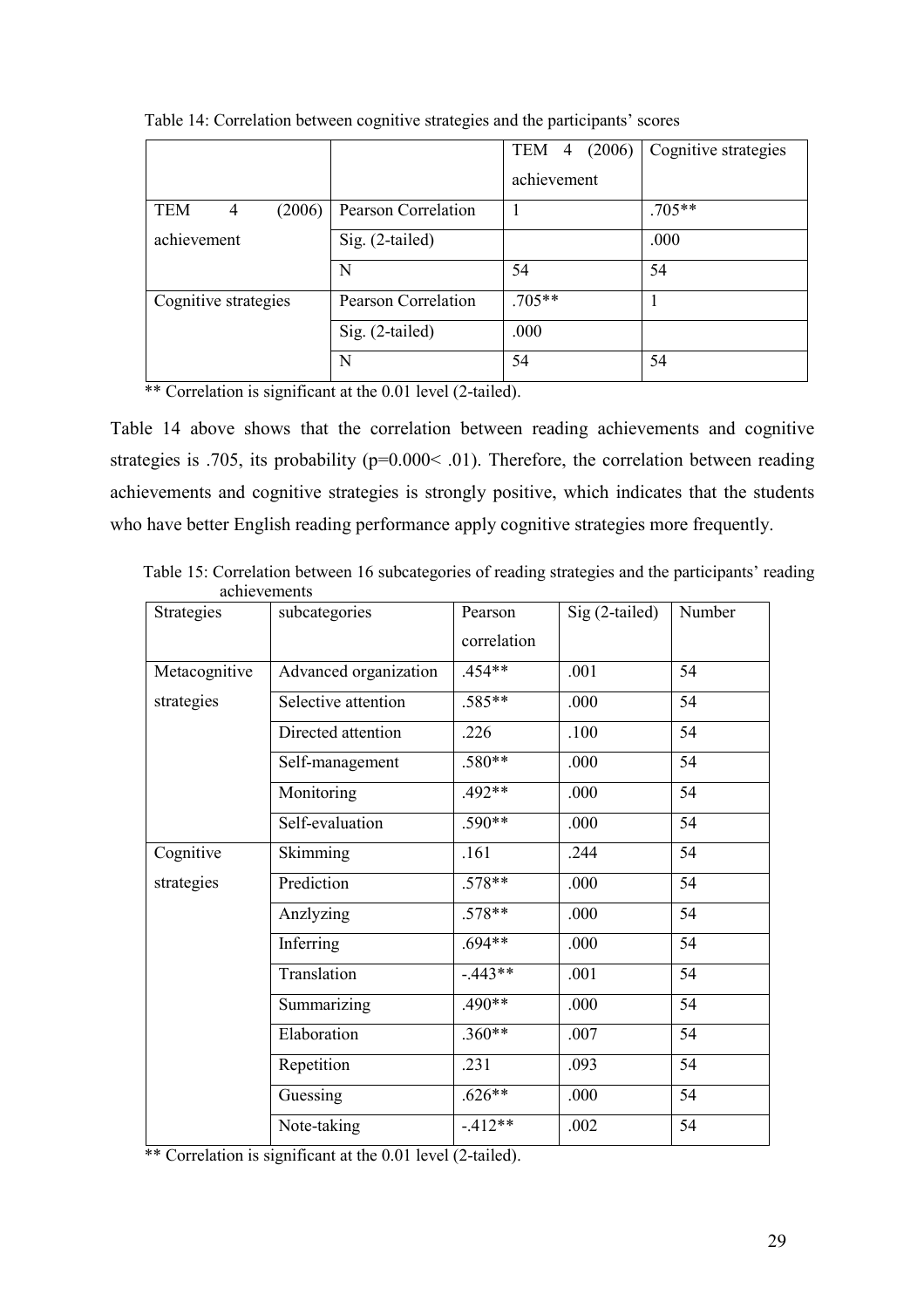According to table 15 above, there are eleven subcategories of reading strategies which are positively correlative with reading achievements. Among them, advanced organization, selective attention, self-management, monitoring and self-evaluation belong to metacognitive reading strategies. Prediction, analyzing, inferring, summarizing, elaboration, guessing are cognitive reading strategies. Inferring  $(r= .694**)$ , guessing  $(r= .626**)$ , self-evaluation  $(r= .590^{**})$ , selective attention  $(r= .585^{**})$ , self-management  $(r= .580^{**})$ , prediction  $(r= .578**)$  and analyzing  $(r= .578**)$  strategies are significantly correlated to reading achievements, since their Pearson correlation are much closer to 1. By contrast, monitoring  $(r= .492**)$ , summarizing  $(r= .490**)$ , advanced organization  $(r= .454**)$  and elaboration (r= .360\*\*) strategies are not so strongly correlated to reading proficiency. The results presented in this table show that translation  $(r= -.443**)$  and note-taking  $(r= -.412**)$ strategies are negatively correlated to reading achievements. The correlation coefficient of directed attention (p= .100 $> 0.05$ ), skimming (p= .244 $> 0.05$ ) and repetition (p= .093 $> 0.05$ ) strategies to reading achievements are regarded as insignificant, since their probability (p) is greater than .05.

Based on the analysis of correlations between the use of different reading strategies and the participants' English reading achievements above, it can be concluded that both cognitive reading strategies and metacognitive reading strategies are positively correlated to reading achievements. It means that students who have better reading proficiency use cognitive and metacognitive reading strategies more frequently. This result is identical with the study carried out by the Chinese scholar Liu (2001) who found that reading strategies adopted by the students had a close correltaion to their reading achievements. The result is also supported by another Chinese scholar, Meng (2004), who found that reading strategy use can improve the students' English reading ability.

The finding above reflects that both cognitive and metacognitive strategies are of crucial importance to language learning. Cognitive strategies are significantly related to reading achievements. As O'Malley and Chamot (1990) say, cognitive stategies are closely connected to specific learning tasks and exert diect impact on language acquisition. This study finds that students adopt various kinds of cognitive strategies in reading. For instance, guessing meanings of the unknown words or phrases from the context, analyzing the structure of sentences in reading and predicting the content of upcoming passages. These strategies are all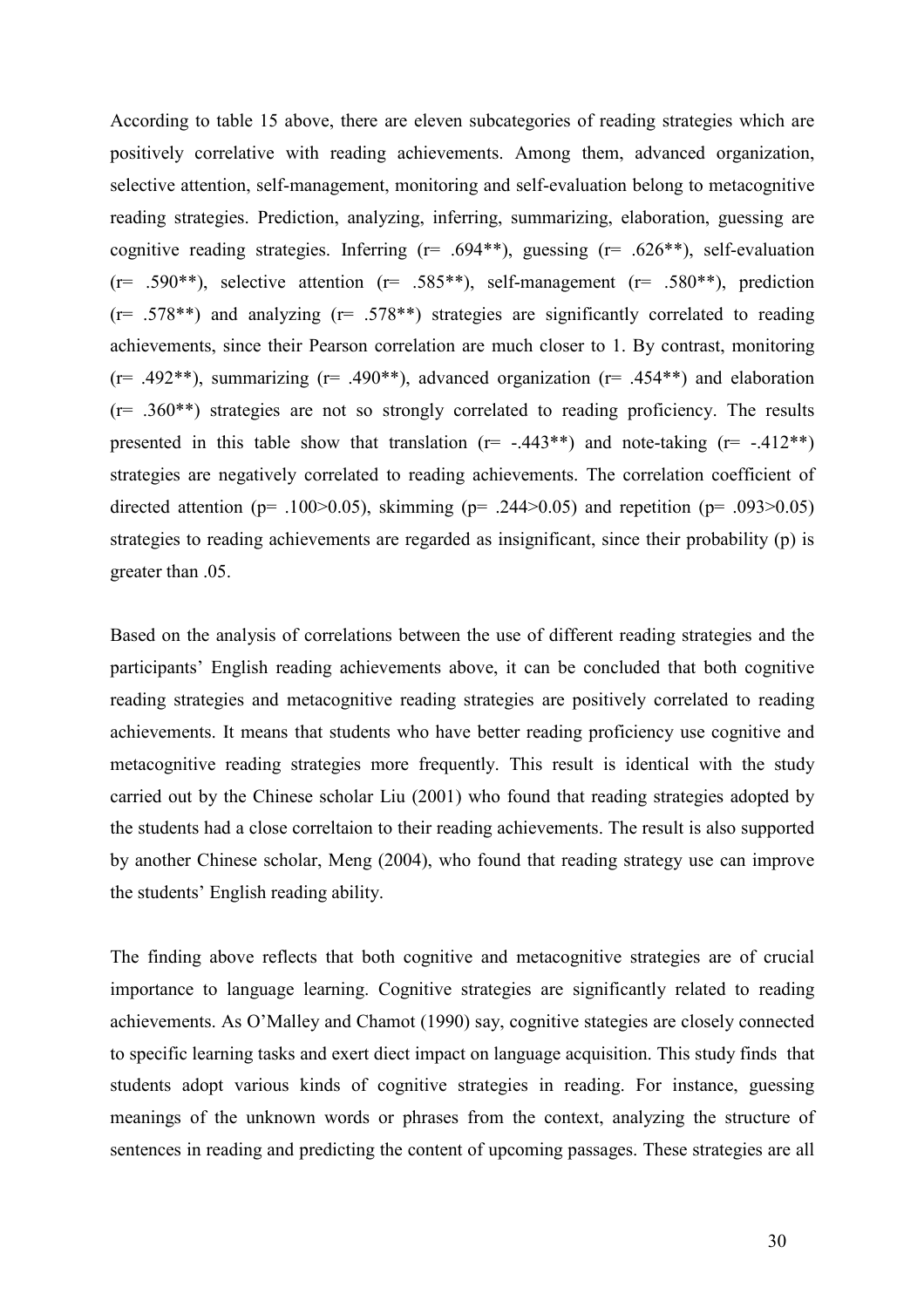<span id="page-33-0"></span>positively correlated to reading achievements, so it can be concluded that the use of cognitive reading strategies play an important role in doing reading comprehension tests.

Metacognitive strategies are also very important to the learning process. In reading, specific metacognitive activities, such as making a plan of reading, adjusting reading speed and evaluating one's performance in reading are all positively correlated to reading achievements. As Oxford (1990) says, metacognitive strategies are essential to successful language learning. Strategies, such as setting goals, planning for a language task and considering the purpose of a language task help learners arrange as well as plan for their language learning in an efficient way.

Furthermore, the Pearson correlation between cognitive reading strategies and English reading achievements ( $r= .705$ <sup>\*\*</sup>;  $p= .000$ ) is higher than the correlation of metacognitive reading strategies to reading achievements ( $r=$  . 667\*\*;  $p=$  .000). This result shows that cognitive reading strategies correlate more significantly to reading achievements compared with metacognitive reading strategies. This result is different from Zare-ee's (2007) result. The findings of Zare-ee's study indicates that the correlation between reading achievements and the use of metacognitive reading strategies is significant, while the correlation between reading achievements and the use of cognitive strategies is insignificant. Two major reasons might explain this difference. The first reason is that there are some differences in designing the statements of the questionnaire related to reading strategies. In Zare-ee's study, there are 12 statements related to cognitive reading strategies and some important statements are not included in his questionnaire. The second might be the number of participants. There are 30 Iranian students in total involved in the study carried out by Zare-ee, while there are 54 Chinese students in the present study.

## **3.2.3 Differences between high-proficiency and low-proficiency readers in reading strategy use**

The last aim of this study is to investigate the differences between high-proficiency readers and low-proficiency readers in metacognitive and cognitive reading strategy use. In this subsection, three tables are displayed to reveal these differences in the frequency of using reading strategies between high-level readers and low-level readers.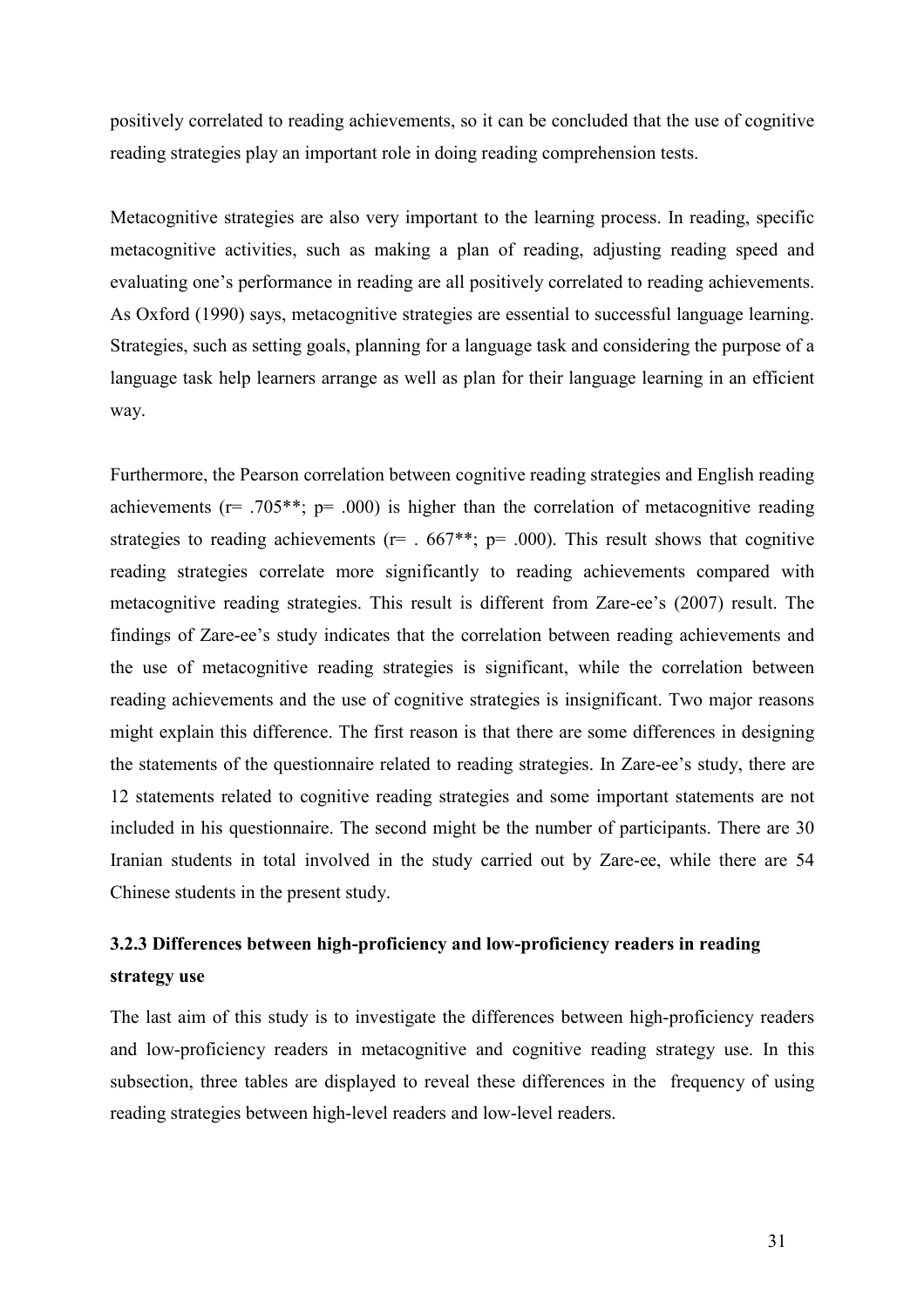|               | High-proficiency readers |           |    | Low-proficiency readers |           |    |
|---------------|--------------------------|-----------|----|-------------------------|-----------|----|
| Strategies    | M                        | Frequency | N  | M                       | Frequency | N  |
|               |                          | scale     |    |                         | scale     |    |
| Metacognitive | 3.49                     | High      | 12 | 2.44                    | Low       | 13 |
| strategies    |                          |           |    |                         |           |    |
| Cognitive     | 3.27                     | Medium    | 12 | 2.68                    | Medium    | 13 |
| strategies    |                          |           |    |                         |           |    |

Table 16: Frequency distribution of metacognitive and cognitive reading strategies

M=mean; N=number

Table 16 above shows that the mean scores of both metacognitive and cognitive reading strategy use of high-proficiency readers outnumber that of low-proficiency readers. The mean of strong readers in adopting metacognitive strategies is 3.49 which belongs to high frequency use. According to Oxford (1990), this result means that metacognitive strategies are usually used by the high-proficiency readers. As for the weak readers, the mean of using metacognitive reading strategies is 2.44 which means that weak readers generally do not use metacognitive strategies, so it belongs to low frequency use. The differences also exist in the use of cognitive reading strategies between high-level readers and low-level readers. The mean of cognitive reading strategies used by the high-proficiency readers is 3.27, whereas for the low-proficiency readers, the mean is 2.68. Though the frequency scales for these two groups are medium, high-level readers use cognitive reading strategies more frequently than those low-level readers when they are doing English reading comprehension tests. In short, high-proficiency readers use metacognitive and cognitive strategies more frequently than lowproficiency ones.

The following two tables, table 17 and table 18, reveal the differences in six subcategories of metacognitive strategies and ten subcategories of cognitive strategies use between highproficiency and low-proficiency groups separately.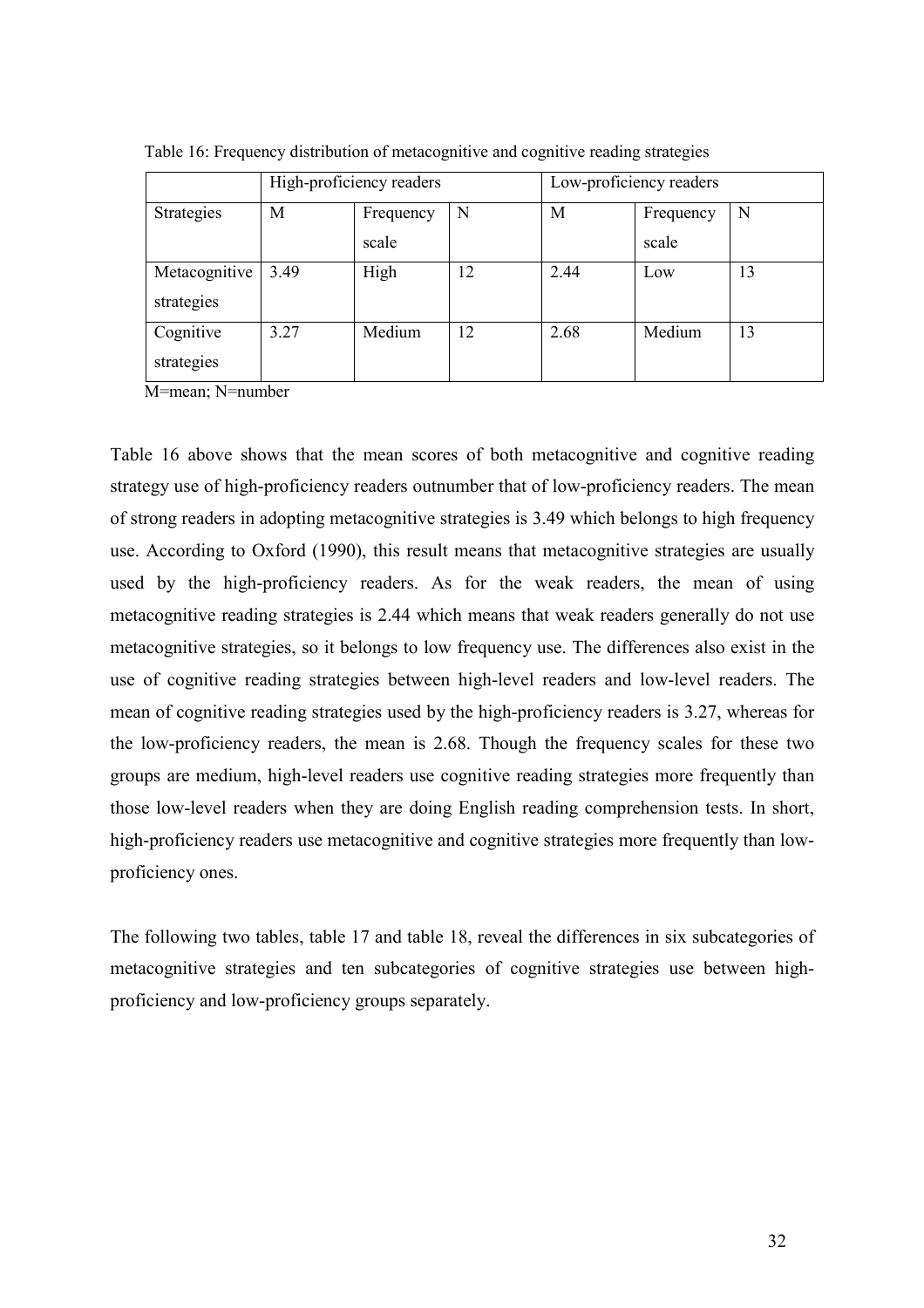|                             | High-proficiency readers |                    |    | Low-proficiency readers |                    |    |
|-----------------------------|--------------------------|--------------------|----|-------------------------|--------------------|----|
| Metacognitive<br>strategies | M                        | Frequency<br>scale | N  | M                       | Frequency<br>scale | N  |
| Advanced<br>organization    | 3.23                     | Medium             | 12 | 2.25                    | Low                | 13 |
| Selective<br>attention      | 3.75                     | High               | 12 | 2.92                    | Medium             | 13 |
| Directed<br>attention       | 2.92                     | Medium             | 12 | 2.08                    | Low                | 13 |
| Self-<br>management         | $\overline{4}$           | High               | 12 | 2.73                    | Medium             | 13 |
| Monitoring                  | 3.62                     | High               | 12 | 2.89                    | Medium             | 13 |
| Self-<br>evaluation         | 3.35                     | Medium             | 12 | 2.29                    | Low                | 13 |

Table 17: Frequency distribution of six subcategories of metacognitive reading strategies

M=mean; N=number

According to table 17, low-proficiency readers apply metacognitive strategies of advanced organization, directed attention and self-evaluation less frequently than high-proficiency readers. The means of these three subcategories of metacognitive strategies adopted by lowproficiency readers are 2.25, 2.08 and 2.29 respectively. All of them are between 1.5 and 2.4, so this result shows that they are generally not used by the low-proficiency readers. Strategies of selective attention, self-management and monitoring are sometimes used by the low-level readers because the frequency scale of these three strategies belong to medium use. As for high-proficiency readers, they adopt selective attention, self-management and monitoring in high frequency. The means of all these three strategies are between 3.5 and 4.4 which means that they are usually used by high-level readers. Strategies of advanced organization, directed attention and self-evaluation are sometimes used by the high-proficiency readers, because the frequency scale of these three strategies belongs to medium. In a word, high-proficiency readers use six subcategories of metacognitive reading strategies more frequently than those low-proficiency readers. Therefore, it can be concluded that metacogitive reading strategies have a great positive influence on the English reading comprehension tests.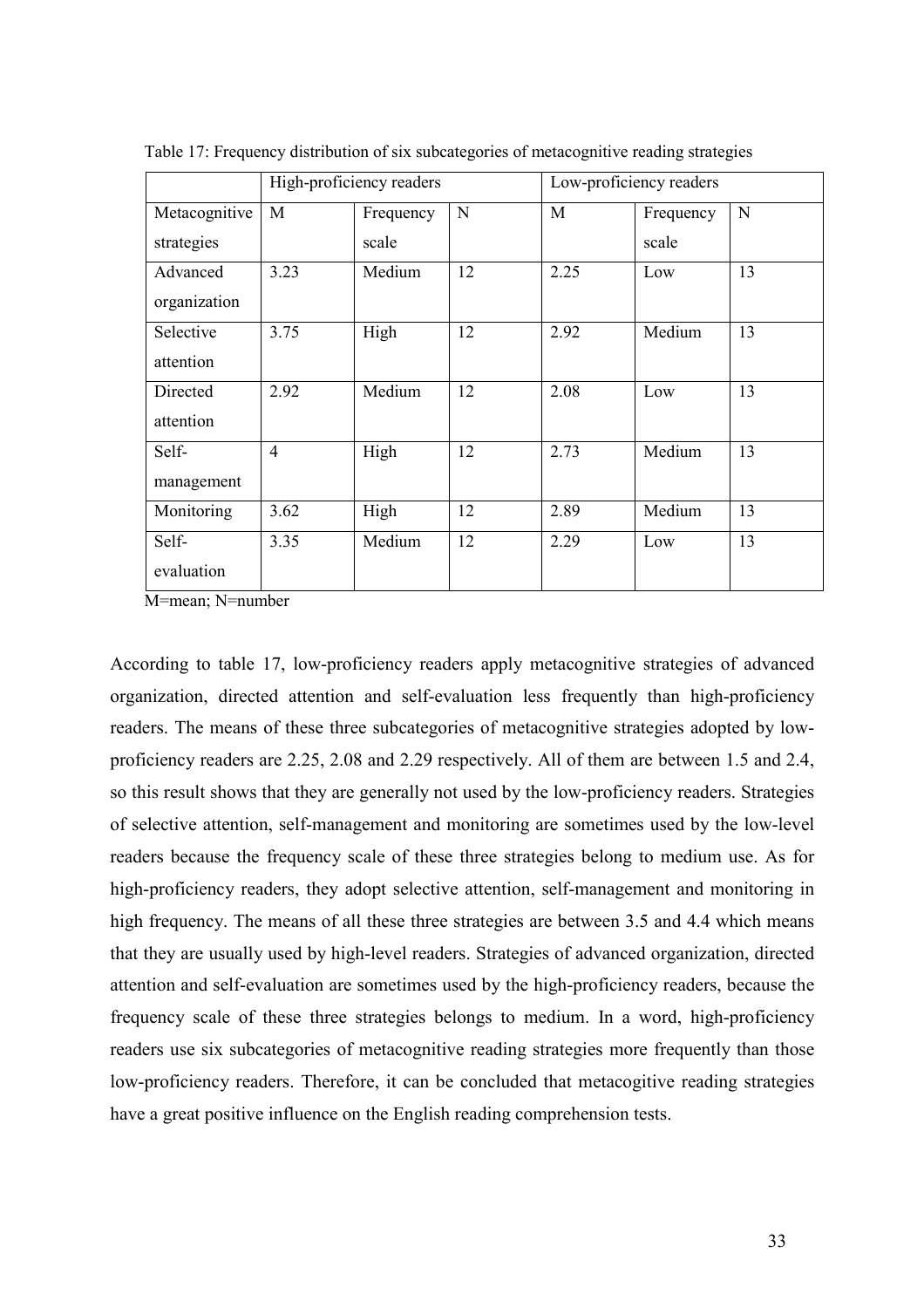|             | High-proficiency readers |           |    | Low-proficiency readers |           |    |
|-------------|--------------------------|-----------|----|-------------------------|-----------|----|
| Cognitive   | M                        | Frequency | N  | M                       | Frequency | N  |
| strategies  |                          | scale     |    |                         | scale     |    |
| Skimming    | 4.25                     | High      | 12 | 3.92                    | Medium    | 13 |
| Prediction  | 3.58                     | High      | 12 | 1.92                    | Low       | 13 |
| Analyzing   | 3.86                     | High      | 12 | 2.56                    | Medium    | 13 |
| Inferring   | 3.67                     | High      | 12 | 2.36                    | Low       | 13 |
| Translation | 1.42                     | Low       | 12 | 2.92                    | Medium    | 13 |
| Summarizing | 3.00                     | Medium    | 12 | 2.38                    | Low       | 13 |
| Elaboration | 3.63                     | High      | 12 | 2.85                    | Medium    | 13 |
| Repetition  | 3.50                     | High      | 12 | 3.00                    | Medium    | 13 |
| Guessing    | 4.50                     | High      | 12 | 3.04                    | Medium    | 13 |
| Note-taking | 1.25                     | Low       | 12 | 1.87                    | Low       | 13 |

Table 18: Frequency distribution of ten subcategories of cognitive reading strategies

M=mean; N=number

According to table 18, low-proficiency readers apply cognitive strategies of prediction, inferring, summarizing and note-taking less frequently than the other six subcategories. Strategies of prediction, inferring, summarizing and note-taking belong to the low frequency scale, while the other six strategies belong to the medium frequency scale. The most frequently used strategy by high-proficiency readers is guessing with a mean of 4.5 which means that it is always or almost always used. The least frequently used strategy by both high-proficiency readers and low-proficiency readers is note-taking. The strategy of notetaking is never or almost never used by the high-proficiency readers and it is generally not used by the low-proficiency readers. It is worth to be noted that high-level readers use translation less frequently than low-level readers, which means that the strategy of translation might have a negative impact on English reading comprehension. The use of prediction and inferring cognitive reading strategies are significantly different between strong readers and weak readers. The strong readers use these two stratgeies in high frequency; however, the weak readers use them in low frequency. There also exists obvious differences in using analyzing, summarizing, elaboration, and guessing between the two groups. Among them, analyzing, elaboration and guessing are used in high frequency by high-proficiency readers; however, they are used in medium frequency by the low-proficiency ones.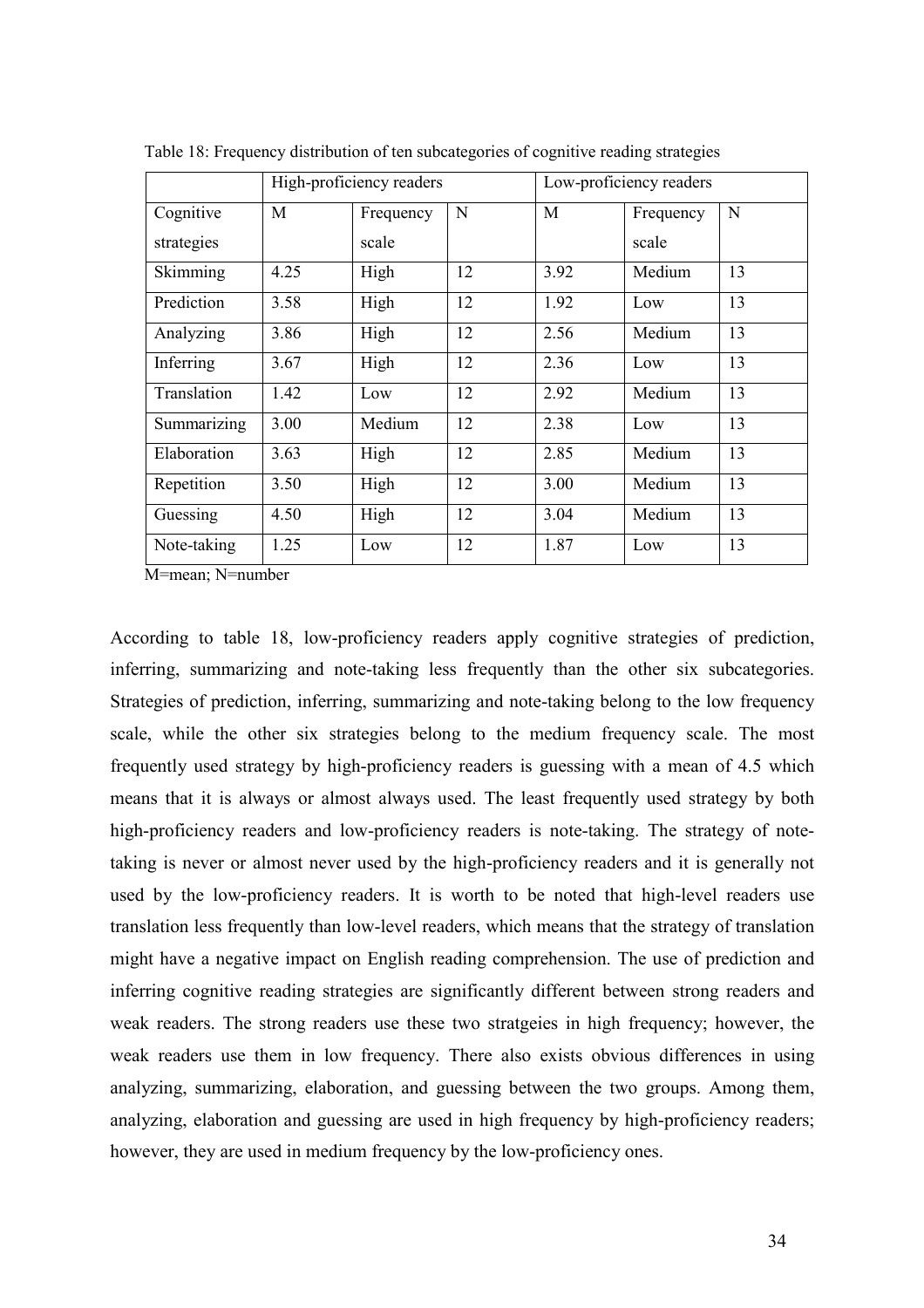<span id="page-37-0"></span>To sum up, high-proficiency readers use metacoginitive and cognitive strategies more frequently than low-proficiency readers. This finding is consistent with that of Anderson's (2003). Anderson's study revealed that better readers use more cognitive reading strategies than poor readers. There exist significant differences in the use of metacognitive reading strategies between the two groups. The frequency scale of metacognitive reading strategies used by high-proficiency readers is high, while it is low as for low-proficiency readers. This result is also in accordance with Baker and Brown's (1984) result. They found that high achievers use metacognitive reading strategies with higher frequency than that of low achievers. Another scholar, Phakiti (2003) also found that sucessful readers are higher metacognitive strategy users than unsuccesful readers. Strong readers use all the six subcategories of metacognitive reading strategies more frequently than the weak readers. This finding is identical to Ryan's (1981) finding. He found that successful readers use metacognitive strategies more frequently and effectively than unsuccessful readers. In this study, as for the use of ten subcategories of cognitive reading strategies, it is found that translation and note-taking are applied more frequently by the low-proficiency readers than high-proficiency readers. In addition, both groups employ the strategies of repetition and skimming very frequently and both groups employ strategy of note-taking least frequently.

## *3.3 Analysis of the questionnaire for the teachers*

The questionnaire for the teachers includes nine questions. The questions are designed to get the six teachers' responses in the following aspects: the teachers' understanding of the students' reading ability as well as the current situation of the students in using reading strategies (questions 1-3); teachers' understanding of the importance of reading strategies learning and teaching (questions 4-7); teachers' understanding of the current situation of instructing reading strategies in the classroom (questions 8 and 9). Six teachers who teach comprehensive English courses for sophomore English majors were invited to participate in the questionnaire.

## **3.3.1 The teachers' understanding of the general situation**

Responses to question 1, 2 and 3 reflect how the teachers understand their students' reading ability and the general situation of how they use reading strategies.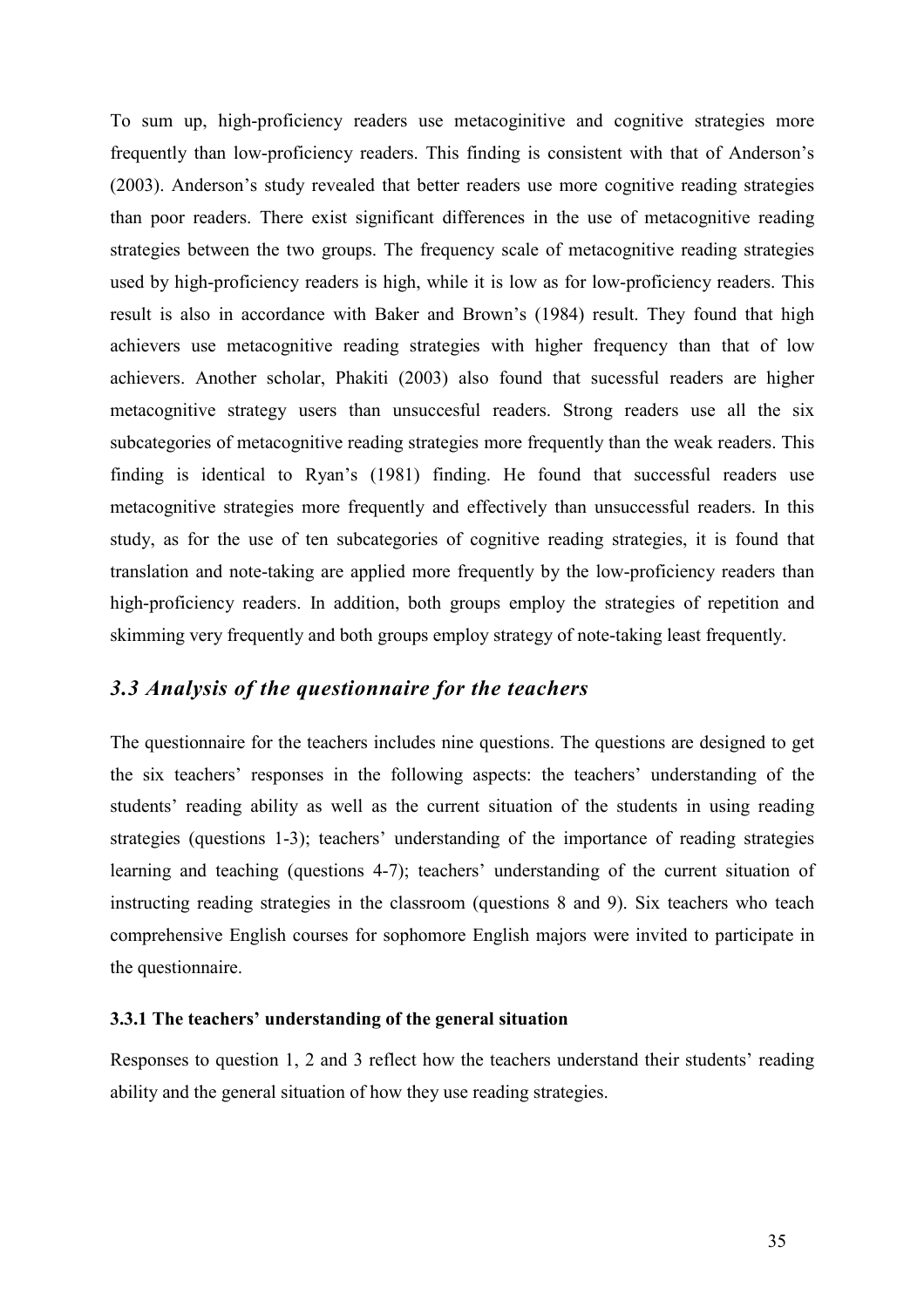<span id="page-38-0"></span>

Table 19: The teachers' responses to the questions 1, 2 and 3 (Q=question)

From table 19, it can be seen that half of the teachers chose C to question 1 and think that their students' reading ability is average. The other half of the teachers chose B and think that their students' reading ability is good. None of the teachers think that their students' reading ability is very good or poor. The teachers' opinions toward question 1 show that a majority of the students' reading ability is regarded as medium level. As for question 2, four teachers chose A and the other two chose D. Responses to this question indicate that most teachers know the current situation of their students in using reading strategies; however, the other two teachers chose the answer "I do not know", which means that several teachers do not pay much attention to the use of reading strategies by their students. Question 3 is about to what extent the students have acquired the knowledge of reading strategies from the perspective of the teachers. Responses to question 3 indicate that two-thirds of the teachers think that their students only acquire a little knowledge of reading strategies. One-third of the teachers think that their student might have acquired some knowledge of reading strategies but not enough. None of the teachers think that their students have obtained enough knowledge of reading strategies.

#### **3.3.2 Opinions about the importance of the learning and teaching of reading strategies**

The teachers opinions about the importance of the learning and teaching of reading strategies are revealed by their responses to questions 4-7 in the following table.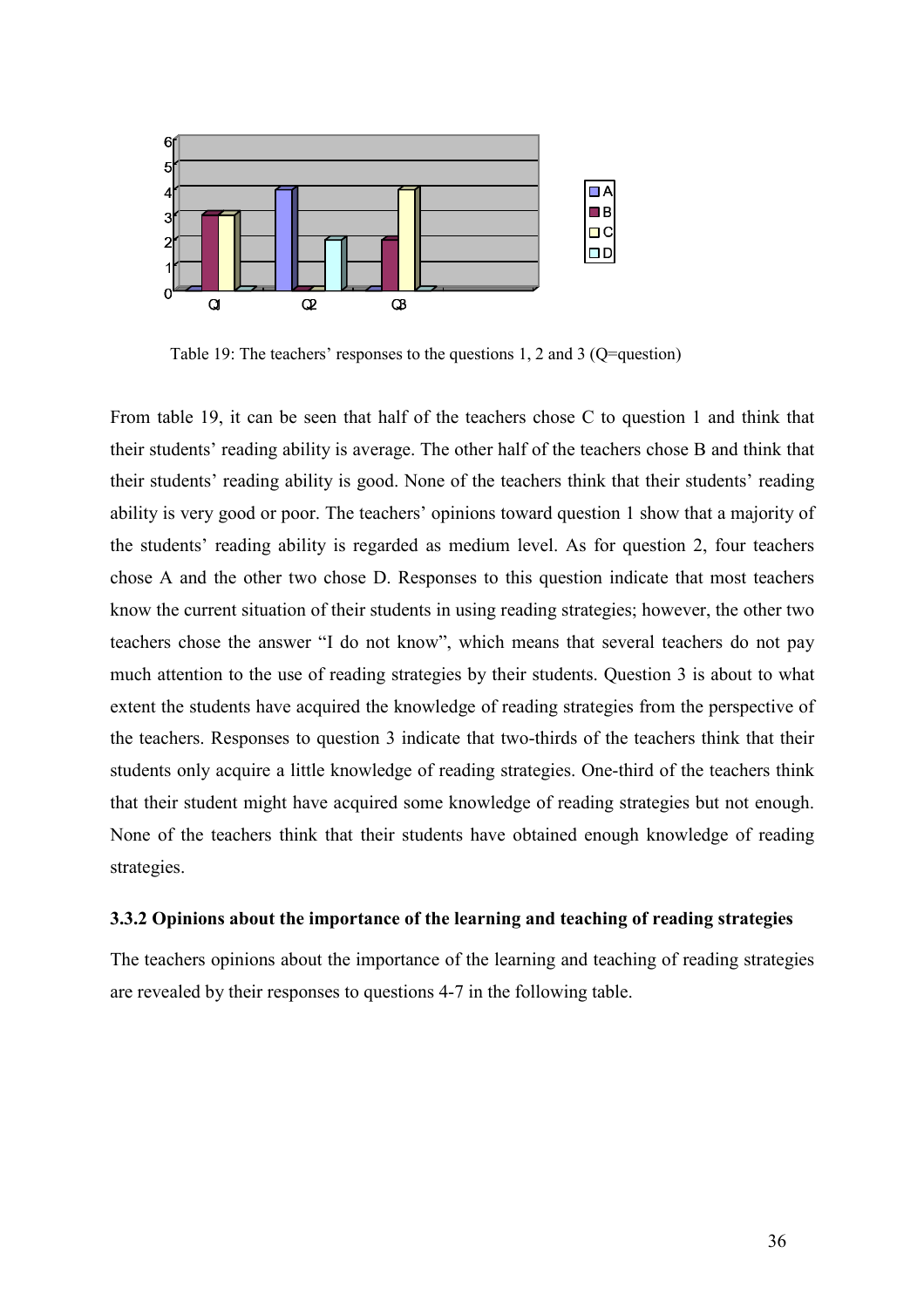

Table 20: The teachers' responses to the questions 4-7 (Q=question)

In table 20, it is shown that the overwhelming majority of the teachers chose A to question 4 and they think that a lack of using reading strategies will greatly impede students' achievements in English reading comprehension tests. The other teacher chose B and thinks that lack of adopting reading strategies will impede students' achievement in English reading comprehension tests but this influence is not such significant. In other words, all the teachers think that using reading strategies is important. This result is similar to that of Khonamri and Salimi (2010). They found that teachers believe that the use of reading strategies is important in reading comprehension tests. As for the responses to Q5, different teachers hold different opinions. One teacher chose A and thinks that reading strategies teaching is very important. Another four teachers chose B and think that it is important for teachers to teach reading strategies. The other one teacher thinks that it is not very important to teach reading strategies in class. This result reflects that teachers do pay some attention to the importance of teaching reading strategies, however, this awareness can be enhanced. From the teachers' response to question 6, it can be seen that all the teachers think that teaching of reading strategies can help students improve their reading comprehension proficiency. Carrel (1989) points out that reading strategies teaching help improve students' reading comprehension proficiency. Twothirds of the teachers hold the view that it will greatly help students improve their reading proficiency. The result of question 7 reveals that all teachers who participated in this questionnaire think that it is necessary to teach reading strategies in the classroom. This finding is consistent with Chou's (2008) study. He found that EFL instructors believed that reading strategies are important in reading comprehension and it is necessary to teach reading strategies in class.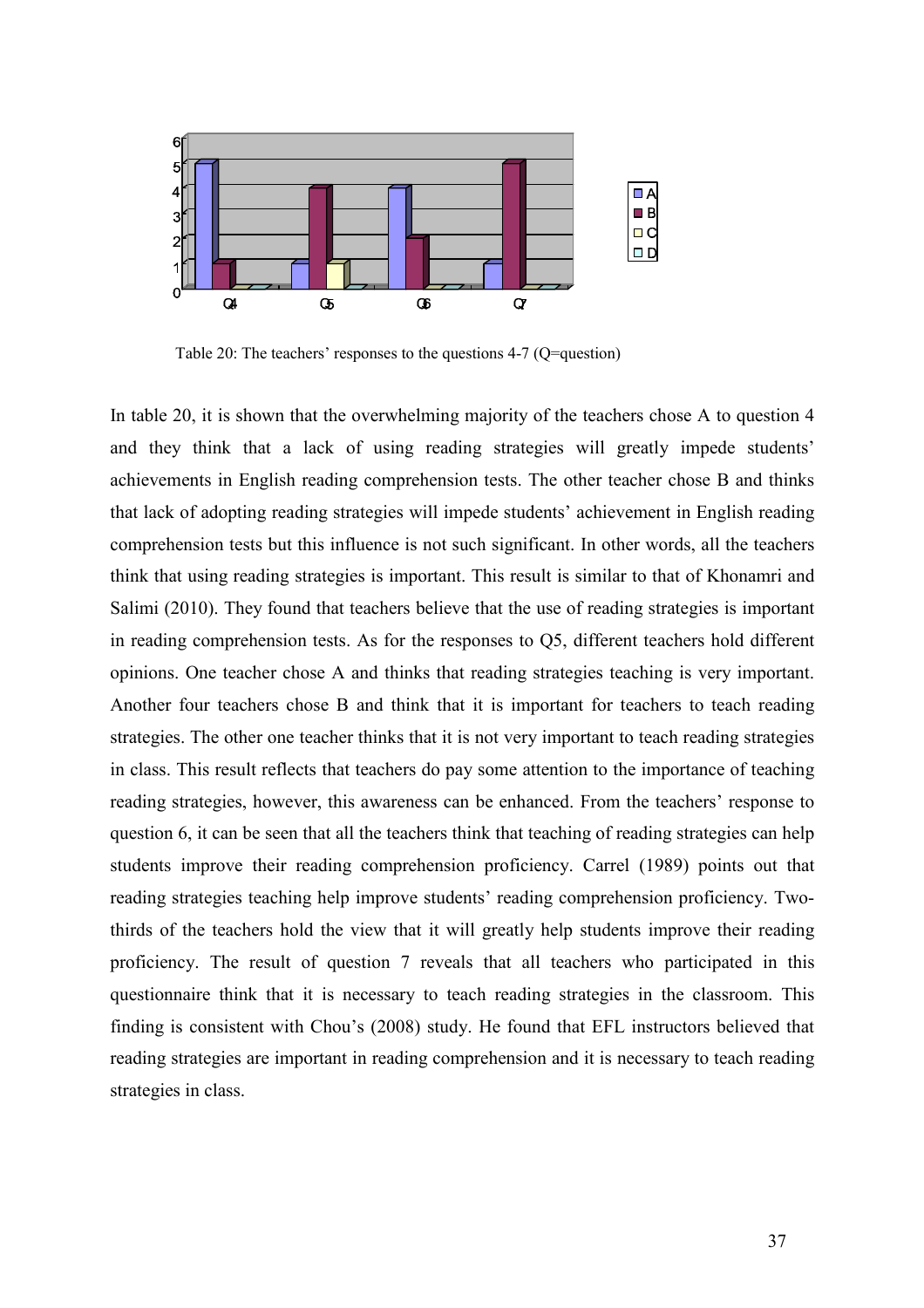## <span id="page-40-0"></span>**3.3.3 Teachers' understanding of the current situation of instructing reading strategies in the classroom**

Questions 8 and 9 reflect teachers' self-evaluation of instructing reading strategies in classroom



Table 21: The teachers' responses to questions 8 and 9 (Q=question)

The responses to question 8 show that a majority of teachers teach reading strategies occasionally in the classroom. The responses to question 9 indicate that three teachers know how to teach reading strategies in the classroom in general, and the other three teachers think that they only know little about how to teach reading strategies. These two questions reveal that teachers in college do not attach much importance to the teaching of reading strategies in the classroom though they realize the importance of using reading strategies. This result is similar to that of Khonamri and Salimi (2010). They found that there was no significant correlation between teachers' beliefs about the importance of reading strategies and their selfreported classroom practices of teaching reading strategies.

## *3.4 Pedagogical implications*

According to the research results from the qustionnaire for the students and the questionnaire for the teachers, some suggestions on English reading teaching are presented.

As both the metacognitive and cognitive reading strategies play positive roles in English reading comprehension, teachers in college should raise their awareness of the importance of teaching these reading strategies in class so as to improve the students' reading abilities. Teachers should have a clear understanding of reading strategy use. They should not only teach their students the basic knowledge of various subcategories of metacognitive and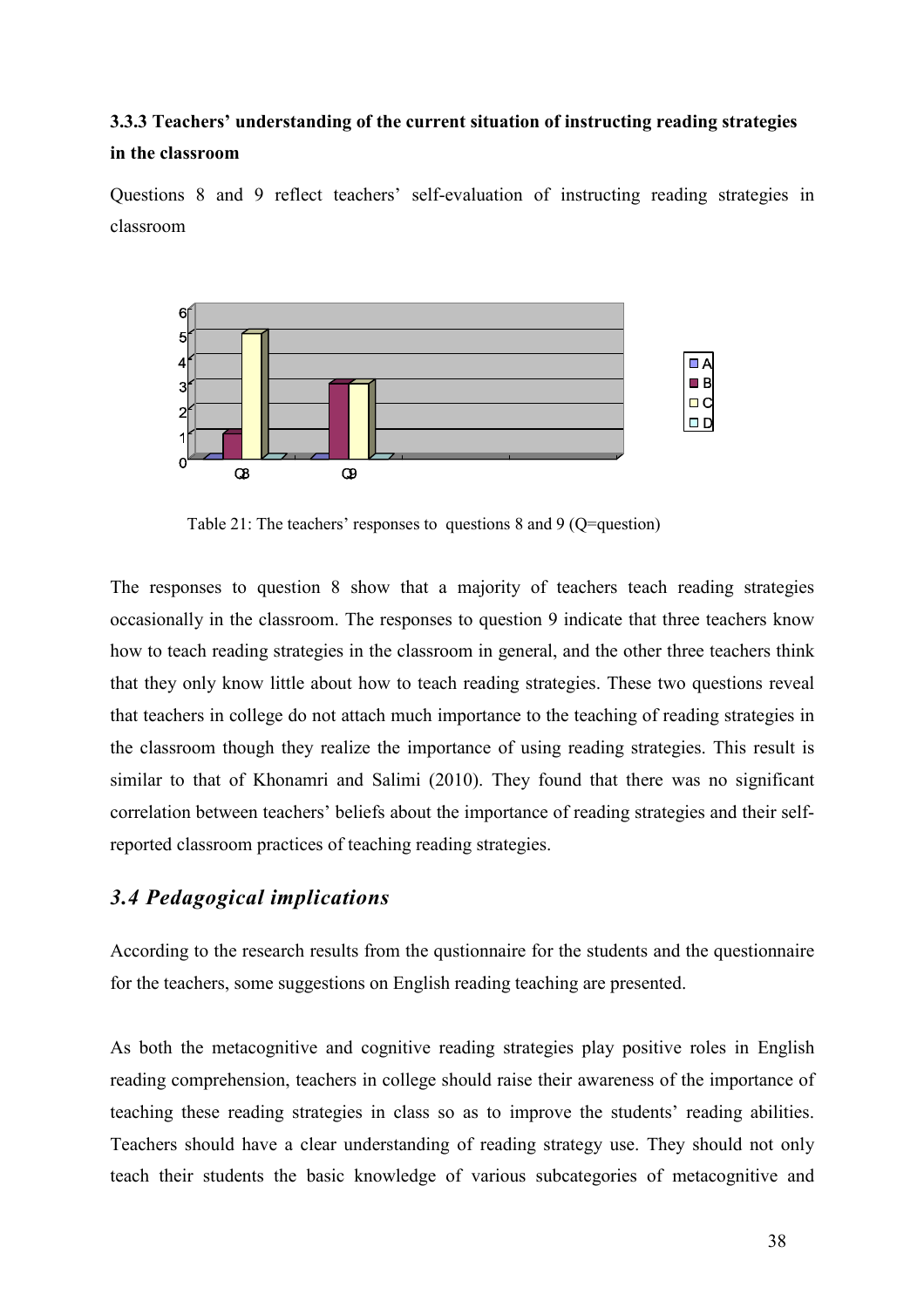<span id="page-41-0"></span>cognitive reading strategies but also teach them how to use them. Cunningham and Allington (1994) suggest that readers need to use necessary strategies when reading. These strategies include taking advantage of relevant background knowledge; predicting what will happen; self-monitoring and self-correction; making inferences; figuring out unknown words and so on. Thus, teachers are expected to attach much importance to the training of both major classes of reading strategies to help students apply these reading strategies efficiently. Previous researches have proved that training of reading strategies is effective to enhance the students' reading competency. According to Wang (2002), one of the main concerns in reading teaching is to train students' specific reading skills and strategies to help them become efficient readers. Teaching reading strategies is also supported by Carrell (1989) who argues that reading strategies can be taught and when they are taught, these strategies help improve students' performance in reading comprehension tests.

Weak readers need instruction on reading strategies more than strong ones. Teachers should remind them of the appropriate reading strategies or correct their strategies. For instance, the strategy of translation is usually adopted by low-proficiency readers; however, highproficiency readers generally do not use it. Therefore, teachers can attempt to tell weak readers not to use translation strategy while doing reading comprehension tests. The strategies preferred by strong readers are inferring, analyzing, prediction, monitoring, self-management and self-evaluation, so these metacognitive and cognitive reading strategies can be encouraged to train and practice more in classroom reading activities. As Carrell (1989) points out, metacognitive strategy training does enhance L2 reading and it is significant to train students to use different strategies. Another researcher, Anderson (2003) argues that cognitive reading strategies increase students' comprehension. Therefore, teachers should teach both metacognitive strategies and cognitive strategies in the classroom.

## **4. Conclusion**

This paper has examined the use of reading strategies by sophomore English majors. The following findings are summarized through this study.

Firstly, the frequency of using reading strategies is not high. According to the results of this study, the frequency scale of reading strategy use is moderate. It is found that the frequency of using cognitive strategies used by the students is almost equal to the use of metacognitive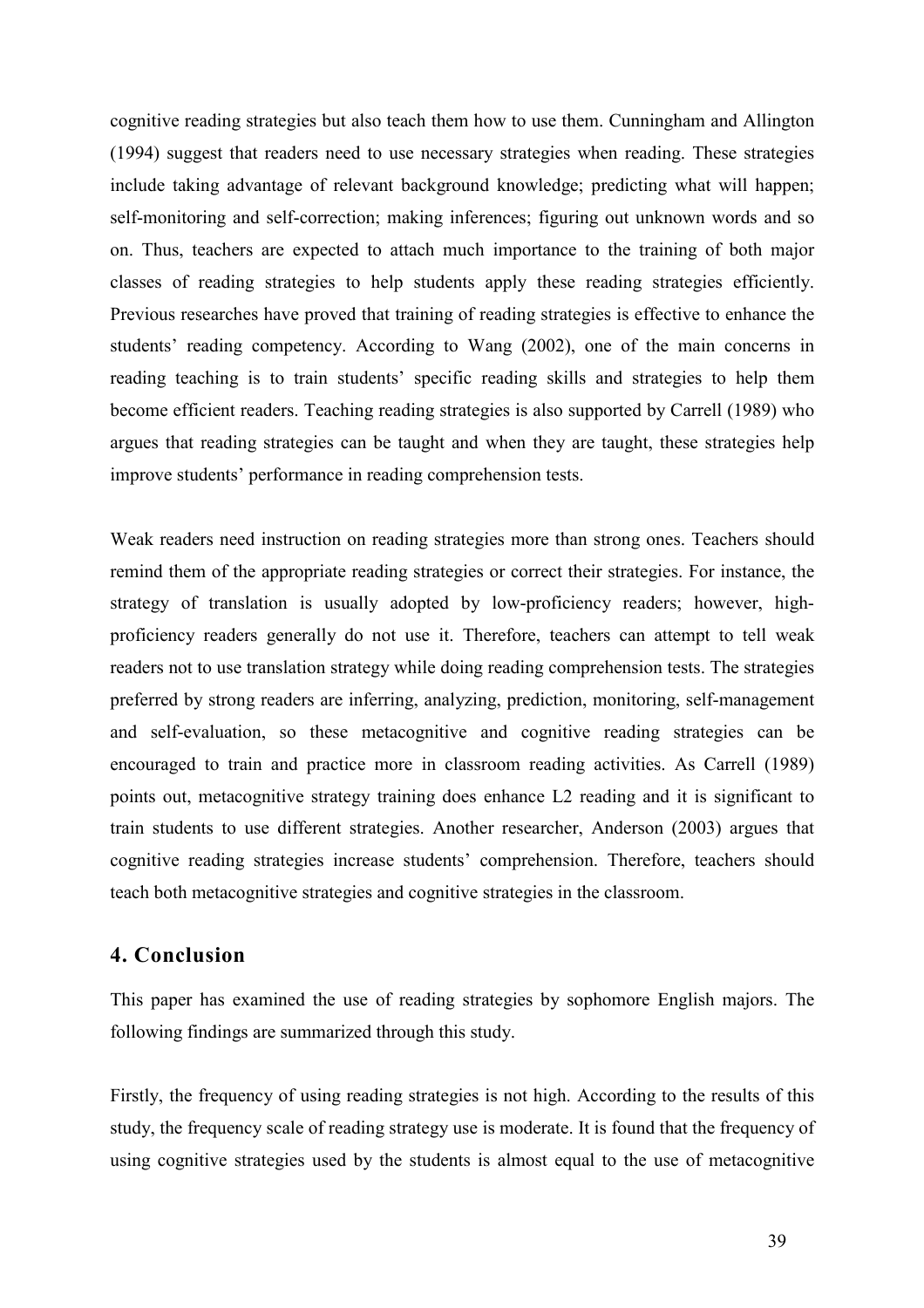strategies. The strategy of skimming is the most frequently used one in the cognitive strategy category, while the strategy of note-taking is generally not used by the students in the cognitive strategy category. In the metacognitive category, the strategy of self-management is the most frequently used one and directed attention is generally not used by the students. The sequences of 16 subcategories of reading strategies are skimming, guessing, repetition, selfmanagement, selective attention, monitoring, elaboration, inferring, analyzing, summarzing, prediction, advanced organization, self-evaluation, directed attention, translation and notetaking. The metacognitive strategies of advanced organization, self-evaluation and directed attention are less adopted by the students compared with other reading strategies.

Secondly, both cognitive reading strategies and metacognitive reading strategies are positively correlated to reading achievements and the correlation is strongly significant. The Pearson correlation between cognitive reading strategies and English reading achievements is higher than the correlation of metacognitive reading strategies to reading achievements. It means that cognitive reading strategies correlate more significantly to reading achievements compared with metacognitive reading strategies. Inferring, guessing, self-evaluation, selective attention, self-management, prediction and analyzing strategies are significantly positively correlated to reading achievements, while translation and note-taking strategies are negatively correlated to reading achievements.

Thirdly, high-proficiency readers use metacoginitive and cognitive strategies more frequently than low-proficiency readers. There is a significant difference in the use of metacognitive reading strategies between the two groups. The frequency scale of metacognitive reading strategies used by high-proficiency readers is high, while it is low for low-proficiency readers. The least frequently used strategy by both high-proficiency readers and low-proficiency readers is note-taking.

Last but not least, according to the teachers' responses to reading strategies, it is found that teachers do not pay high attention to teaching reading strategies, and a large majority of the English teachers do not teach reading strategies in the classroom. Therefore, in order to improve students' reading proficiency, teachers should attach much importance to instructing various kinds of reading strategies in the classroom. Moreover, strategies that are preferred by good readers can be advocated to be trained more in the classroom reading activities to help poor readers improve their reading comprehension proficiency.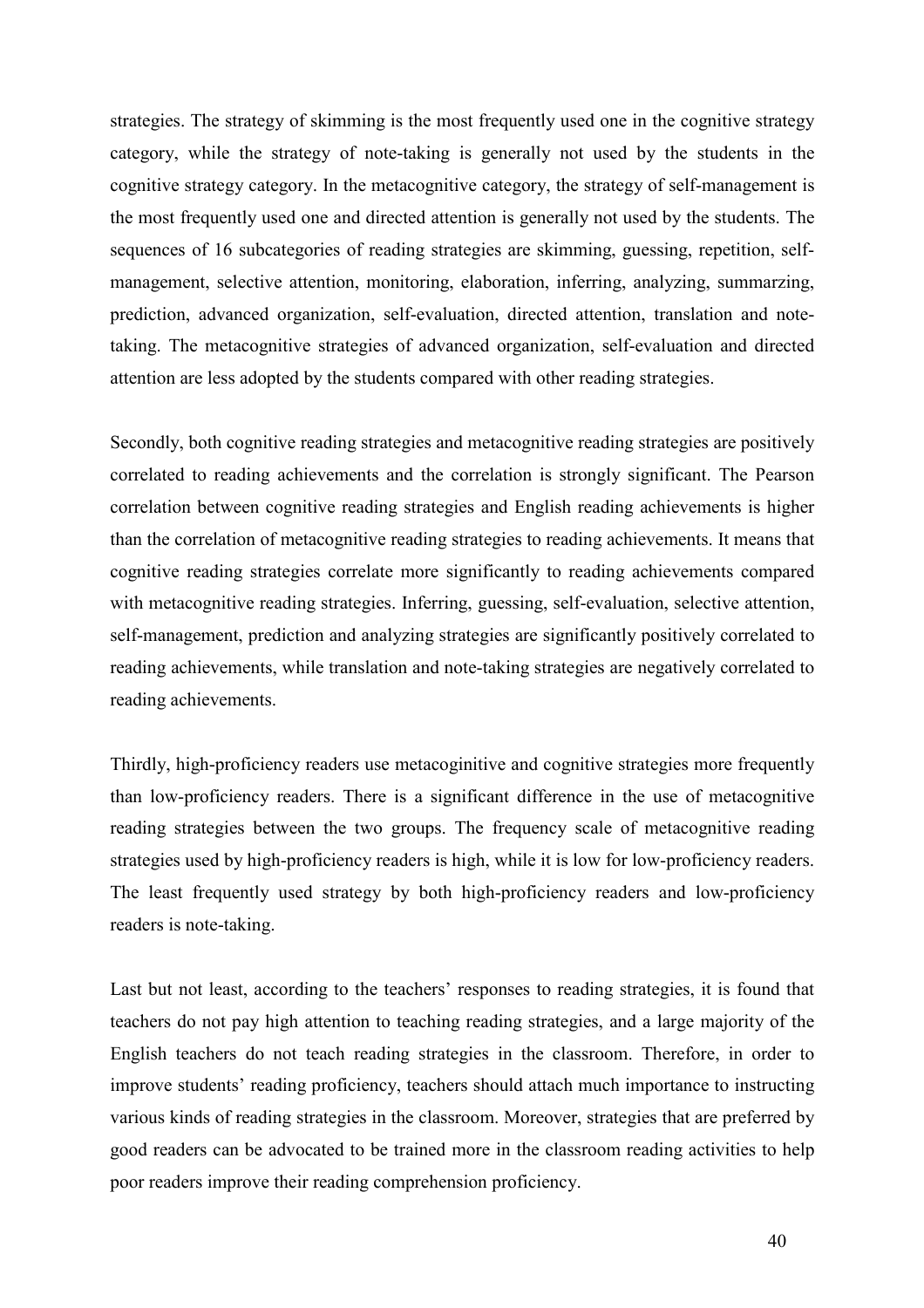## <span id="page-43-0"></span>**References**

- Aebersold, J.A. & Field, M.L. 1997. *From Reader to Reading Teacher. Issues and Strategies for Second Language Classrooms*. Cambridge: Cambridge University Press.
- Alcantara, R.D. 2003. *Teaching Strategies 1: For the Teaching of the Communication Arts: Listening, Speaking, Reading and Writing*. Makati: Katha Publishing Co., Inc.
- Anderson, N.J. 1991. Individual differences in strategy use in second language reading and testing. *The Modern Language Journal*. Vol.75, No.4, 460-472.
- Anderson, N.J. 2003. *Exploring Second Language Reading: Issues and Strategies*. Beijing: Foreign Language Teaching and Research Press.
- Baker, L & Brown, A.L. 1984. Metacognitive Skills and Reading In P.D. Person (Ed.), *Handbook of Reading Research*. New York: Longman.
- Barnett, M. 1988. *More than Meets the Eyes*. Englewood Cliffs, N.J: Prentice Hall Regents.
- Carrell, P.L. & Eskey, D. 1988. *Interactive Approaches to Second Language Reading*. New York: Cambridge University Press.
- Carrell, P.L. 1989. Metacognitive Awareness and Second Language Reading. *Modern Language Journal*. Vol.73, No.2, 121-134.
- Carrell, P.L. & Wise, T. 1998. Metacognition and ESL Reading. *Instruction Science.* Vol.26, No.1, 97-112.
- Chou, Y.C. 2008. Exploring the Reflection of Teachers' Beliefs about Reading Theories and Strategies on Their Classroom Practices. *Feng Chia Journal of Humanities and Social Sciences*. Vol.16, 183-216.
- Cohen, A.D. 1990. *Strategies in Learning and Using a Second Language*. Shanghai: Foreign Language Teaching and Research Press.
- Cunningham, P.M. & Allington, R.L. 1994. *Classroom that Work: They can All Read and Write*. New York: Harper Collins.
- Fan, Y. 2010. *A Rearch on Cognitive Reading Strategies and Teaching of English Reading for Non-English Majors*. Sichuan: Sichuan Normal University.
- Flavell, J.H. 1978. Metacognitive development. In Scandura, J.M. & Brainerd, C.J. (Eds.), *Structural Theories of Complex Human Behavior*. Sijthoff & Noordoff: International Publishers B.V.
- Garner, R. 1985. *Metacognition and Reading Comprehension*. Norwood, NJ: Ablex Publishing.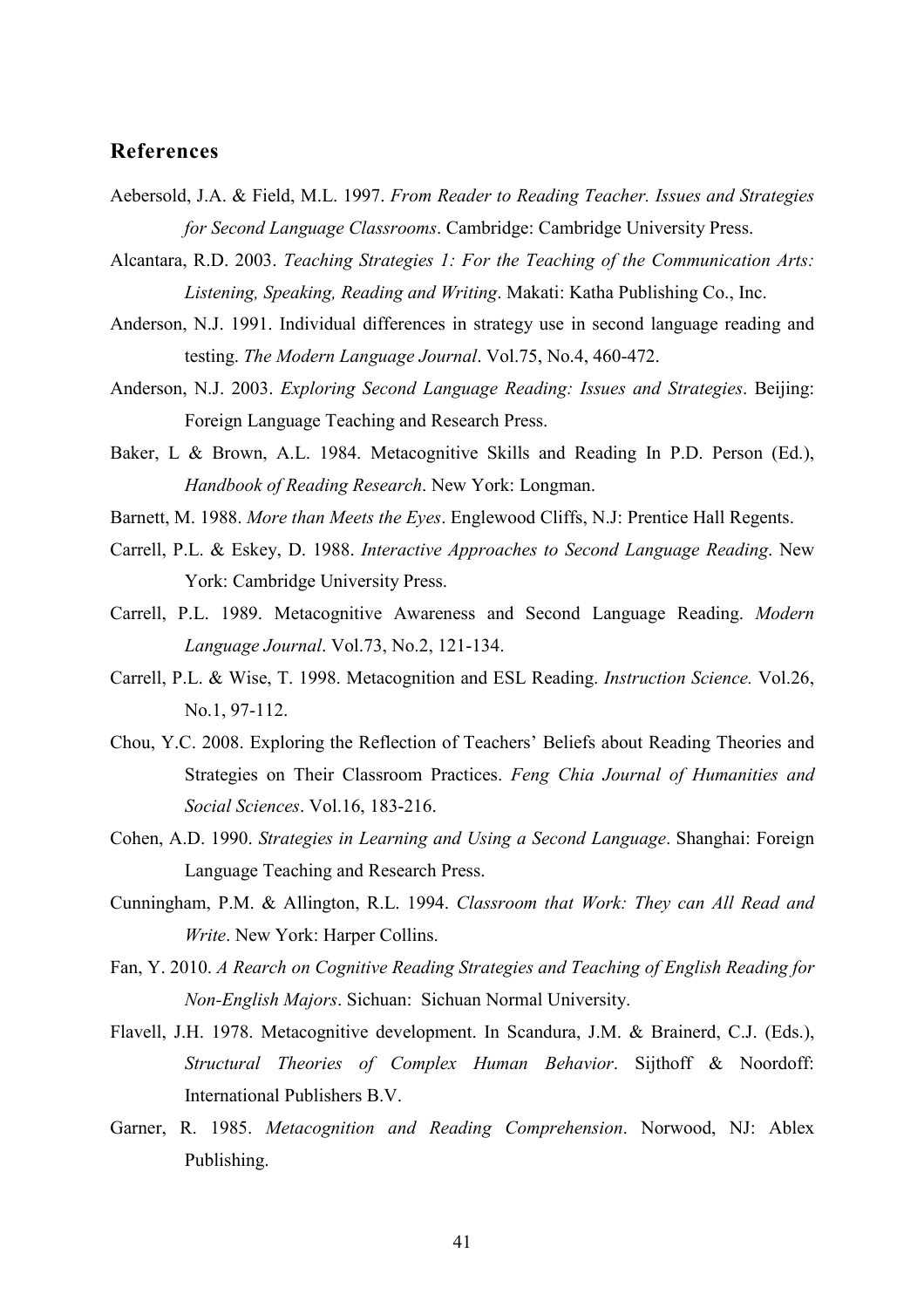- Goodman, K.S. 1967. Reading: A Psycholinguistic Guessing Game. *Journal of the Reading Specialist*. Vol.6, 126-135.
- Goodman, K.S. 1988. *Report Card on Basal Readers*. New York: Richard C. Owen Publishers, Inc.
- Gough, P.B. 1972. *One Second of Reading in Language by Ear and by Eye*. Cambridge, Mass: MIT Press.
- Gourgey, A.F. 1999. Teaching Reading from a Metacognitive Perspective: Theory and Classroom Experience. *Journal of College Reading and Learning*. Vol. 30, No.1, 85-93.
- Grabe, W. 1991. Current Development in Second Language Reading Research. *TESOL Quarterly*. Vol.25, No.3, 375-406.
- Grabe, W. & Stoller, F.L. 2005. *Teaching and Rearching Reading*. Beijing: Foreign Language Teaching and Reserch Press.
- Johnson, P. 1983. *Reading Comprehension Assessment: A Cognitive Basis*. Newark: International Reading Association.
- Khonamri, F. & Salimi, M. 2010. The Interplay between EFL High School Teachers' Beliefs and Their Instructional Practices Regarding Reading Strategies. *Research on Youth and Language*. Vol.4, No.1, 96-107.
- Lightbown, P. M. & Spada, N. 2006 *How Language are Learned* 3rd ed. Oxford: Oxford University Press.
- Liu, D.D. 2001. *A Study of the Chinese Learners' Reading Strategies*. Suzhou: Suzhou University.
- Liu, Y.C. 2002. Differnence in Choice of Using English Reading Strategies between Successful and Unsuccessful Learners. *Foreign Language Teaching*. Vol.3, 39-42.
- Lv, Z.S. & Tu, C. Y. 1998. *Study on the Use of Reading Strategies by Chinese College Students*. Beijing: Research on Education Tsinghua University.
- Meng, Y. 2004. An Experimental Study of College English Reading Strategy Training. *Foreign Language and Foreign Language Teaching*. Vol.2, 24-27.
- O'Malley, J.M & Chamot, A.V. 1990. *Learning Strategy in Second Language Acquisition*. Cambridge: Cambridge University Press.
- Oxford, R.L. 1990. *Language Learning Strategies: What Every Teacher Should Know*. New York: Newbery House Publishers.
- Parrot, M. 1993. *Tasks for Language Teachers.* Cambridge: Cambridge University Press.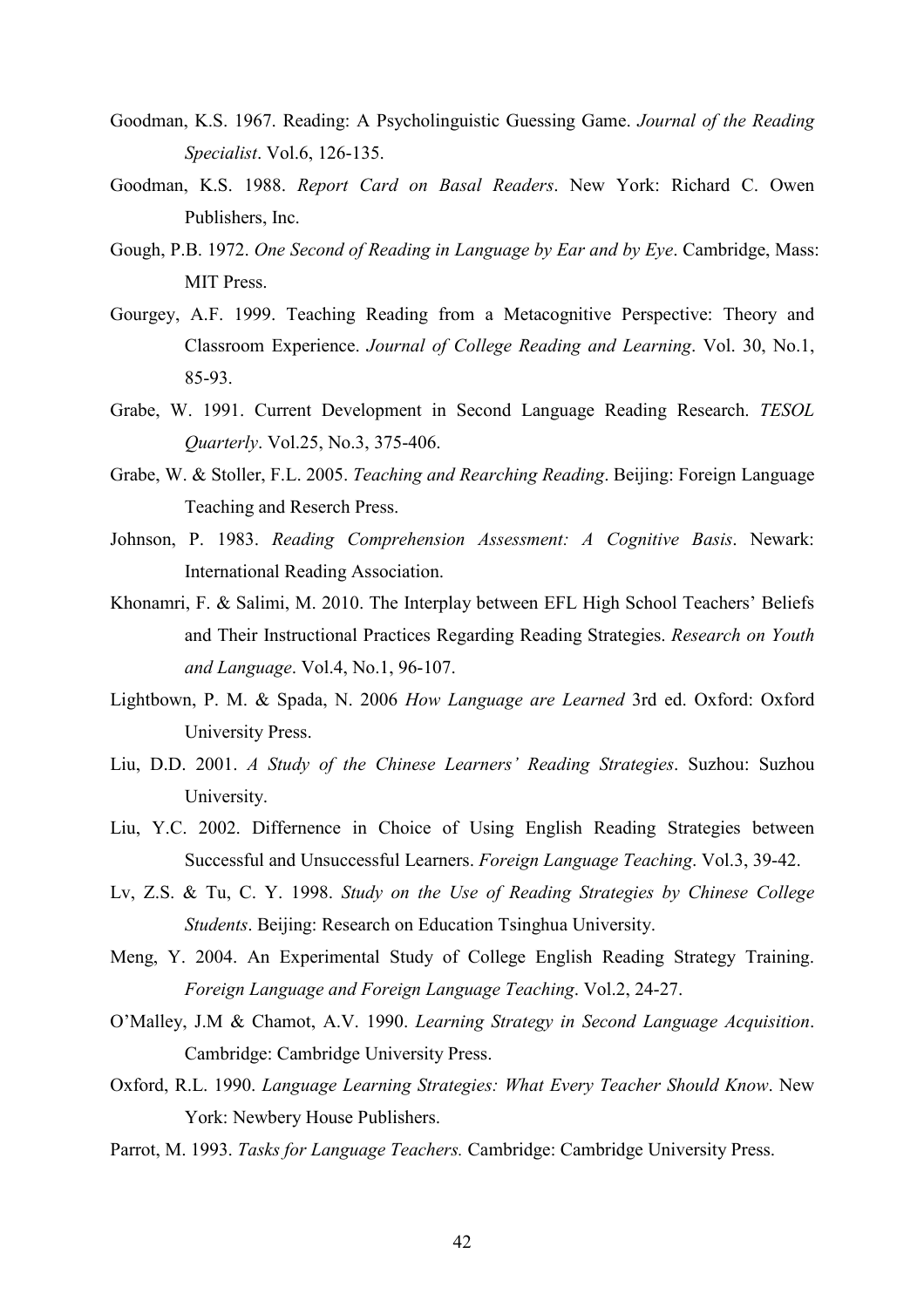- Phakiti, A. 2003. A Closer Look at the Relationship of Cognitive and Metacognitive Strategy Use to EFL Reading Achievement Test Performance. *Language Testing*. Vol.20, No.1, 26-56.
- Rumelhart, D.E. 1977. Toward an Interactive Model of Reading. In S. Dornic (Eds). *Attention and Performance VI*. Hillsdale, NJ: Lawrence Erlaum.
- Ryan, E. 1981. Identifying and Remediating Failure in Reading Comprehension: Toward as Instructional Approach for Poor Comprehenders. In T. Waller & G. Mackinnon (Eds). *Reading Research: Advances in Theory and Practice*. New York: Academic Press.
- Salataci, R & Akyel, A. 2002. Possible Effects of Strategy Instruction on L1 and L2 Reading. *Reading in a Foreign Language*. Vol.14, 1-17.
- Silberstein, S. 1994. *Techniques and Resorces in Teaching Reading*. Oxford: Oxford University Press.
- Wang, X.L. 2002. An Investigation on the Factors that Affect Non-English Majors' Reading Comprehension Proficiency. *Foreign Languge Teaching and Research*. Vol.1, 69- 75.
- Wen, Q.F. & Wang, L.F. 2001. *The Empirical Study on English Learning Strategies*. Shanxi: Shanxi Normal University Press.
- Xu, X.M. 2007. A Study of First-year College Students' Metacognitive Awareness of Reading Strategies. *Chiang Mai University Journal*. Vol.1, No.1, 93-107.
- Yang, X.H. & Zhang W.P. 2002. The Correlation between Metacognition and EFL Reading Comprehension of Chinese College Students. *Foreign Language Teaching and Research*. Vol.34, No.3, 213-218.
- Zare-ee, A. 2007. The Relationship between Cognitive and Meta-cognitive Strategy use and EFL Reading Achievement. *Journal of Applied Psychology*. Vol.2, No. 5, 105.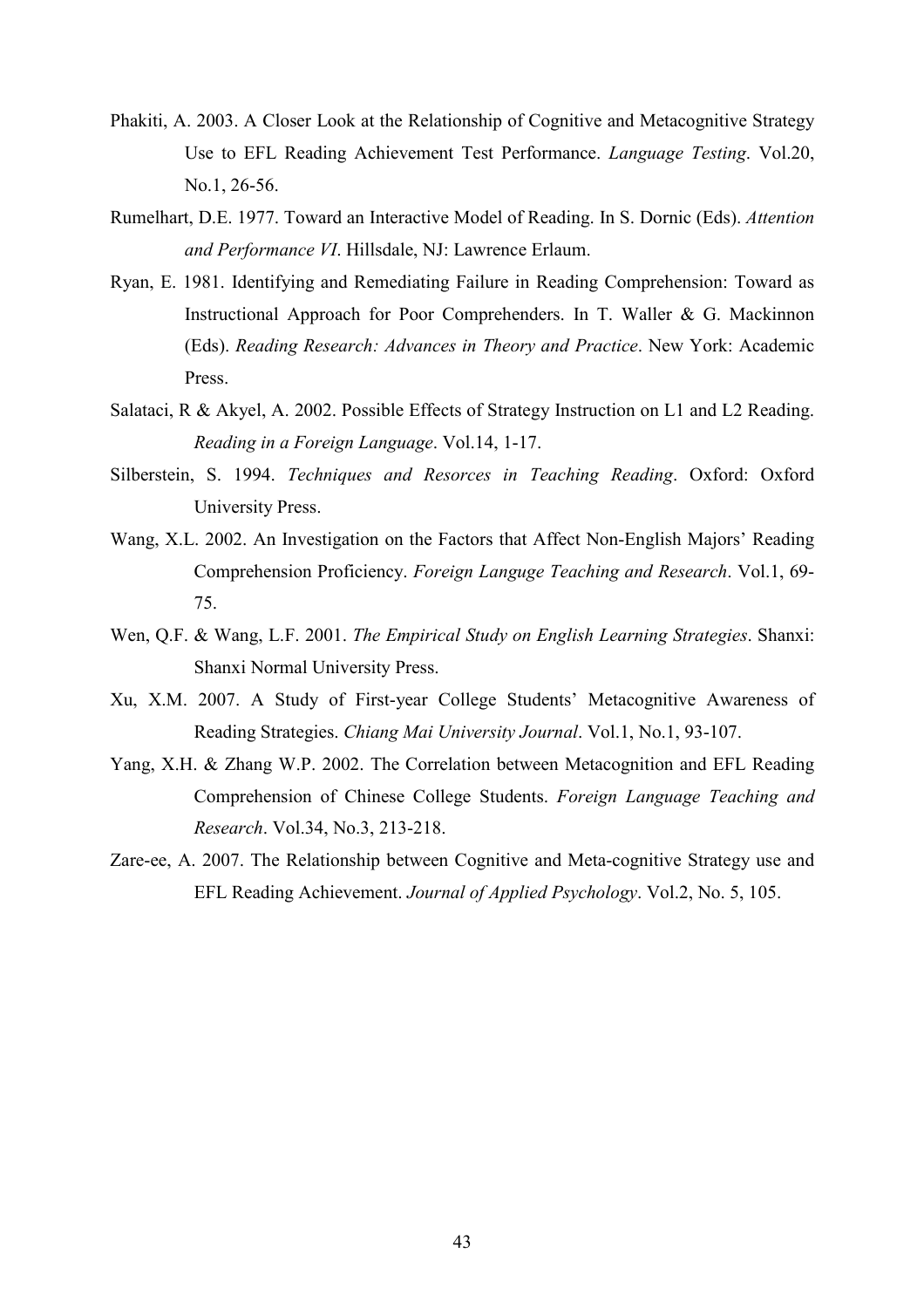## **Appendices**

#### <span id="page-46-0"></span>Appendix 1

## **Reading Comprehension Tasks of TEM4 (2006)**

## PART V READING COMPREHENSION (25 MIN)

*In this section there are four passages followed by questions or unfinished statements, each with four suggested answers marked A, B, C and D. Choose the one that you think is the best answer. Mark your answers on your answer sheet.* 

#### TEXT A

 In the case of mobile phones, change is everything. Recent research indicates that the mobile phone is changing not only our culture, but our very bodies as well. First, let's talk about culture. The difference between the mobile phone and its parent, the fixed-line phone, is that a mobile number corresponds to a person, while a landline goes to a place. If you call my mobile, you get me. If you call my fixed-line phone, you get whoever answers it.

 This has several implications. The most common one, however, and perhaps the thing that has changed our culture forever, is the "meeting" influence. People no longer need to make firm plans about when and where to meet. Twenty years ago, a Friday night would need to be arranged in advance. You needed enough time to allow everyone to get from their place of work to the first meeting place. Now, however, a night out can be arranged on the run. It is no longer "see you there at 8", but "text me around 8 and we'll see where we all are".

 Texting changes people as well. In their paper, "Insights into the Social and Psychological Effects of SMS Text Messaging", two British researchers distinguished between two types of mobile phone users: the "talkers" and the "texters"-those who prefer voice to text messages and those who prefer text to voice.

 They found that the mobile phone's individuality and privacy gave texters the ability to express a whole new outer personality. Texters were likely to report that their family would be surprised if they were to read their texts. This suggests that texting allowed texters to present a self-image that differed from the one familiar to those who knew them well.

 Another scientist wrote of the changes that mobiles have brought to body language. There are two kinds that people use while speaking on the phone. There is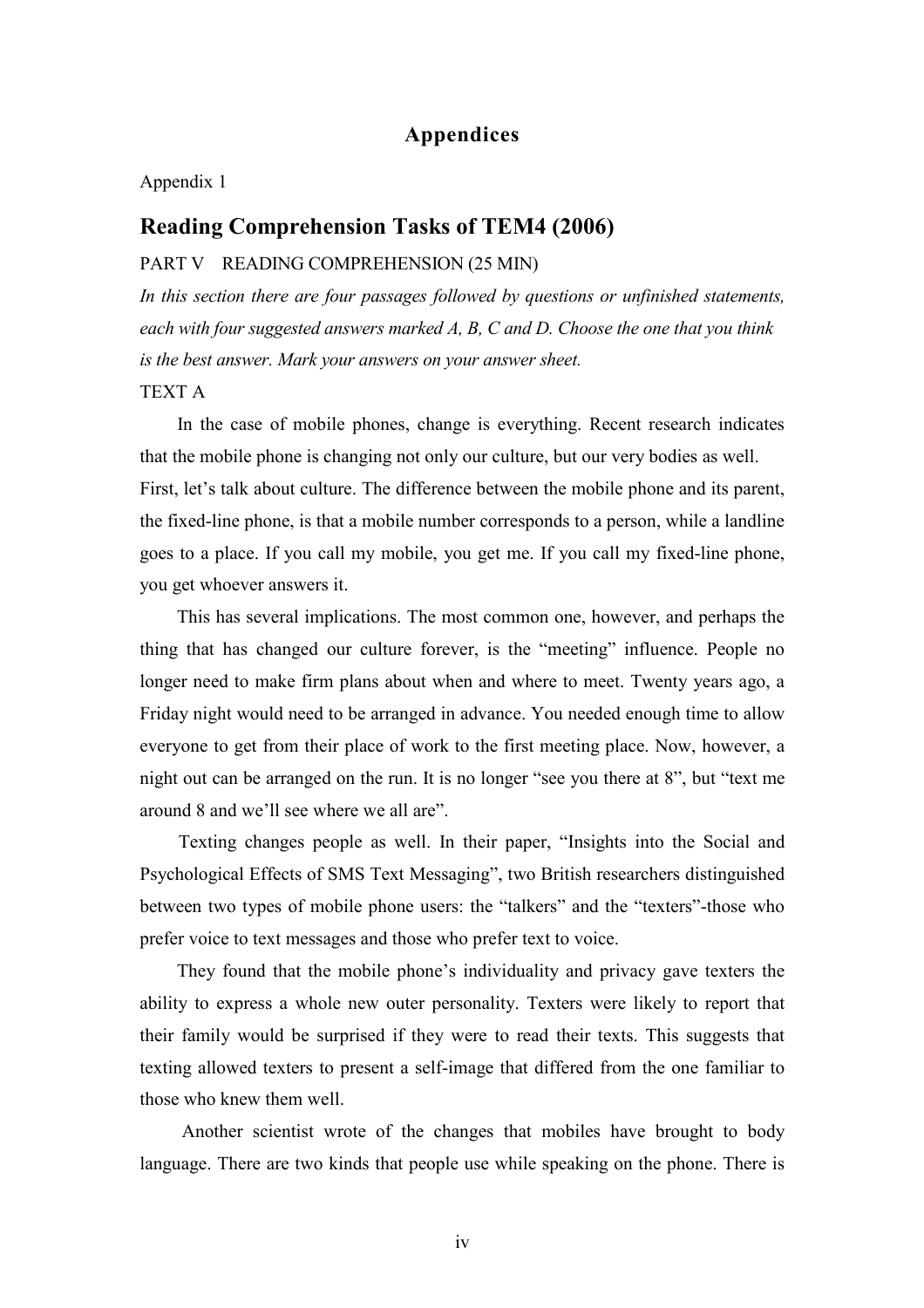the "speakeasy": the head is held high, in a self-confident way, chatting away. And there is the "spacemaker": these people focus on themselves and keep out other people.

 Who can blame them? Phone meetings get cancelled or reformed and cameraphones intrude on people's privacy. So, it is understandable if your mobile makes you nervous. But perhaps you needn't worry so much. After all, it is good to talk.

- 81. When people plan to meet nowadays, they
	- A. arrange the meeting place beforehand
	- B. postpone fixing the place till the last minute
	- C. seldom care about when and where to meet
	- D. still love to work out detailed meeting plans.
- 82. According to the two British researchers, the social and psychological effects are mostly likely to be seen on
	- A. talkers
	- B. the "speakeasy"
	- C. the "space maker"
	- D. texters
- 83. We can infer from the passage that the texts sent by texters are
	- A. quite revealing
	- B. well written
	- C. unacceptable by others
	- D. shocking to others
- 84. According to the passage, who is afraid of being heard while talking on the mobile?
	- A. Talkers
	- B. The "speakeasy"
	- C. The "space maker"
	- D. Texters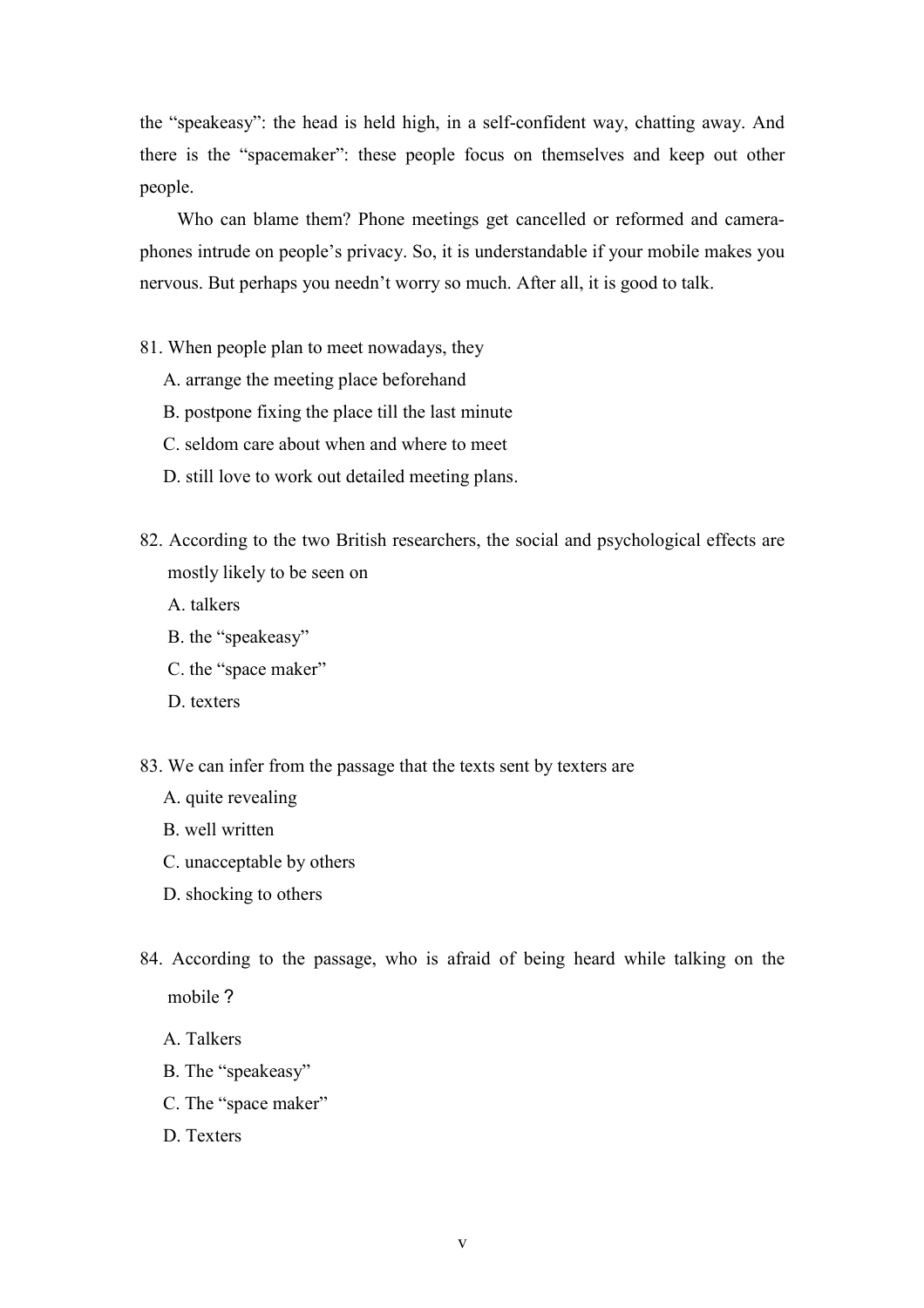- 85. An appropriate title for the passage might be
	- A. The SMS Effect
	- B. Cultural Implication of Mobile Phone Use
	- C. Change in the Use of the Mobile
	- D. Body Lanugage and the Mobile Phone

## TEXT B

 Over the last 25 years, British society has changed a great deal-or at least many parts of it have. In some ways, however, very little has changed, particularly where attitudes are concerned. Ideas about social class-whether a person is "working-class" or "middle-class" --are one area in which changes have been extremely slow.

 In the past, the working-class tended to be paid less than middle-class people, such as teachers and doctors. As a result of this and also of the fact that workers' jobs were generally much less secure, distinct differences in life-styles and attitudes came into existence. The typical working man would collect his wages on Friday evening and then, it was widely believed, having given his wife her "housekeeping", would go out and squander the rest on beer and betting.

 The stereotype of what a middle-class man did with his money was perhaps nearer the truth. He was-and still is - inclined to take a longer-term view. Not only did he regard buying a house as a top priority, but he also considered the education of his children as extremely important. Both of these provided him and his family with security. Only in very few cases did workers have the opportunity (or the education

and training ) to make such long-term plans.

 Nowadays, a great deal has changed. In a large number of cases factory workers earn as much, if not more, than their middle-class supervisors. Social security and laws to improve job-security, combined with a general rise in the standard of living since the mid-fifties of the 20th century, have made it less necessary than before to worry about "tomorrow". Working-class people seem slowly to be losing the feeling of inferiority they had in the past. In fact there has been a growing tendency in the past few years for the middle-classes to feel slightly ashamed of their position.

 The changes in both life-styles and attitudes are probably most easily seen amongst younger people. They generally tend to share very similar tastes in music and clothes, they spend their money in having a good time, and save for holidays or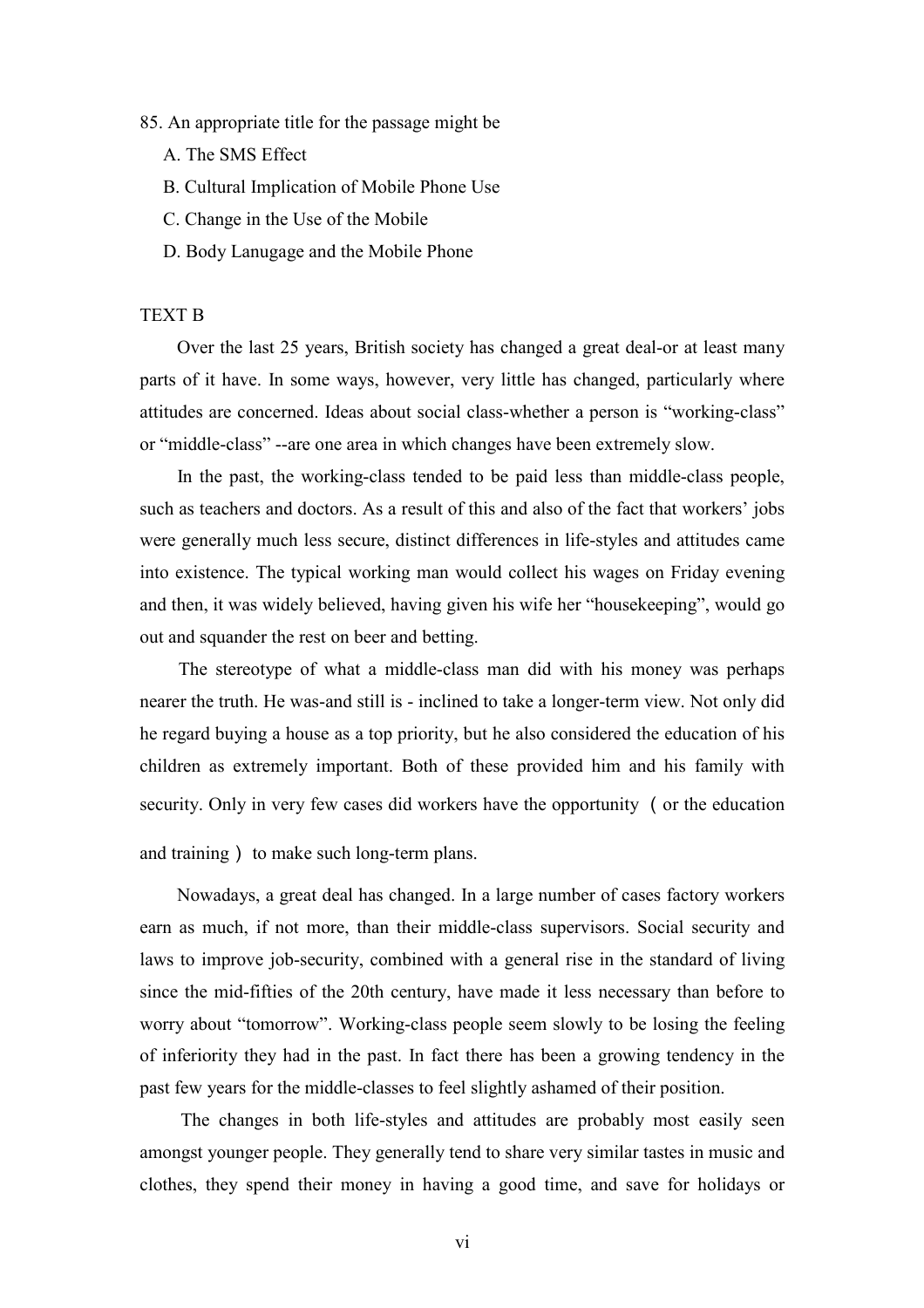longer-term plans when necessary. There seems to be much less difference than in previous generations. Nevertheless, we still have a wide gap between the well-paid (whatever the type of job they may have) and the low-paid. As long as this gap exists, there will always be a possibility that new conflicts and jealousies will emerge, or rather that the old conflicts will re-appear, but between different groups.

86. Which of the following is seen as the cause of class differences in the past?

- A. Life style and occupation
- B. Attitude and income
- C. Income and job security
- D. Job security and hobbies

87. The writer seems to suggest that the description of is closer to truth?

- A. middle -class ways of spending money
- B. working-class ways of spending the weekend
- C. working-class drinking habits
- D. middle-class attitudes
- 88. According to the passage, which of the following is NOT a typical feature of the middle -class?
	- A. Desiring for security
	- B. Making long-term plans
	- C. Having priorities in life
	- D. Saving money
- 89. Working -class people's sense of security increased as a result of all the following factors EXCEPT
	- A. better social security
	- B. more job opportunities
	- C. higher living standard
	- D. better legal protection
- 90. Which of the following statement is INCORRECT?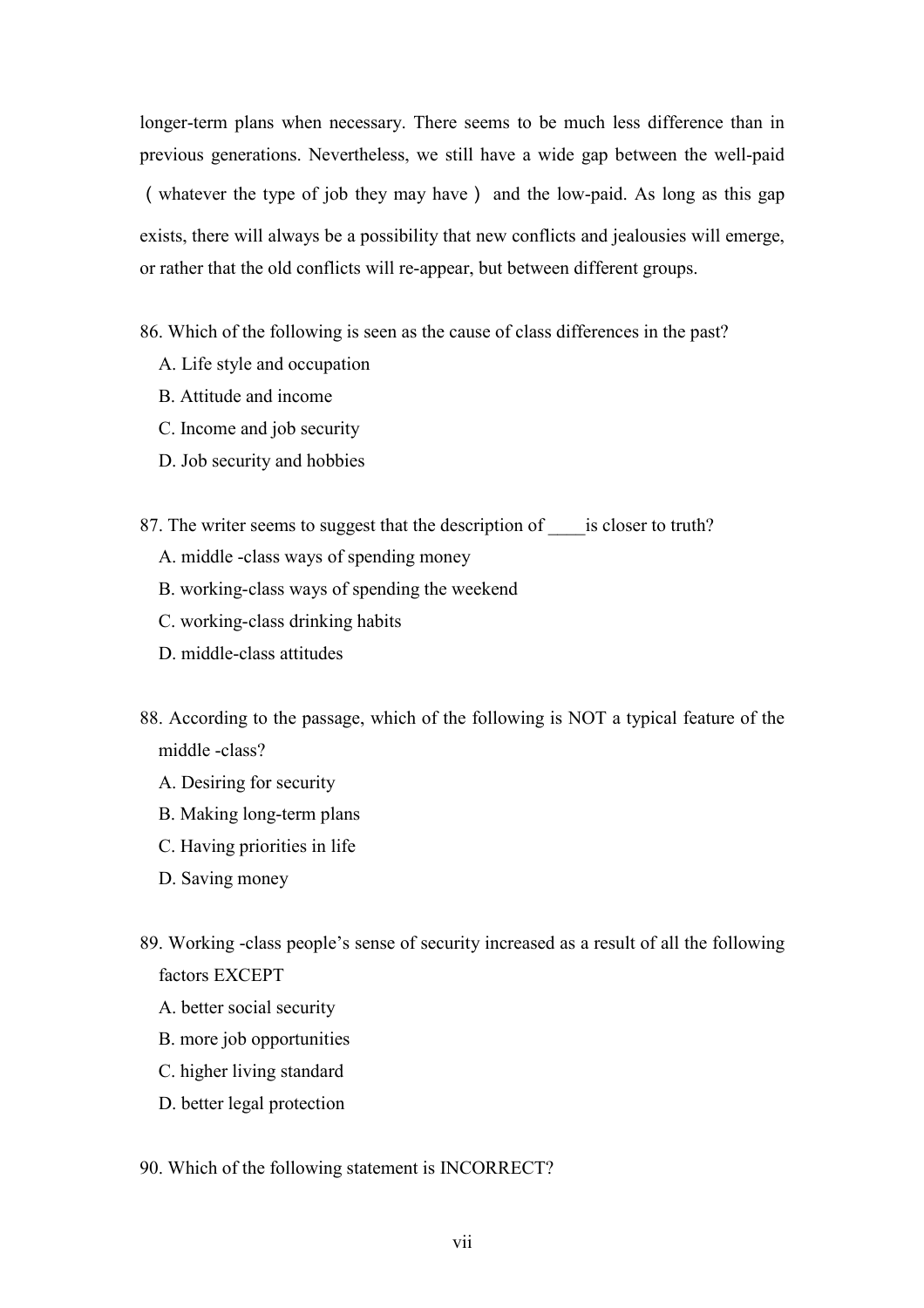A. Changes are slowly taking place in all sectors of the British society.

B. The gap between working -class and middle- class young people is narrowing.

C. Different in income will remain but those in occupation will disappear.

D. Middle-class people may sometimes feel inferior to working-class people.

#### TEXT C

 For several days I saw little of Mr. Rochester. In the morning he seemed much occupied with business, and in the afternoon gentlemen from the neighborhood called and sometimes stayed to dine with him. When his foot was well enough, he rode out a great deal.

 During this time, all my knowledge of him was limited to occasional meetings about the house, when he would sometimes pass me coldly, and sometimes bow and smile. His changes of manner did not offend me, because I saw that I had nothing to do with the cause of them.

 One evening, several days later, I was invited to talk to Mr. Rochester after dinner. He was sitting in his armchair, and looked not quite so severe, and much less gloomy. There was a smile on his lips, and his eyes were bright, probably with wine. As I was looking at him, he suddenly turned, and asked me, "Do you think I'm handsome, Miss Eyre?"

The answer somehow slipped from my tongue before I realized it: 'No, sir."

 "Ah, you really are unusual! You are a quiet, serious little person, but you can be almost rude."

 "Sir, I'm sorry. I should have said that beauty doesn't matter, or something likes that"

 "No, you shouldn't! I see, you criticize my appearance, *and then you stab me in the back*! You have honesty and feeling. There are not many girls like you. But perhaps I go too fast. Perhaps you have awful faults to counterbalance your few good points."

 I thought to myself that he might have too. He seemed to read my mind, and said quickly," yes, you're right. I have plenty of faults. I went the wrong way when I was twenty-one, and have never found the right path again. I might have been very different. I might have been as good as you, and perhaps wiser. I am not a bad man, take my word for it, but I have done wrong. It wasn't my character, but circumstances which were to blame. Why do I tell you all this? Because you're the sort of person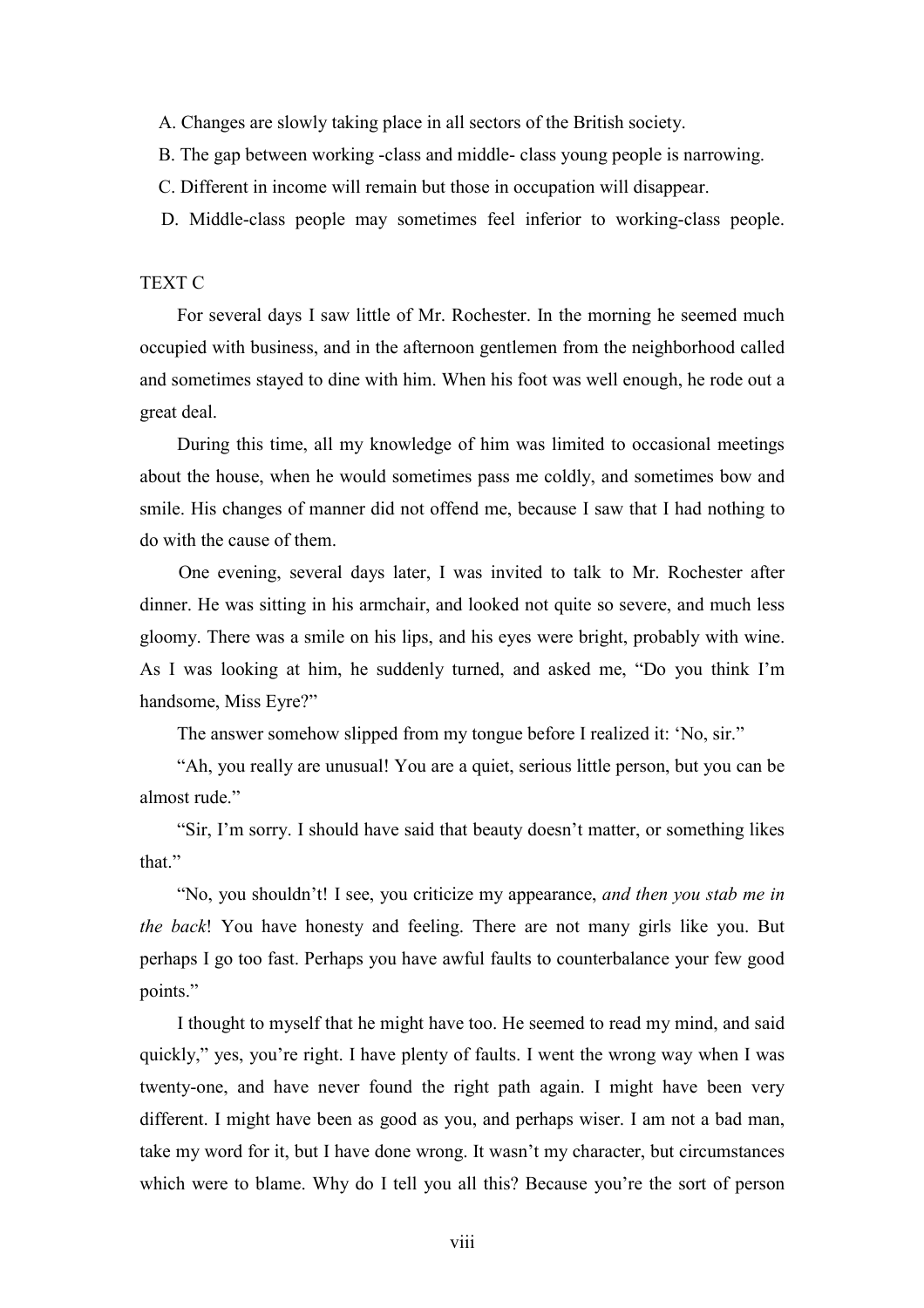people tell their problems and secrets to, because you're sympathetic and give them hope."

 It seemed he had quite a lot to talk to me. He didn't seem to like to finish the talk quickly, as was the case for the first time.

 "Don't be afraid of me, Miss Eyre." He continued, "You don't relax or laugh very much, perhaps because of the effect Lowood school has had on you. But in time you will be more natural with me, and laugh, and speak freely. You're like a bird in a cage. When you get out of the cage, you'll fly very high. Good night."

- 91. At the beginning Miss Eyre's impressions of Mr. Rochester were all EXCEPT\_\_\_\_\_\_\_.
	- A. busy
	- B. sociable
	- C. friendly
	- D. changeable
- 92. In "……and all my knowledge him was limited to occasional meetings about the house..." (the second paragraph), the word about means
	- A. around
	- B. on
	- C. outside
	- D. concerning
- 93. Why did Mr. Rochester say "…and then you stab me in the back!" (the seventh paragraph)?
	- A. Because Jane had intended to kill him with a knife.
	- B. Because Jane had intended to be more critical.
	- C. Because Jane had regretted having talked to him.
	- D. Because Jane had said something else to correct herself.
- 94. From what Mr. Rochester told Miss Eyre, we can conclude that he wanted to to.
	- A. tell her all his troubles
	- B. tell her his life experience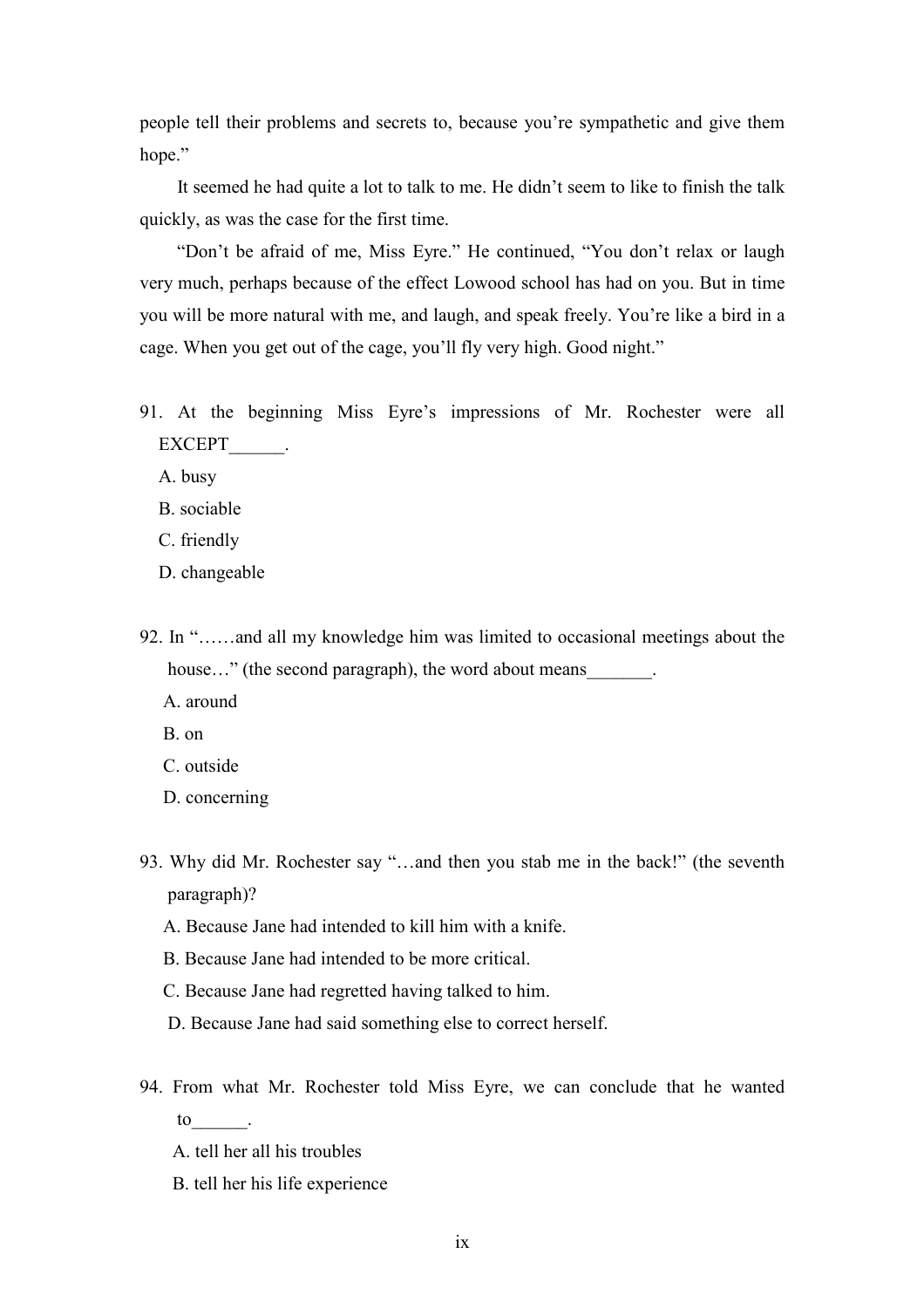- C. change her opinion of him
- D. change his circumstances

95. At the end of the passage, Mr. Rochester sounded\_\_\_\_\_\_.

- A. rude
- B. cold
- C. friendly
- D. Encouraging

#### TEXT D

 The ideal companion machine the computer would not only look, feel, and sound friendly but would also be programmed to behave in a pleasant manner. Those qualities that make interaction with other people enjoyable would be imitated as closely as possible, and the machine would appear to be charming, and easygoing. Its informal conversation style would make interaction comfortable, and yet the machine would remain slightly unpredictable and therefore interesting. In its first encounter it might be somewhat hesitant, but as it came to know the user it would progress to a more relaxed and intimate style. The machine would not be a passive participant but would add its own suggestions, information, and opinions; it would sometimes take the initiative in developing or changing the topic and would have a personality of its own.

 Friendships are not made in a day, and the computer would be more acceptable as a friend if it imitated the gradual changes that occur when one person is getting to know another. At an appropriate time it might also express the kind of affection that stimulates attachment and intimacy. The whole process would be accomplished in a subtle way to avoid giving an impression of over-familiarity that would be likely to produce irritation. After experiencing a wealth of powerful, well-timed friendship indicators, the user would be very likely to accept the computer as far more than a machine and might well come to regard it as a friend.

 An artificial relationship of this type would provide many of the benefits that people obtain from interpersonal friendships. The machine would participate in interesting conversation that could continue from previous discussions. It would have a familiarity with the user's life as revealed in earlier contact, and it would be understanding and good-humored. The computer's own personality would be lively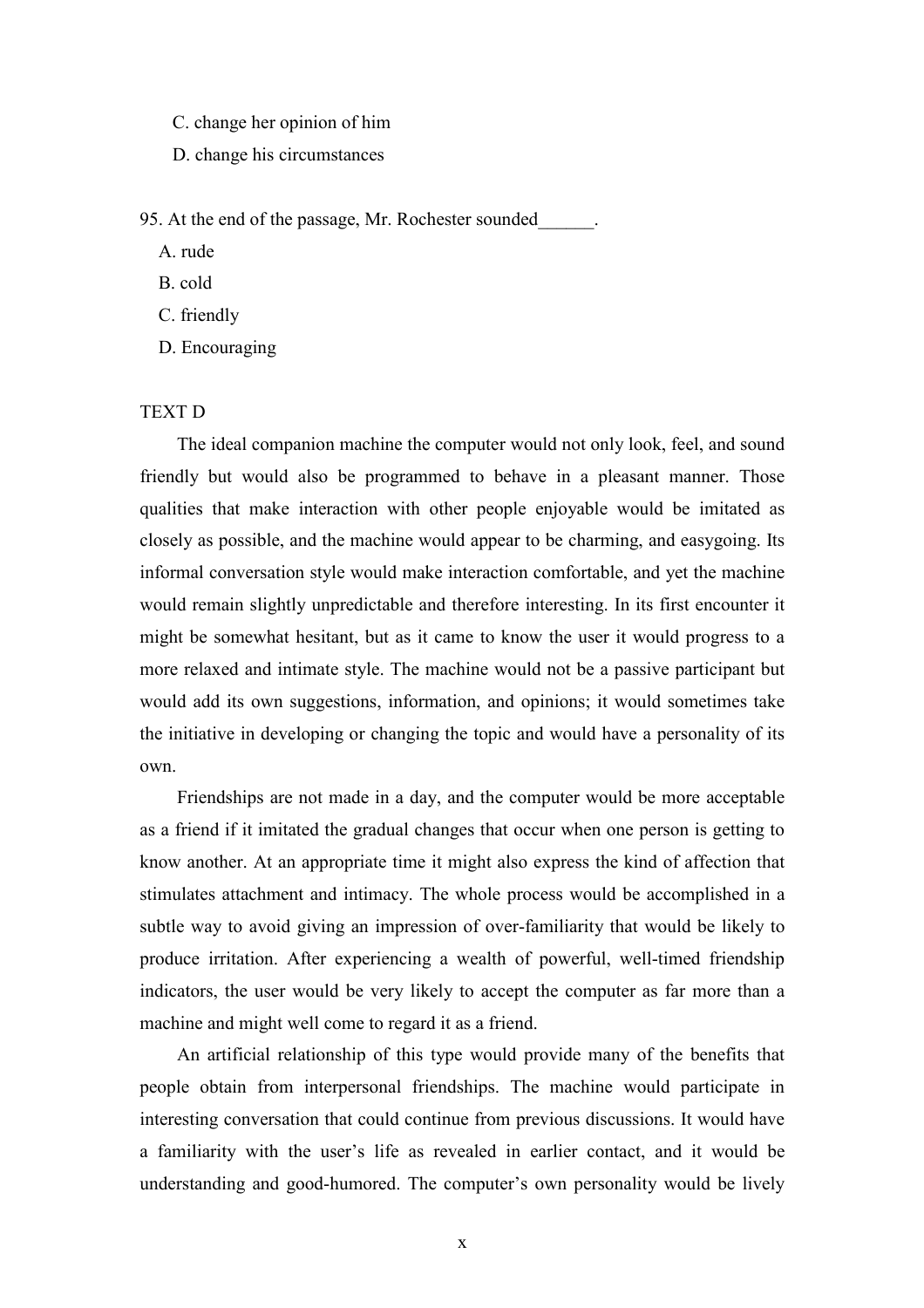and impressive, and it would develop in response to that of the user. With features such as these, the machine might indeed become a very attractive social partner.

96. Which of the following is NOT a feature of the ideal companion machine?

- A. Active in communication
- B. Attractive in personality
- C. Enjoyable in performance
- D. Unpredictable in behavior

97. The computer would develop friendships with humans in a (n) way.

- A. quick
- B. unpredictable
- C. productive
- D. inconspicuous
- 98. Which of the following aspects is NOT mentioned when the passage discusses the benefits of artificial relationships?
	- A. Being able to pick up an interesting conversation.
	- B. Being sensitive to earlier contact.
	- C. Being ready to learn about the person's life.
	- D. Having a pleasant and adaptable personality.

99. Throughout the passage, the author is \_\_\_\_\_\_in his attitude toward the computer

- A. favorable
- B. critical
- C. vague
- D. hesitant

100. Which might be the most appropriate title of the passage?

- A. Artificial relationships
- B. How to form intimate relationships
- C. The affectionate machine
- D. Humans and computers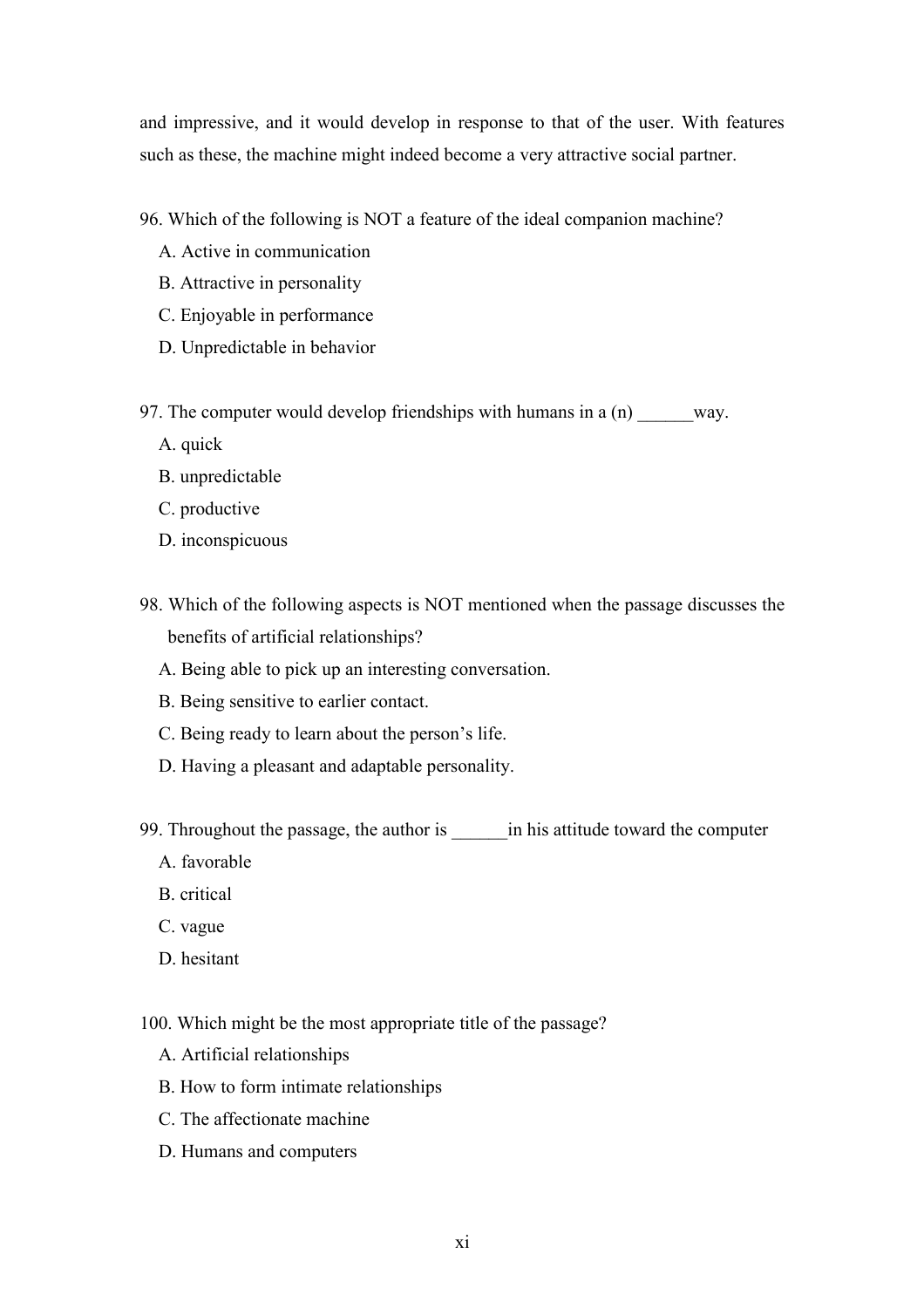<span id="page-54-0"></span>Appendix 2

Questionnair for students (Chinese version)

阅读策略使用调查表

班级 年龄 学号 性别

同学你好,本问卷旨在了解你在做英语阅读理解时使用阅读策略的一些情况, 你只需如实选择相应的数字即可。本问卷答案无对错之分,谢谢你们的合作。

说明:请仔细阅读下列每句话并选择你在做阅读理解时使用不同策略的频率。1 代表从不使用该策略,2 代表很少使用该策略,3 代表有时使用该策略,4 代表 通常使用该策略, 5 代表总是使用该策略。请把相应的数字写在每个策略的前 面。

|  |  | 田上 | n e |  |
|--|--|----|-----|--|
|  |  |    |     |  |

| 使用 | 题               | 策略                                 |
|----|-----------------|------------------------------------|
| 频率 | 号               |                                    |
|    | 1               | 在做阅读试题之前,我先计划该做些什么                 |
|    | $\overline{2}$  | 我确信自己对阅读测试任务的要求已清楚                 |
|    | 3               | 我明白阅读任务的目的                         |
|    | 4               | 我确信自己已明白该做什么以及如何做                  |
|    | 5               | 在做阅读试题之前,我先快速翻阅一下试题                |
|    | 6               | 在阅读文章之前,我从问题入手,将问题熟记于心,然后注意文章中相关信息 |
|    | 7               | 我试着分析哪些信息重要,哪些不重要,以便阅读时集中读重要部分     |
|    | 8.              | 我试着快速浏览篇章和任务的内容但并不是每个单词都去读,以便找出相关信 |
|    |                 | 息                                  |
|    | 9               | 在我阅读篇章期间,我会思索下文内容是什么               |
|    | 10              | 我试着去分析篇章和任务之间的关系                   |
|    | 11              | 我试着对篇章中的隐含意义做出解释                   |
|    | 12 <sup>2</sup> | 阅读过程中,我边看边把篇章、测试任务或问题在心里翻译成母语      |
|    | 13              | 我对篇章中的主要信息进行总结                     |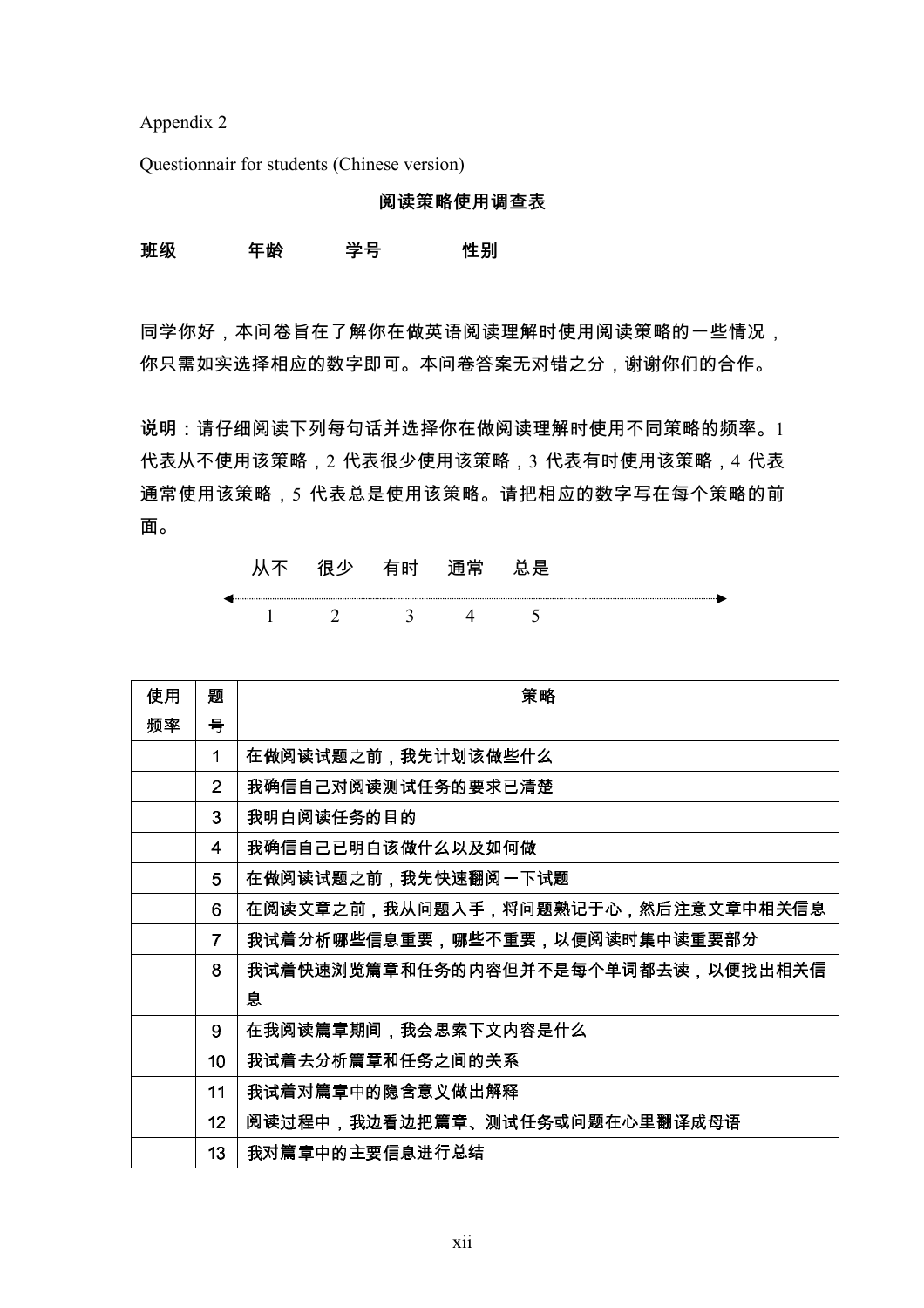| 14              | 我把篇章或测试任务中的信息与自己的先前知识或经验联系起来                            |
|-----------------|---------------------------------------------------------|
| 15 <sub>1</sub> | 当我感觉没有理解篇章或测试任务时我会对它们重读                                 |
| 16              | 阅读过程中我会用下划线或圆圈标记重要内容                                    |
| 17              | 我根据语境或上下文猜测不认识单词的意义                                     |
| 18              | 在阅读篇章和做题期间,我利用了自己学过的语法知识                                |
| 19              | 我根据词根或词缀猜测不认识单词的意义                                      |
| 20              | 在阅读过程中,我根据内容的发展不断调整先前对篇章内容的预测                           |
| 21              | 在做阅读试题期间,我意识到时间的限制,会根据阅读目的和任务调整阅读                       |
| 22              | 在阅读过程中,我会划出每段中心句                                        |
| 23              | 在做阅读试题期间,我知道还有多少篇章和测试任务还没做                              |
| 24              | 我检查自己是否已对篇章和测试任务理解                                      |
| 25              | 在做阅读试题期间,我检查自己的做题情况和进度                                  |
| 26              | 在阅读过程中,我会停下来想想自己是否已理解所读内容                               |
| 27              | 在阅读过程中,我运用原有知识来理解文中提供的新信息                               |
| 28              | 在做阅读期间,我会记下关键词或句子                                       |
| 29              | 我会利用篇章中诸如 first, second, however, but, because 等过渡词分析篇章 |
|                 | 主要观点之间的关系                                               |
| 30              | 在做阅读期间,我意识到接下来的阅读任务                                     |
| 31              | 在做阅读期间,我会根据已知信息推测未知信息                                   |
| 32 <sub>2</sub> | 在做阅读试题期间,我试着区分出简单题与难题,并花及较多时间在难题上                       |
| 33              | 阅读中遇到很长的句子很难理解时,我会试着分析句子的语法结构,以便更好                      |
|                 | 理解                                                      |
| 34              | 当觉得对篇章有误解或做错题后,我会立即纠正                                   |
| 35              | 做完阅读,我会评价自己的计划和目标做出是否达到                                 |
| 36              | 做完阅读,我会对自己的表现作出评价                                       |
| 37              | 我对自己的理解或做题情况进行再次检查                                      |
| 38              | 我知道自己在做阅读试题期间何时感到焦虑或紧张                                  |
| 39              | 我会找出自己在阅读过程中的不足,并思考如何改正以提高阅读水平                          |
| 40              | 做完阅读试题,我对自己在阅读过程中所使用的策略作出评价                             |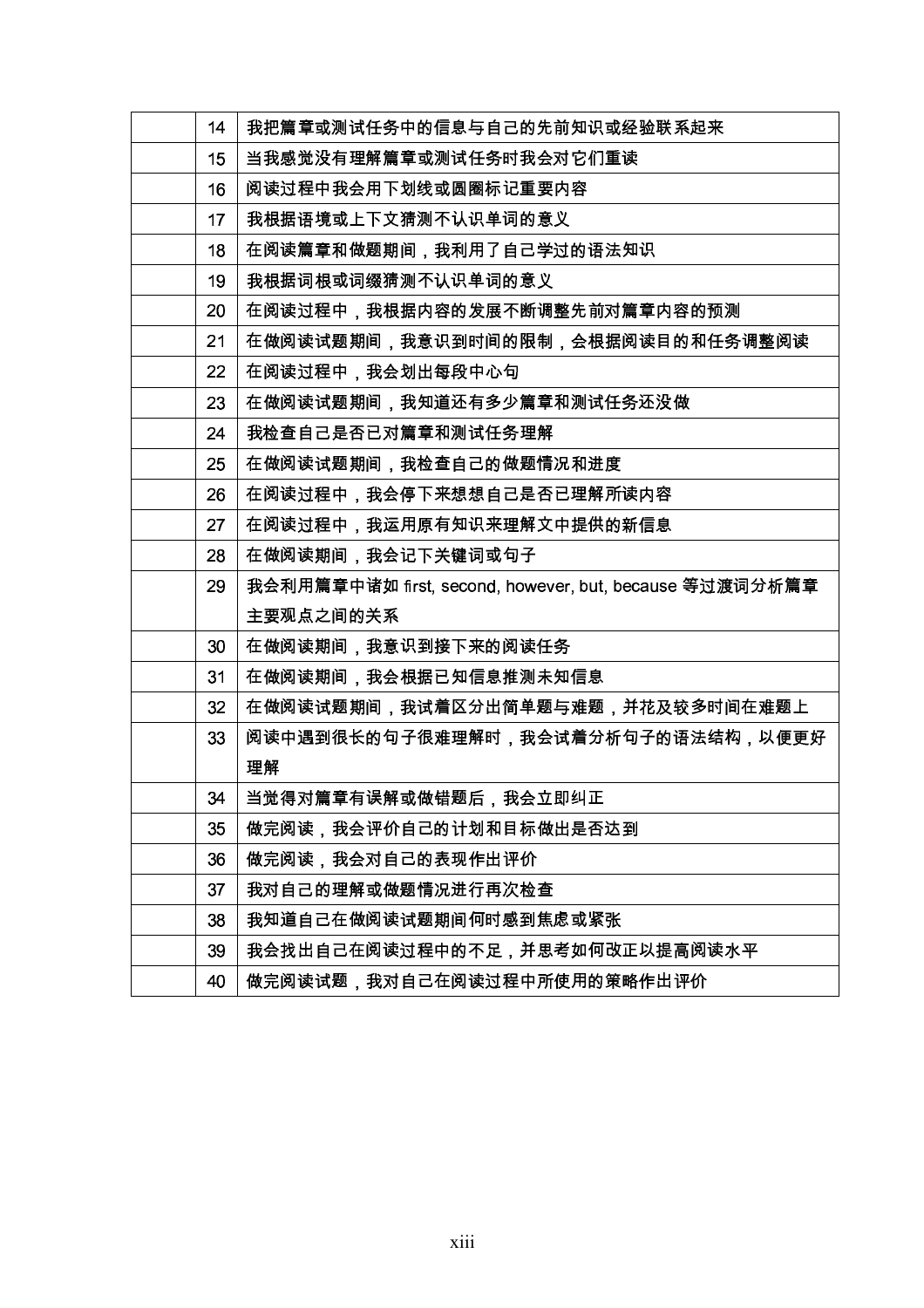## <span id="page-56-0"></span>Appendix 3

Questionnarie for students (English version)

## **Questionnaire on the use of reading strategies**

Class: Age: Student Number: Gender:

Directions: Listed below are statements about what you do when you were doing reading comprehension tests. Read each statement carefully and indicate how you thought while you were doing reading comprehension tests. Five numbers follow each statement  $(1, 2, 3, 4, 5)$  and each number means the following:

1 means I never do this.

2 means I do this rarely.

3 means I sometimes do this.

4 means I usually do this.

5 means I always do this.

After reading each statement, write down the number 1, 2, 3, 4,or 5 which corresponds to your own situation in the column of degree. Please note that there are no right or wrong answers to the statements. Thank you all for your kind cooperation!

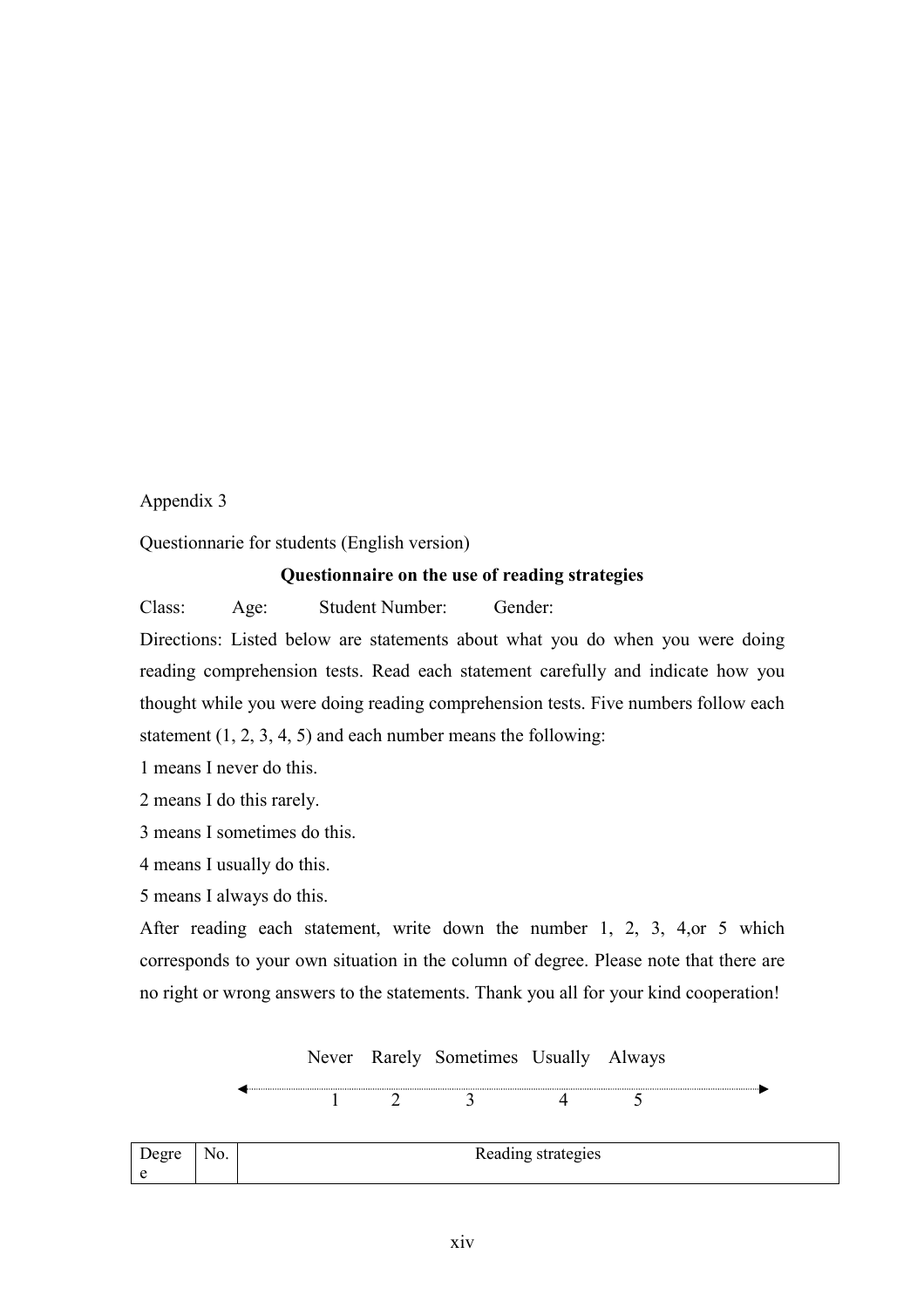| 1              | I set plans on how to complete the test                                                |
|----------------|----------------------------------------------------------------------------------------|
| 2              | I determine what the test tasks or questions required me to do                         |
| 3              | I am aware of the objective of the reading tasks                                       |
| $\overline{4}$ | I make sure I know what is need to be done and how to do it                            |
| 5              | I skim the text quickly to have a general understanding of the given text              |
| 6              | I pay attention to the questions and memorize them before reading the given text       |
| 7              | I know what to read closely and what to ignore                                         |
| 8              | I read the text quickly to find out the relevant information of reading tasks          |
| 9              | I predict the content of the upcoming passage or section while reading                 |
| 10             | I analyze the relationship between the given reading text and reading tasks            |
| 11             | I attempt to understand the implicit meaning of the given text                         |
| 12             | I translate what I have read into Chinese                                              |
| 13             | I summary the important information as well as the main ideas of the text              |
| 14             | I connect what I have read with my prior experience                                    |
| 15             | When the given text or questions became difficult to understand, I reread them to      |
|                | increase my understanding                                                              |
| 16             | I underline or circle key words or key sentences while reading                         |
| 17             | I guess the meaning of unknown words or phrases according to the context or text       |
|                | clues                                                                                  |
| 18             | I take advantage of the grammar knowledge I have learned to analyze sentences so as    |
|                | to help get the meaning                                                                |
| 19             | I guess the meaning of unknown words according to their roots or affix                 |
| 20             | I revise the anticipated information based on text content                             |
| 21             | I adjust reading speed on the basis of different reading purposes or reading tasks     |
| 22             | I mark the topic sentences of every paragraph                                          |
| 23             | am aware of how much of test remained to be completed                                  |
| 24             | I monitor the understanding of the reading materials and reading tasks                 |
| 25             | I keep track of my own progress to complete the questions on time                      |
| 26             | I pause time to time and think whether I have understood the contents I have read      |
| 27             | I relate my prior knowledge to new information so as to better understand the given    |
|                | reading materials                                                                      |
| 28             | I take notes when reading to help memorize useful information                          |
| 29             | I make the use of transitional words, such as first, second, however, but, because and |
|                | so on to help understand the logical relations among the main points in the text       |
| 30             | I am aware of my ongoing reading tasks                                                 |
| 31             | I use the available clues or information to guess the new information                  |
| 32             | I distinguish the easy and difficult questions and spend much more time on difficult   |
|                | reading tasks                                                                          |
| 33             | When the sentences are long and hard to understand, I try to analyze the structure of  |
|                | sentences to help better understand meaning                                            |
| 34             | I correct mistakes immediately when I think I am misunderstanding of the text or       |
|                | tasks                                                                                  |
| 35             | I evaluate whether the reading plans are achieved                                      |
| 36             | I evaluate my own performance and progress while completing the test                   |
| 37             | I check the answers of reading tasks carefully before submitting the test              |
| 38             | I am aware of my nerves or anxiety while doing the reading tasks                       |
| 39             | I try to find out my weakness in reading activity, and think how to improve my         |
|                | reading efficiency                                                                     |
| 40             | I evaluate the effectiveness of strategies I used while doing the reading tasks        |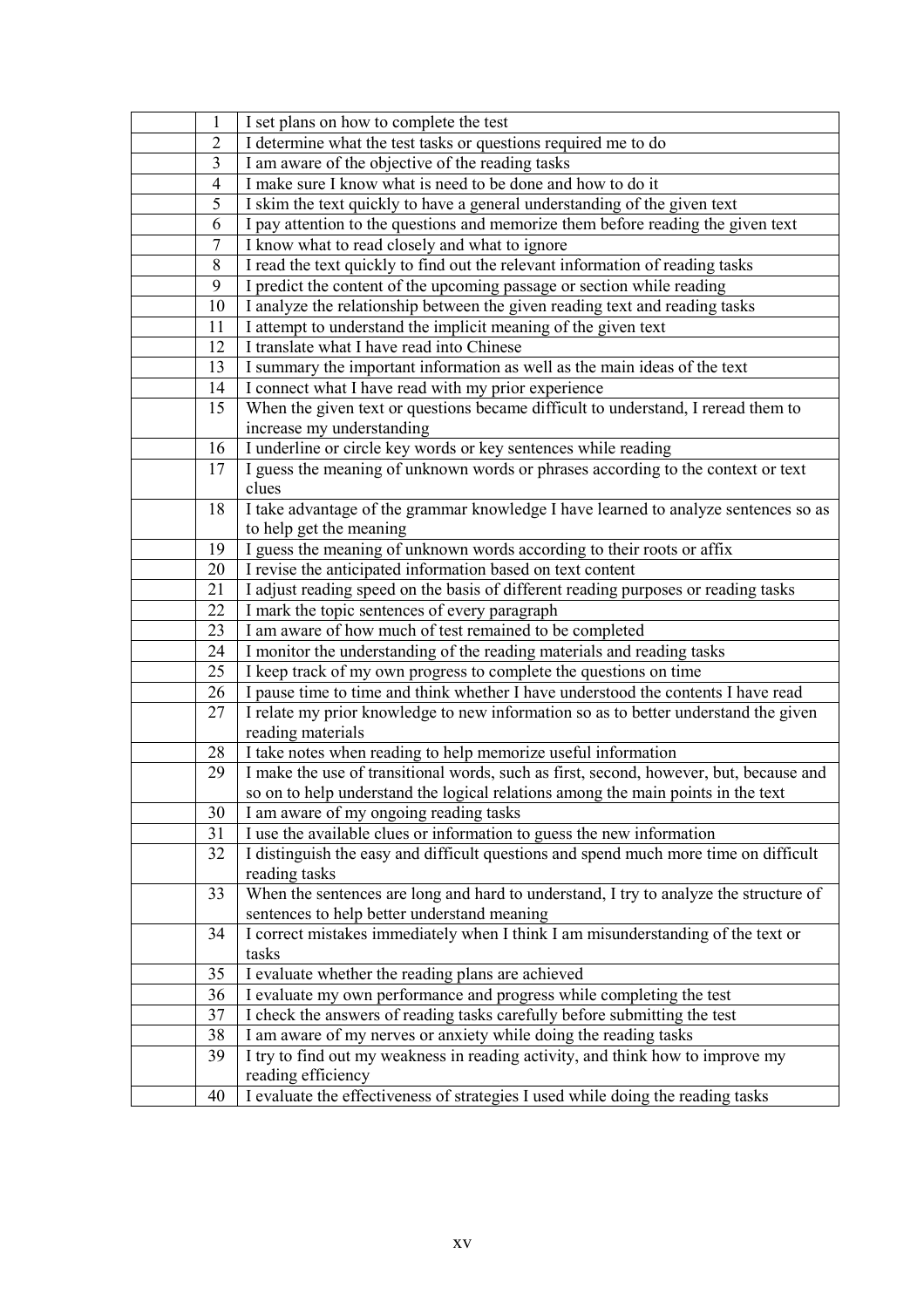#### <span id="page-58-0"></span>Appendix 4

Questionnaire for teachers

#### **Questionnaire on opinions about reading strategies teaching**

Teaching experience: Gender:

Directions: There are ten questions in this questionnaire. For each question, four choices marked A, B, C and D will be offered. Please tick the option that corresponds to your opinion for each of them.

- 1.What do you think of the reading ability of the majority of the students in your classes?
- A. Very good B. Good C. Average D. Poor
- 2. How do you think the students in your classes use reading strategies?
- A. A large majority of students use reading strategies while doing reading comprehension test
- B. Some students use reading strategies while doing reading comprehension test
- C. Very few students use reading strategies while doing reading comprehension test
- D. I do not know
- 3. Do you think the students in your classes have acquired knowledge of reading strategies?
- A. Yes, enough B. Some but not enough C. A little D. Not at all